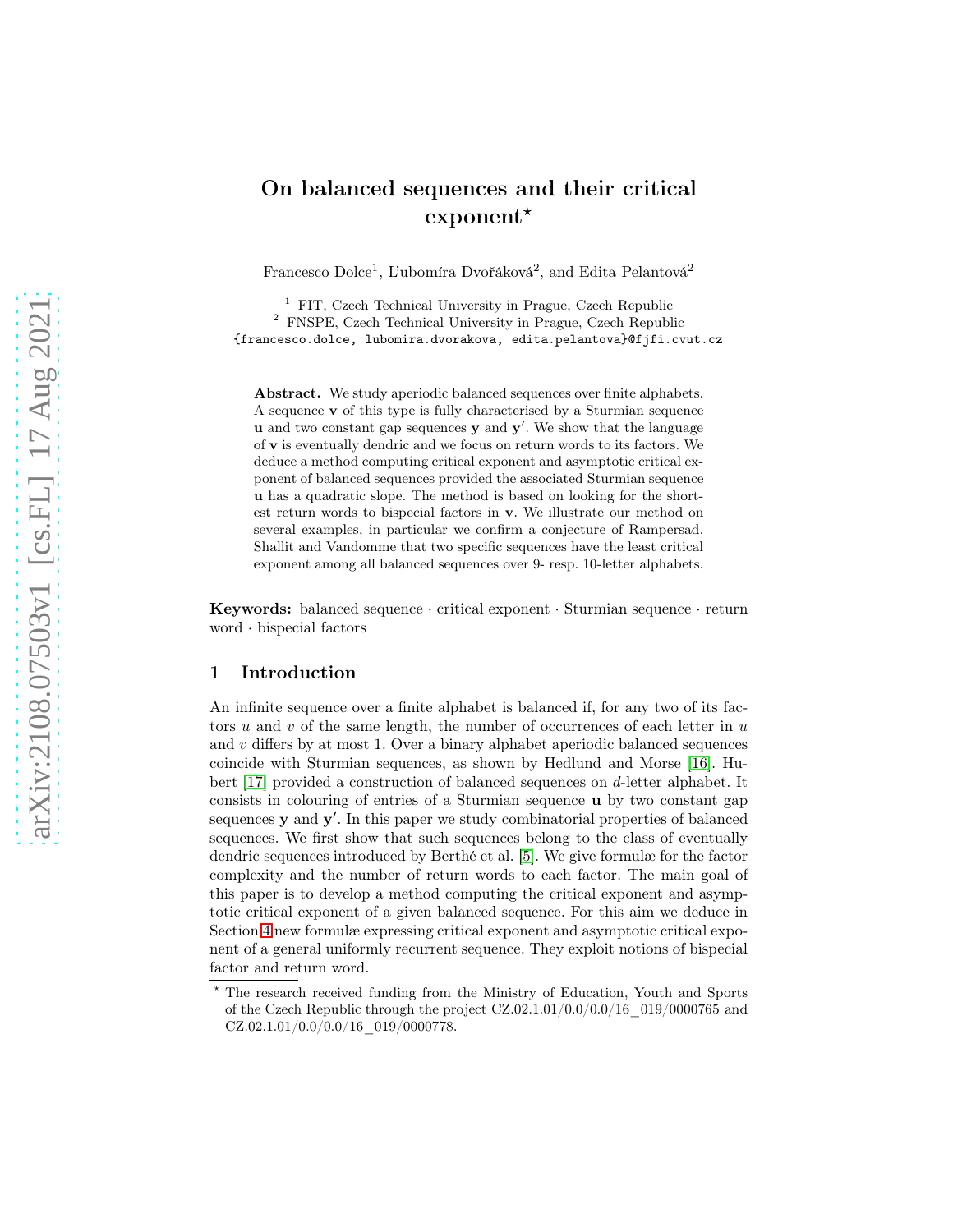Our work can be understood as a continuation of research on balanced sequences with the least critical exponent initiated by Rampersad, Shallit and Vandomme [\[21\]](#page-38-0).

Finding the least critical exponent of sequences is a classical problem. The answer is known as Dejean's conjecture [\[8\]](#page-37-3), and the proof was provided step by step by many people. The least critical exponent was determined also for some particular classes of sequences: by Carpi and de Luca [\[6\]](#page-37-4) for Sturmian sequences, and by Currie, Mol and Rampersad [\[7\]](#page-37-5) for binary rich sequences.

Recently, Rampersad, Shallit and Vandomme [\[21\]](#page-38-0) found balanced sequences with the least critical exponent over alphabets of size 3 and 4 and also conjectured that the least critical exponent of balanced sequences over a d-letter alphabet with  $d \geq 5$  is  $\frac{d-2}{d-3}$ . Their conjecture was confirmed for  $d \leq 8$  by Baranwal and Shallit [\[3](#page-37-6)[,4\]](#page-37-7).

Here we first focus on the asymptotic critical exponent, which reflects repetitions of factors of length growing to infinity. We show that the asymptotic critical exponent depends on the slope of the associated Sturmian sequence and, unlike the critical exponent, on the length of the minimal periods of  $y$  and  $y'$ , but not on y and y ′ themselves. We also give a general lower bound on the asymptotic critical exponent. For balanced sequences originated in Sturmian sequences with a quadratic slope we provide an algorithm computing the exact value of the asymptotic critical exponent. The algorithm ignores behaviour of short bispecial factors.

Secondly, we refine our approach to all bispecial factors, not only the long enough ones. It enables us to extend our algorithm and compute the critical exponent of the balanced sequences as well. Using this algorithm, we confirm for  $d = 9$  and  $d = 10$  the conjecture that the least critical exponent of balanced sequences over a d-letter alphabet is  $\frac{d-2}{d-3}$ .

Some of the results in this paper were first presented, in a less general form and without detailed proofs, in two conference papers [\[10](#page-37-8)[,11\]](#page-37-9). For the sake of self-consistency we decided to add here all proofs, even the ones that already appeared in the two previous contributions.

The algorithms computing asymptotic critical exponent and critical exponent of balanced sequences were implemented by our student Daniela Opočenská. We are very grateful for her careful, readily usable and user friendly implementation, which is for us extremely helpful.

### 2 Preliminaries

An *alphabet*  $A$  is a finite set of symbols called *letters*. A (finite) word over  $A$  of length n is a string  $u = u_0u_1 \cdots u_{n-1}$ , where  $u_i \in \mathcal{A}$  for all  $i \in \{0, 1, \ldots, n-1\}$ . The length of u is denoted by |u|. If  $u_0u_i \cdots u_{n-1} = u_{n-1}u_{n-2} \cdots u_0$ , we call the word u a palindrome. The set of all finite words over  $A$  together with the operation of concatenation forms a monoid, denoted A<sup>∗</sup> . Its neutral element is the *empty word*  $\varepsilon$  and we denote  $\mathcal{A}^+ = \mathcal{A}^* \setminus {\varepsilon}.$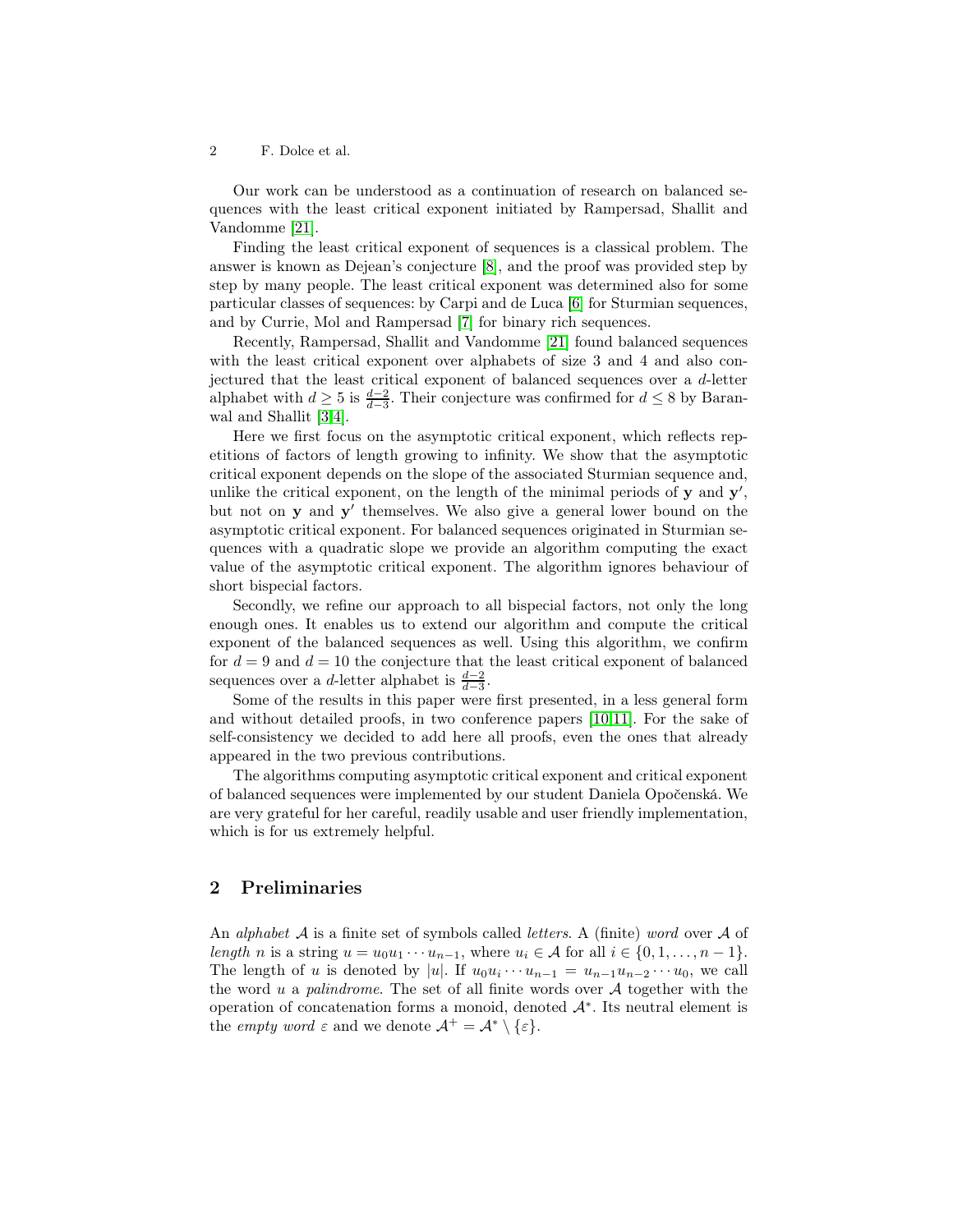If  $u = xyz$  for some  $x, y, z \in \mathcal{A}^*$ , then x is a prefix of u, z is a suffix of u and y is a *factor* of u. We sometimes use the notation  $yz = x^{-1}u$ . To every word u over  $\overrightarrow{A}$  with cardinality  $\#\mathcal{A} = d$ , we assign its *Parikh vector*  $\overrightarrow{V}(u) \in \mathbb{N}^d$  defined as  $(\vec{V}(u))_a = |u|_a$  for all  $a \in \mathcal{A}$ , where  $|u|_a$  is the number of letters a occurring in u.

A sequence over A is an infinite string  $\mathbf{u} = u_0 u_1 u_2 \cdots$ , where  $u_i \in \mathcal{A}$  for all  $i \in \mathbb{N}$ . In this paper we always denote sequences by bold letters. A sequence **u** is eventually periodic if  $\mathbf{u} = vwww \cdots = vw^{\omega}$  for some  $v \in \mathcal{A}^*$  and  $w \in \mathcal{A}^+$ . It is periodic if  $\mathbf{u} = w^{\omega}$ . If **u** is not eventually periodic, then it is *aperiodic*. A factor of  $\mathbf{u} = u_0 u_1 u_2 \cdots$  is a word y such that  $y = u_i u_{i+1} u_{i+2} \cdots u_{j-1}$  for some  $i, j \in \mathbb{N}, i \leq j$ . The number i is called an *occurrence* of the factor y in **u**. In particular, if  $i = j$ , the factor y is the empty word  $\varepsilon$  and every index i is its occurrence. If  $i = 0$ , the factor y is a *prefix* of **u**. If each factor of **u** has infinitely many occurrences in  $\mathbf{u}$ , the sequence  $\mathbf{u}$  is *recurrent*. Moreover, if for each factor the distances between its consecutive occurrences are bounded, **u** is *uniformly* recurrent.

The *language*  $\mathcal{L}(\mathbf{u})$  of a sequence **u** is the set of all its factors. A factor w of u is right special if wa, wb are in  $\mathcal{L}(\mathbf{u})$  for at least two distinct letters  $a, b \in \mathcal{A}$ . Analogously, we define a *left special* factor. A factor is *bispecial* if it is both left and right special. Note that the empty word  $\varepsilon$  is bispecial if at least two distinct letters occur in **u**. The *factor complexity* of a sequence **u** is the mapping  $\mathcal{C}_{\mathbf{u}} : \mathbb{N} \to \mathbb{N}$  defined by  $\mathcal{C}_{\mathbf{u}}(n) = \#\{w \in \mathcal{L}(\mathbf{u}) : |w| = n\}.$  The first difference of the factor complexity is defined as  $s_{\mathbf{u}}(n) = C_{\mathbf{u}}(n+1) - C_{\mathbf{u}}(n)$ .

Given a word  $w \in \mathcal{L}(\mathbf{u})$ , we define the sets of left extensions, right extensions and bi-extensions of w in  $\mathcal{L}(\mathbf{u})$  respectively as

$$
L_{\mathbf{u}}(w) = \{ a \in \mathcal{A} : aw \in \mathcal{L}(\mathbf{u}) \}, \qquad R_{\mathbf{u}}(w) = \{ b \in \mathcal{A} : wb \in \mathcal{L}(\mathbf{u}) \}
$$

and

$$
B_{\mathbf{u}}(w) = \{ (a, b) \in \mathcal{A} \times \mathcal{A} : awb \in \mathcal{L}(\mathbf{u}) \}.
$$

The extension graph of w in  $\mathcal{L}(\mathbf{u})$ , denoted  $\mathcal{E}_{\mathbf{u}}(w)$ , is an undirected bipartite graph whose set of vertices is the disjoint union of  $L_{\bf u}(w)$  and  $R_{\bf u}(w)$  and with edges the elements of  $B_u(w)$ . A sequence **u** (resp. a language  $\mathcal{L}(u)$ ) is said to be eventually dendric with threshold  $m \geq 0$  if  $\mathcal{E}_{\mathbf{u}}(w)$  is a tree for every word  $w \in \mathcal{L}(\mathbf{u})$  of length at least m. It is said to be *dendric* if we can choose  $m = 0$ . Dendric languages were introduced by Berthé et al. [\[5\]](#page-37-2) under the name of tree sets. It is known that Sturmian sequences are dendric.

*Example 1.* Let  $\mathbf{u}_{\varphi}$  be the well-known *Fibonacci sequence* (see also Example [2](#page-3-0)) later). The factors of length at most three in  $\mathcal{L}(\mathbf{u}_{\varphi})$  are  $\varepsilon$ , a, b, aa, ab, ba, aab, aba, baa, bab. The extension graphs  $\mathcal{E}_{\mathbf{u}_{\varphi}}(\varepsilon)$ ,  $\mathcal{E}_{\mathbf{u}_{\varphi}}(\mathsf{a})$  and  $\mathcal{E}_{\mathbf{u}_{\varphi}}(\mathsf{b})$  are shown in Figure [1.](#page-3-1)

Aperiodic sequences with the lowest possible factor complexity, i.e., such that  $C_{\mathbf{u}}(n) = n+1$  for all  $n \in \mathbb{N}$ , are called *Sturmian sequences* (for other equivalent definitions see [\[2\]](#page-37-10)). Clearly, all Sturmian sequences are defined over a binary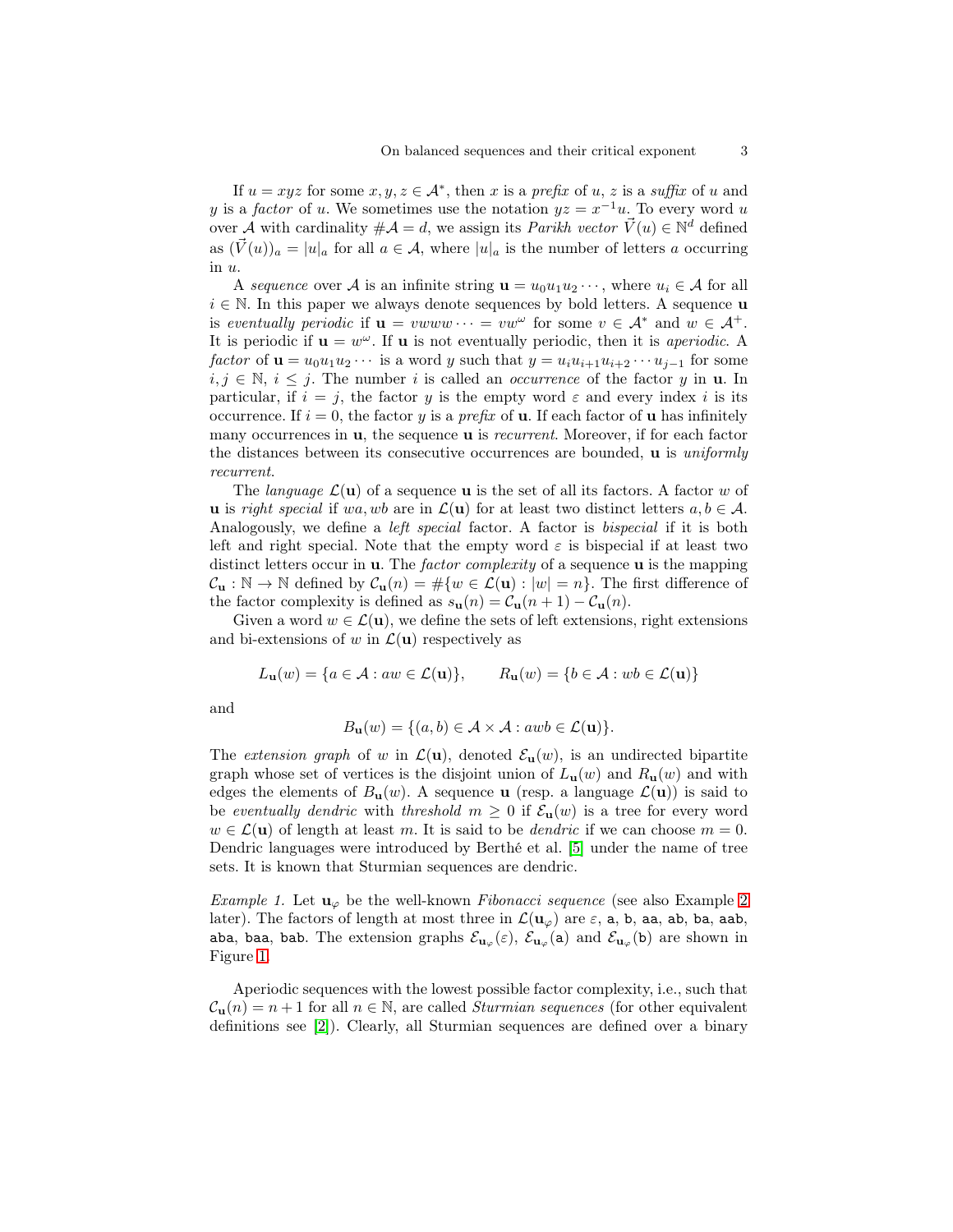

<span id="page-3-1"></span>Fig. 1. The graphs  $\mathcal{E}_{\mathbf{u}_{\varphi}}(\varepsilon)$  (on the left),  $\mathcal{E}_{\mathbf{u}_{\varphi}}(\mathbf{a})$  (in the centre) and  $\mathcal{E}_{\mathbf{u}_{\varphi}}(\mathbf{b})$  (on the right).

alphabet, e.g., {a, b}. Moreover, they are such that  $s_{\mathbf{u}}(n) = 1$  for every  $n \in \mathbb{N}$ . If both sequences au and bu are Sturmian, then u is called a standard Sturmian sequence. In other words, for a standard Sturmian sequence u, the left special factors are exactly the prefixes of u. Moreover, bispecial factors correspond to palindromic prefixes of u. It is well-known that for every Sturmian sequence there exists a unique standard Sturmian sequence with the same language.

A sequence **u** over the alphabet A is *balanced* if for every letter  $a \in \mathcal{A}$  and every pair of factors  $u, v \in \mathcal{L}(\mathbf{u})$  with  $|u| = |v|$ , we have  $|u|_a - |v|_a \leq 1$ . The class of Sturmian sequences and the class of aperiodic balanced sequences over a binary alphabet coincide (see [\[16\]](#page-37-0)). Vuillon [\[23\]](#page-38-1) provides a survey on some previous work on balanced sequences.

A morphism over A is a mapping  $\psi : \mathcal{A}^* \to \mathcal{A}^*$  such that  $\psi(uv) = \psi(u)\psi(v)$ for all  $u, v \in A^*$ . The morphism  $\psi$  can be naturally extended to sequences by setting  $\psi(u_0u_1u_2\cdots) = \psi(u_0)\psi(u_1)\psi(u_2)\cdots$ . A fixed point of a morphism  $\psi$  is a sequence **u** such that  $\psi(\mathbf{u}) = \mathbf{u}$ .

Consider a factor w of a recurrent sequence  $\mathbf{u} = u_0u_1u_2\cdots$ . Let  $i < j$  be two consecutive occurrences of w in **u**. Then the word  $u_i u_{i+1} \cdots u_{i-1}$  is a return *word* to w in **u**. The set of all return words to w in **u** is denoted by  $\mathcal{R}_{\mathbf{u}}(w)$ . If **u** is uniformly recurrent, the set  $\mathcal{R}_{\mathbf{u}}(w)$  is finite for each factor w. The opposite is true if **u** is recurrent. In this case, if p is the shortest prefix of **u** such that pw is a prefix of **u**, then  $p^{-1}$ **u** can be written as a concatenation  $p^{-1}$ **u** =  $r_{d_0}r_{d_1}r_{d_2}\cdots$  of return words to w. The *derived sequence* of **u** to w is the sequence  $\mathbf{d}_{\mathbf{u}}(w) = d_0 d_1 d_2 \cdots$ over the alphabet of cardinality  $\#\mathcal{R}_{\mathbf{u}}(w)$ . The concept of derived sequences was introduced by Durand [\[14\]](#page-37-11).

<span id="page-3-2"></span>*Remark 1.* If **u** is an aperiodic recurrent sequence, then each factor  $u$  can be uniquely extended to the shortest bispecial factor  $b = xuy$  for some possibly empty factors x, y. It is readily seen that  $\mathcal{R}_{\mathbf{u}}(b) = x\mathcal{R}_{\mathbf{u}}(u)x^{-1}$ . In particular, the Parikh vectors (and obviously the lengths) of return words to  $u$  and  $b$  coincide. Moreover, the derived sequences of  $\bf{u}$  to  $u$  and to  $b$  coincide, too.

<span id="page-3-0"></span>Example 2. The Fibonacci sequence  $\mathbf{u}_{\varphi} = \mathbf{a} \mathbf{b} \mathbf{a} \mathbf{a} \mathbf{b} \mathbf{a} \mathbf{a} \mathbf{b} \mathbf{a} \mathbf{a} \mathbf{b} \mathbf{a} \mathbf{a} \mathbf{b} \mathbf{a} \mathbf{a} \mathbf{b} \mathbf{a} \mathbf{a} \mathbf{b} \mathbf{a} \cdots$ obtained as fixed point of the morphism  $\varphi : a \mapsto ab$ ,  $b \mapsto a$  is Sturmian (see [\[20\]](#page-38-2)). The reader is invited to check that the return words to the bispecial prefix  $b =$  abaaba are  $r =$  abaab and  $s =$  aba. The return words to the factor  $u = a$ aba are  $\hat{r} = a$ abab and  $\hat{s} = a$ ab. It corresponds to Remark [1](#page-3-2) because  $b = abaab = xuy = abu\epsilon$  and the return words to b and u satisfy  $r = \texttt{abaab} = x\hat{r}x^{-1}$  and  $s = \texttt{aba} = x\hat{s}x^{-1}$ .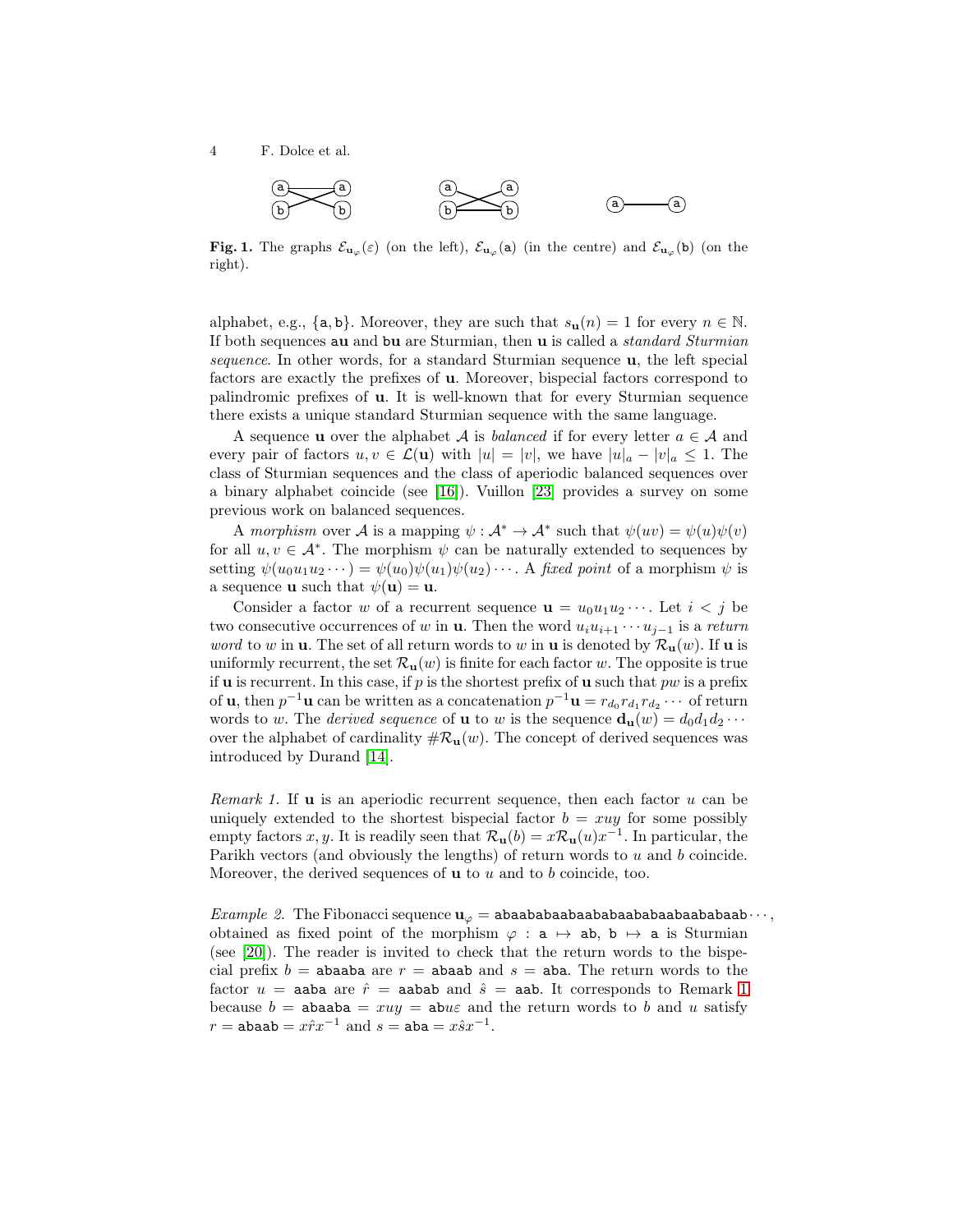Vuillon [\[22\]](#page-38-3) showed that an infinite recurrent sequence u is Sturmian if and only if each of its factors has exactly two return words. Moreover, the derived sequence to a factor of a Sturmian sequence is Sturmian, too.

### 3 Languages of balanced sequences

In 2000 Hubert [\[17\]](#page-37-1) characterised balanced sequences over alphabets of higher cardinality. A suitable tool for their description is the notion of constant gap.

**Definition 1.** A sequence **y** over an alphabet  $A$  is a constant gap sequence if for each letter  $a \in \mathcal{A}$  appearing in **y** there is a positive integer denoted by  $\text{gap}_{\mathbf{y}}(a)$ such that the distance between successive occurrences of a in  $y$  is always  $\text{gap}_{y}(a)$ .

Obviously, every constant gap sequence is periodic.

We denote by  $Per(y)$  the minimal period length of y. Note that  $\text{gap}_{y}(a)$ divides  $Per(y)$  for each letter a appearing in y. Given a constant gap sequence **y** and a word  $u \in \mathcal{L}(\mathbf{y})$  we denote by  $\text{gap}_{\mathbf{y}}(u)$  the length of the gap between two successive occurrences of u in y. Note that  $\text{gap}_{\mathbf{y}}(\varepsilon) = 1$ . If  $u = u_0 u_1 \dots u_{k-1}$ , with  $u_i \in \mathcal{A}$ , then  $\text{gap}_{\mathbf{y}}(u) = \text{lcm}\{\text{gap}_{\mathbf{y}}(u_i) : 0 \le i \le k-1\}.$ 

<span id="page-4-0"></span>*Example 3.* The sequences  $y = (0102)^\omega$  and  $y' = (34)^\omega$  are constant gap sequences. Indeed, the distance between consecutive occurrences of a letter  $a \in \mathbb{R}$ {3, 4} is always 2 in y'; while in y one has  $\text{gap}_{y}(0) = 2$ ,  $\text{gap}_{y}(1) = \text{gap}_{y}(2) = 4$ and  $\text{gap}_{\mathbf{y}}(u) = 4$  for each factor u of y with  $|u| \geq 2$ . Clearly  $\text{Per}(\mathbf{y}) = 4$  and  $Per(\mathbf{y}') = 2.$ 

The sequence  $(011)^\omega$  is periodic but it is not a constant gap sequence since the distance between consecutive 1's is sometimes 1 and sometimes 2.

<span id="page-4-2"></span>**Observation 1** Given a constant gap sequence y we have

$$
\operatorname{Per}(\mathbf{y}) = \max \left\{ \operatorname{gap}_{\mathbf{y}}(u) : u \in \mathcal{L}(\mathbf{y}) \right\}.
$$

Moreover,  $\text{gap}_{\mathbf{y}}(u)$  divides  $\text{Per}(\mathbf{y})$  for every factor  $u \in \mathcal{L}(\mathbf{y})$ .

Given a constant gap sequence  $y$  we define for every positive integer  $n$  the set

 $gap(\mathbf{y}, n) = \{i : \exists y \in \mathcal{L}(\mathbf{y}), |y| = n, \; gap_{\mathbf{y}}(y) = i\}.$ 

It is clear that  $\text{gap}(\mathbf{y}, 0) = \{1\}$  for every constant gap sequence y.

*Example 4.* Let  $y = (0102)^{\omega}$  and  $y' = (34)^{\omega}$  be the sequences as in Example [3.](#page-4-0) One has  $\text{gap}(\mathbf{y}', n) = \{2\}$  for every  $n \geq 1$ ;  $\text{gap}(\mathbf{y}, 1) = \{2, 4\}$  and  $\text{gap}(\mathbf{y}, n) = \{4\}$ for every  $n \geq 2$ .

<span id="page-4-1"></span>**Theorem 1** ([\[17\]](#page-37-1)). A recurrent aperiodic sequence **v** is balanced if and only if **v** is obtained from a Sturmian sequence **u** over  $\{a, b\}$  by replacing the **a**'s in **u** by a constant gap sequence y over some alphabet  $A$ , and replacing the b's in  $\bf{u}$ by a constant gap sequence  $y'$  over some alphabet  $\beta$  disjoint from  $\mathcal{A}$ .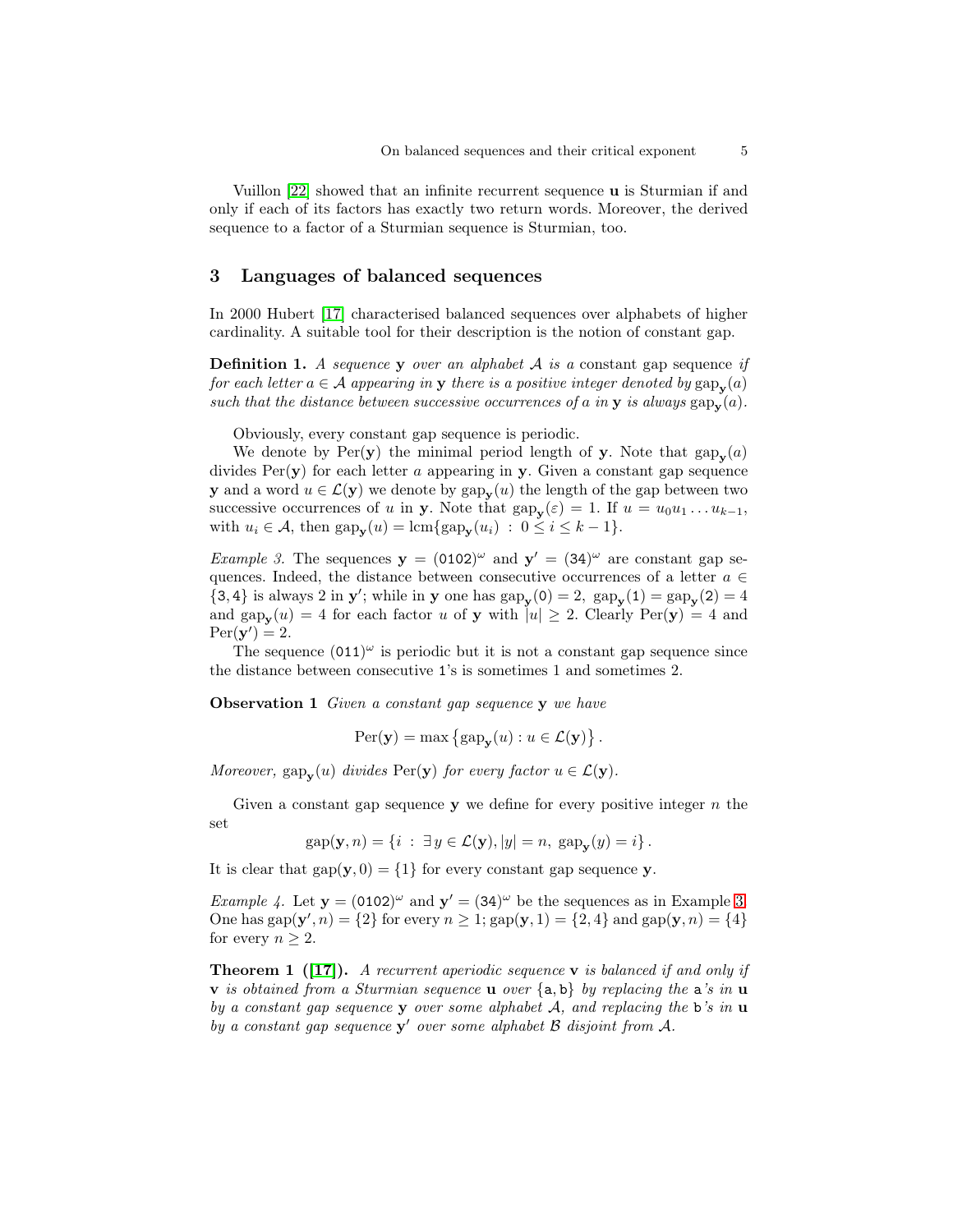**Definition 2.** Let  $\bf{u}$  be a Sturmian sequence over the alphabet  $\{a, b\}$ , and  $\bf{y}, \bf{y}'$ be two constant gap sequences over two disjoint alphabets A and B. The colouring of **u** by **y** and **y'**, denoted **v** = colour $(\mathbf{u}, \mathbf{y}, \mathbf{y}')$ , is the sequence over  $\mathcal{A} \cup \mathcal{B}$  obtained by the procedure described in Theorem [1.](#page-4-1)

For  $\mathbf{v} = \text{colour}(\mathbf{u}, \mathbf{y}, \mathbf{y}')$  we use the notation  $\pi(\mathbf{v}) = \mathbf{u}$  and  $\pi(v) = u$  for any  $v \in \mathcal{L}(\mathbf{v})$  and the corresponding  $u \in \mathcal{L}(\mathbf{u})$ . Symmetrically, given a word  $u \in \mathcal{L}(\mathbf{u})$ , we denote by  $\pi^{-1}(u) = \{v \in \mathcal{L}(\mathbf{v}) : \pi(v) = u\}$ . We say that **u** (resp. u) is a projection of **v** (resp. v). The map  $\pi : \mathcal{L}(\mathbf{v}) \to \mathcal{L}(\mathbf{u})$  is clearly a morphism. Indeed  $\pi(\varepsilon) = \varepsilon$  and for every  $v, v' \in \mathcal{L}(\mathbf{v})$  one has  $\pi(vv') = \pi(v)\pi(v')$ .

<span id="page-5-0"></span>Example 5. Let  $\mathbf{u}_{\varphi}$  be as in Example [2.](#page-3-0) Let us consider the constant gap sequences  $\mathbf{y} = (0102)^\omega$  and  $\mathbf{y}' = (34)^\omega$  over the alphabets  $\mathcal{A} = \{0, 1, 2\}$  and  $\mathcal{B} = \{3, 4\}$  respectively. The sequence

 $\mathbf{v}_{\varphi} = \text{colour}(\mathbf{u}_{\varphi}, \mathbf{y}, \mathbf{y}') =$  0310423014023041032401302403104 $\cdots$ 

is balanced according to Theorem [1.](#page-4-1) One has  $\pi(\mathbf{v}_{\varphi}) = \mathbf{u}_{\varphi}$ . Moreover,  $\pi$ (031) =  $\pi(041) = \texttt{aba}, \text{ and } \pi^{-1}(\texttt{aba}) = \{031, 032, 041, 042, 130, 140, 230, 240\}.$ 

In the sequel we focus on symmetries of the languages of balanced sequences. To do that, the WDO property on binary sequences will be useful.

**Definition 3.** An aperiodic sequence **u** over  $\{a, b\}$  has well distributed occurrences, or has the WDO property, if for every  $m \in \mathbb{N}$  and for every  $w \in \mathcal{L}(\mathbf{u})$ one has  $\left\{ \vec{V}(p) \mod m : pw \text{ is a prefix of } \mathbf{u} \right\} = \mathbb{Z}_m^2$ .

It is known that Sturmian sequences have the WDO property (see [\[1\]](#page-36-0)).

Example 6. Let  $\mathbf{u}_{\varphi}$  be as in Example [2](#page-3-0) and let us consider  $m = 2$  and  $w = ab \in \mathbb{R}$  $\mathcal{L}(\mathbf{u}_{\varphi})$ . Then it is easy to check that

$$
\vec{V}(\varepsilon) \equiv \begin{pmatrix} 0 \\ 0 \end{pmatrix} \mod 2, \qquad \vec{V}(\texttt{aba}) \equiv \begin{pmatrix} 0 \\ 1 \end{pmatrix} \mod 2, \n\vec{V}(\texttt{abaab}) \equiv \begin{pmatrix} 1 \\ 0 \end{pmatrix} \mod 2, \qquad \vec{V}(\texttt{abaababa}) \equiv \begin{pmatrix} 1 \\ 1 \end{pmatrix} \mod 2,
$$

where w, abaw, abaabw and abaababaw are prefixes of  $\mathbf{u}_{\varphi}$ .

Using the WDO property we can prove that in order to study the language of aperiodic recurrent balanced sequences it is enough to consider standard Sturmian sequences.

The *shift* of a constant gap sequence  $\mathbf{y} = (y_0 y_1 \cdots y_{k-1})^{\omega}$  is the sequence  $\sigma(\mathbf{y}) = (y_1 y_2 \cdots y_{k-1} y_0)^{\omega}.$ 

*Example 7.* Let  $y = (0102)^{\omega}$ . Then we have  $\sigma^{0}(y) = y$ ,  $\sigma(y) = (1020)^{\omega}$ ,  $\sigma^2(y) = (0201)^{\omega}, \ \ \sigma^3(y) = (2010)^{\omega} \ \text{and} \ \sigma^4(y) = y.$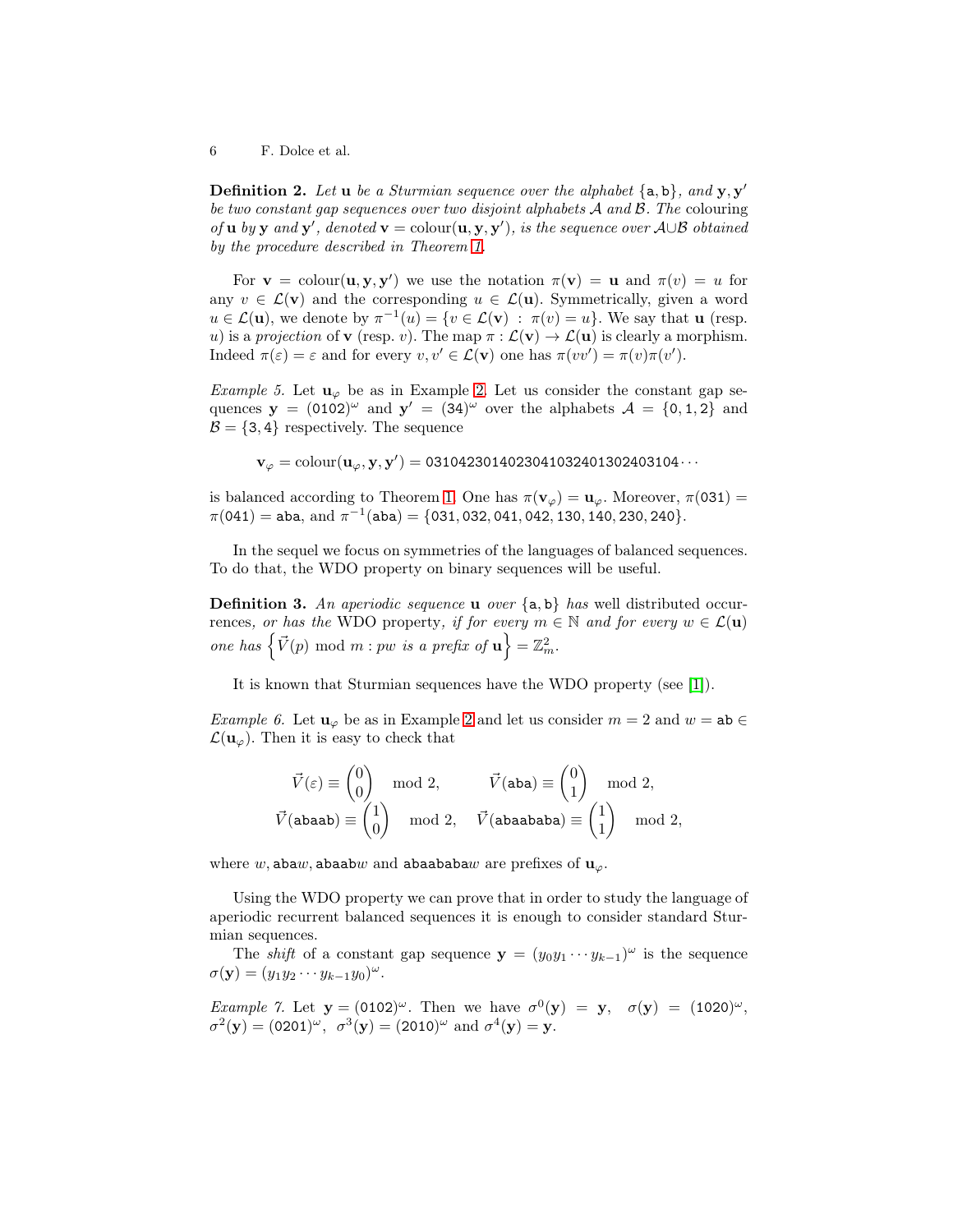The next proposition says that for a balanced sequence **v**, the language  $\mathcal{L}(\mathbf{v})$ does not depend on the projection **u** itself but only on  $\mathcal{L}(\mathbf{u})$ . In the following chapters, we will always consider balanced sequences obtained as colouring of standard Sturmian sequences.

<span id="page-6-2"></span>**Proposition 1.** Let  $\mathbf{u}, \mathbf{u}'$  be two Sturmian sequences such that  $\mathcal{L}(\mathbf{u}) = \mathcal{L}(\mathbf{u}'),$ **y** and **y'** two constant gap sequences over disjoint alphabets and  $i, j \in \mathbb{N}$ . Let  $\mathbf{v} = \text{colour}(\mathbf{u}, \mathbf{y}, \mathbf{y}'), \ \mathbf{v}' = \text{colour}(\mathbf{u}', \mathbf{y}, \mathbf{y}') \ \text{and} \ \mathbf{v}'' = \text{colour}(\mathbf{u}, \sigma^i(\mathbf{y}), \sigma^j(\mathbf{y}')).$ Then  $\mathcal{L}(\mathbf{v}) = \mathcal{L}(\mathbf{v}') = \mathcal{L}(\mathbf{v}'')$ .

*Proof.* Let  $v \in \mathcal{L}(v)$  and w such that wv is a prefix of v. Then  $\pi(w)\pi(v)$  is a prefix of **u** and  $|\pi(w)|$  is an occurrence of  $\pi(v)$  in **u**. Since  $\pi(v) \in \mathcal{L}(\mathbf{u}')$ , using the WDO property, we can find  $p \in \mathcal{L}(\mathbf{u}')$  such that  $p\pi(v)$  is a prefix of  $\mathbf{u}'$  and  $\vec{V}(\pi(w)) = \vec{V}(p)$  mod Per(y)Per(y'). Thus v appears both in v at occurrence  $|\pi(w)|$  and in  $\mathbf{v}'$  at occurrence  $|p|$ . Hence  $\mathcal{L}(\mathbf{v}) \subset \mathcal{L}(\mathbf{v}')$ . Using the same argument we can prove the opposite inclusion.

Let p be a prefix of **u** such that  $\vec{V}(p) = \begin{pmatrix} i \\ j \end{pmatrix}$  mod  $\text{Per}(\mathbf{y})\text{Per}(\mathbf{y}')$ . Denote  ${\bf u}''=p^{-1}{\bf u}$ . Then colour $({\bf u}'',\sigma^i({\bf y}),\sigma^j({\bf y}'))$  gives the same sequence as the one obtained by erasing the prefix of length |p| from **v**. Since  $\mathcal{L}(\mathbf{u}) = \mathcal{L}(\mathbf{u}'')$ , using the same argument as before we have  $\mathcal{L}(\mathbf{v}'') = \mathcal{L}(\mathbf{v})$ .

<span id="page-6-0"></span>The following invariance of the language of a balance sequence is a consequence of the previous proposition.

**Corollary 1.** Let  $\mathbf{v} = \text{colour}(\mathbf{u}, \mathbf{y}, \mathbf{y}')$  and  $u \in \mathcal{L}(\mathbf{u})$ . For any non-negative integers i, j, the word v obtained from u by replacing the a's by  $\sigma^{i}(y)$  and the b's by  $\sigma^j(\mathbf{y}')$  belongs to  $\mathcal{L}(\mathbf{v})$ .

*Example 8.* Let  $\mathbf{u}_{\varphi}, \mathbf{v}_{\varphi}, \mathbf{y}$  and  $\mathbf{y}'$  be as in Example [5.](#page-5-0) Let  $v = 03104 \in \mathcal{L}(\mathbf{v}_{\varphi})$  and let us denote  $u = \pi(v) =$  abaab. One can easily check that the word  $v' = 24013$ obtained from u by replacing the a's by  $\sigma^3(y)$  and the b's by  $\sigma(y')$  is also in  $\mathcal{L}(\mathbf{v}_{\varphi}).$ 

Since a constant gap sequence is periodic, it is clear that every long enough factor in the sequence is neither right special nor left special. Let us define, for a given constant gap sequence y, the number

$$
\beta(\mathbf{y}) = \max\{|u| : u \text{ is a biseecial factor of } \mathbf{y}\}.
$$

It is an obvious consequence that no factor of **y** of length more than  $\beta(\mathbf{v})$  is left special or right special. It immediately follows that for  $n > \beta(y)$ , we have  $gap(\mathbf{y}, n) = \{Per(\mathbf{y})\}.$ 

Note that, if  $\mathbf{v} = \text{colour}(\mathbf{u}, \mathbf{y}, \mathbf{y}')$ , there exists an  $m \in \mathbb{N}$  such that every factor  $v \in \mathcal{L}(\mathbf{v})$  longer than m contains more than  $\beta(\mathbf{y})$  letters in A and more than  $\beta(\mathbf{y}')$  letters in B. Indeed, it is enough to find m such that all factors of length m in  $\mathcal{L}(\mathbf{u})$  contain more than  $\beta(\mathbf{y})$  a's and more than  $\beta(\mathbf{y}')$  b's.

<span id="page-6-1"></span>We will see in the sequel that long enough factors w in a colouring  $\mathbf{v} =$ colour(**u**, **y**, **y**'), i.e., such that  $|\pi(w)|_a > \beta(\mathbf{y})$  and  $|\pi(w)|_b > \beta(\mathbf{y}')$ , are easy to treat.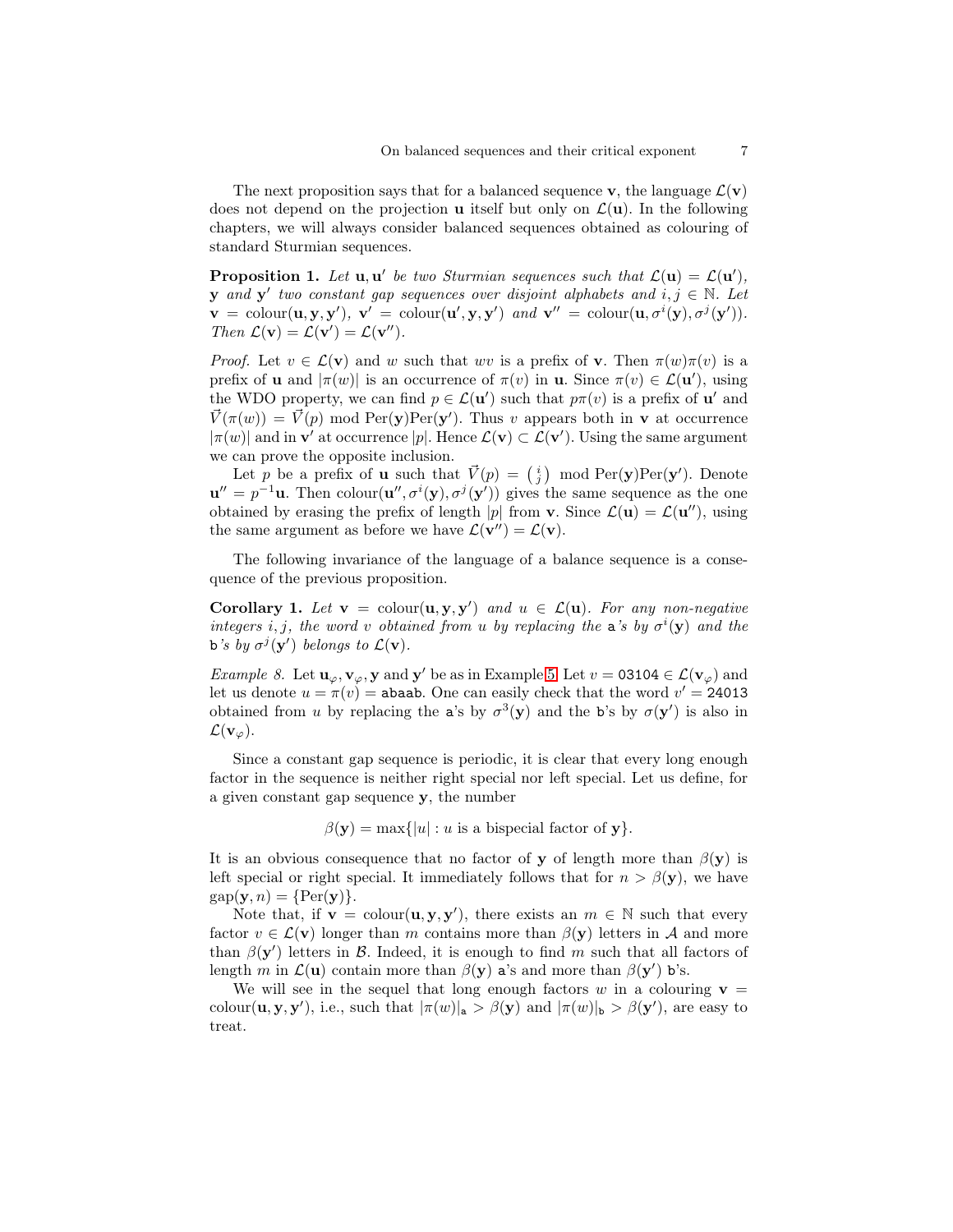*Example 9.* Let  $\mathbf{u}_{\varphi}, \mathbf{v}_{\varphi}, \mathbf{y}$  and  $\mathbf{y}'$  be as in Example [5.](#page-5-0) One has  $\beta(\mathbf{y}) = 1$  since the letter 0 is bispecial in y and  $\beta(y') = 0$  since the only bispecial factor in  $\mathcal{L}(y')$  is the empty word. It is easy to check that all factors of length 4 in  $\mathcal{L}(\mathbf{u}_{\varphi})$  contain at least 2 a's and one b. Thus, all factors of length 4 in  $\mathcal{L}(\mathbf{v}_{\varphi})$  contain at least two letters in A and at least one letter in B. On the other hand, bab  $\in \mathcal{L}(\mathbf{u}_{\varphi})$ has length 3 and contains only one a.

As we saw in Example [5,](#page-5-0) the set  $\pi^{-1}(u)$  for a word  $u \in \mathcal{L}(\mathbf{u})$  is not, in general, a singleton. However, it is not difficult to prove that every long enough factor in  $\mathcal{L}(\mathbf{v})$  is uniquely determined, between the words having the same projection in u, by its first letters in  $A$  and its first letters in  $B$ .

<span id="page-7-0"></span>**Lemma 1.** Let  $\mathbf{v} = \text{colour}(\mathbf{u}, \mathbf{y}, \mathbf{y}')$  and  $u \in \mathcal{L}(\mathbf{u})$  such that  $|u|_{\mathbf{a}} > \beta(\mathbf{y})$  and  $|u|_{\mathbf{b}} > \beta(\mathbf{y}')$ . Let  $a_0a_1 \cdots a_{\beta(\mathbf{y})} \in \mathcal{L}(\mathbf{y})$  and  $b_0b_1 \cdots b_{\beta(\mathbf{y}')} \in \mathcal{L}(\mathbf{y}')$ . There exists exactly one word in  $\pi^{-1}(u)$  having  $a_0, a_1, \ldots, a_{\beta(y)}$  (in this order) as first letters in A and  $b_0, b_1, \ldots, b_{\beta(\mathbf{y}')}$  (in this order) as first letters in B.

*Proof.* Since  $a_0a_1 \cdots a_{\beta(\mathbf{y})} \in \mathcal{L}(\mathbf{y})$ , by Corollary [1](#page-6-0) there exists an integer i such that  $a_0a_1 \cdots a_{\beta(\mathbf{y})}$  is a prefix of  $\sigma^i(\mathbf{y})$ . Since no factor of length  $\beta(\mathbf{y}) + 1$  is right special in y, the unique prolongation of  $a_0a_1 \cdots a_{\beta(\mathbf{v})}$  to any length is a prefix of  $\sigma^i(\mathbf{y})$ . A similar argument can be used for  $b_0b_1 \cdots b_{\beta(\mathbf{y}')}$ .

Example 10. Let  $\mathbf{u}_{\varphi}, \mathbf{v}_{\varphi}, \mathbf{y}$  and  $\mathbf{y}'$  be as in Example [5](#page-5-0) and  $u = \texttt{abaab} \in \mathcal{L}(\mathbf{u}_{\varphi})$ . One has  $|u|_a = 3 > \beta(y) = 1$  and  $|u|_b = 2 > \beta(y') = 0$ . One can check that, according to Lemma [1,](#page-7-0) the only word in  $\pi^{-1}(u)$  having 0, 2 as first letters in A and 4 as first letter in  $\mathcal B$  is 04203, that is the word obtained from u by  $\sigma^2(\mathbf y)$  and  $\sigma(\mathbf{y}')$  respectively. On the other hand, no word in  $\mathcal{L}(\mathbf{v}_{\varphi})$  can have, for instance, 1 as first letter in A and 2 as second letter in A since  $12 \notin \mathcal{L}(\mathbf{y})$ .

<span id="page-7-1"></span>Putting together Corollary [1](#page-6-0) and Lemma [1,](#page-7-0) we obtain the following result.

**Lemma 2.** Let  $\mathbf{v} = \text{colour}(\mathbf{u}, \mathbf{y}, \mathbf{y}')$  and  $u \in \mathcal{L}(\mathbf{u})$  be such that  $|u|_{\mathbf{a}} > \beta(\mathbf{y})$  and  $|u|_{\mathbf{b}} > \beta(\mathbf{y}')$ . Then  $\#(\pi^{-1}(u)) = \text{Per}(\mathbf{y})\text{Per}(\mathbf{y}')$ .

*Proof.* Let us set  $\mathbf{y} = (y_0 y_1 \cdots y_{k-1})^{\omega}$  and  $\mathbf{y}' = (y'_0 y'_1 \cdots y'_{\ell-1})^{\omega}$ , with  $k = \text{Per}(\mathbf{y})$ and  $\ell = \text{Per}(\mathbf{y}')$ . Using Corollary [1](#page-6-0) we know that for every *i*, *j* such that  $0 \leq i <$ Per(y) and  $0 \leq j < \text{Per}(y')$ , the word  $v_{i,j}$  obtained from u by replacing the a's by  $\sigma^i(\mathbf{y})$  and the b's by  $\sigma^j(\mathbf{y}')$  is in  $\pi^{-1}(u)$ . Moreover, the factors  $v_{i,j}$  are distinct for distinct pairs  $(i, j)$ . This is a consequence of the assumption that  $|u|_a > \beta(y)$ and  $|u|_{\mathbf{b}} > \beta(\mathbf{y}')$  and the fact that for  $n > \beta(\mathbf{y})$ , we have  $\text{gap}(\mathbf{y}, n) = \{\text{Per}(\mathbf{y})\}$ and similarly, for  $n' > \beta(\mathbf{y}')$ , we have  $\text{gap}(\mathbf{y}', n') = \{\text{Per}(\mathbf{y}')\}$ . Thus, we obtain exactly  $\text{Per}(\mathbf{y})\text{Per}(\mathbf{y}')$  distinct words.

Example 11. Let  $\mathbf{u}_{\varphi}, \mathbf{v}_{\varphi}, \mathbf{y}$  and  $\mathbf{y}'$  be as in Example [5](#page-5-0) and  $u = \texttt{abaa} \in \mathcal{L}(\mathbf{u}_{\varphi})$ . The set  $\pi^{-1}(u) = \{0310, 0410, 0320, 0420, 1302, 1402, 2301, 2401\}$  has exactly  $8 = 4 \cdot 2$  elements, which is consistent with Lemma [2.](#page-7-1)

<span id="page-7-2"></span>**Lemma 3.** Let  $\mathbf{v} = \text{colour}(\mathbf{u}, \mathbf{y}, \mathbf{y}')$  and  $w \in \mathcal{L}(\mathbf{v})$ .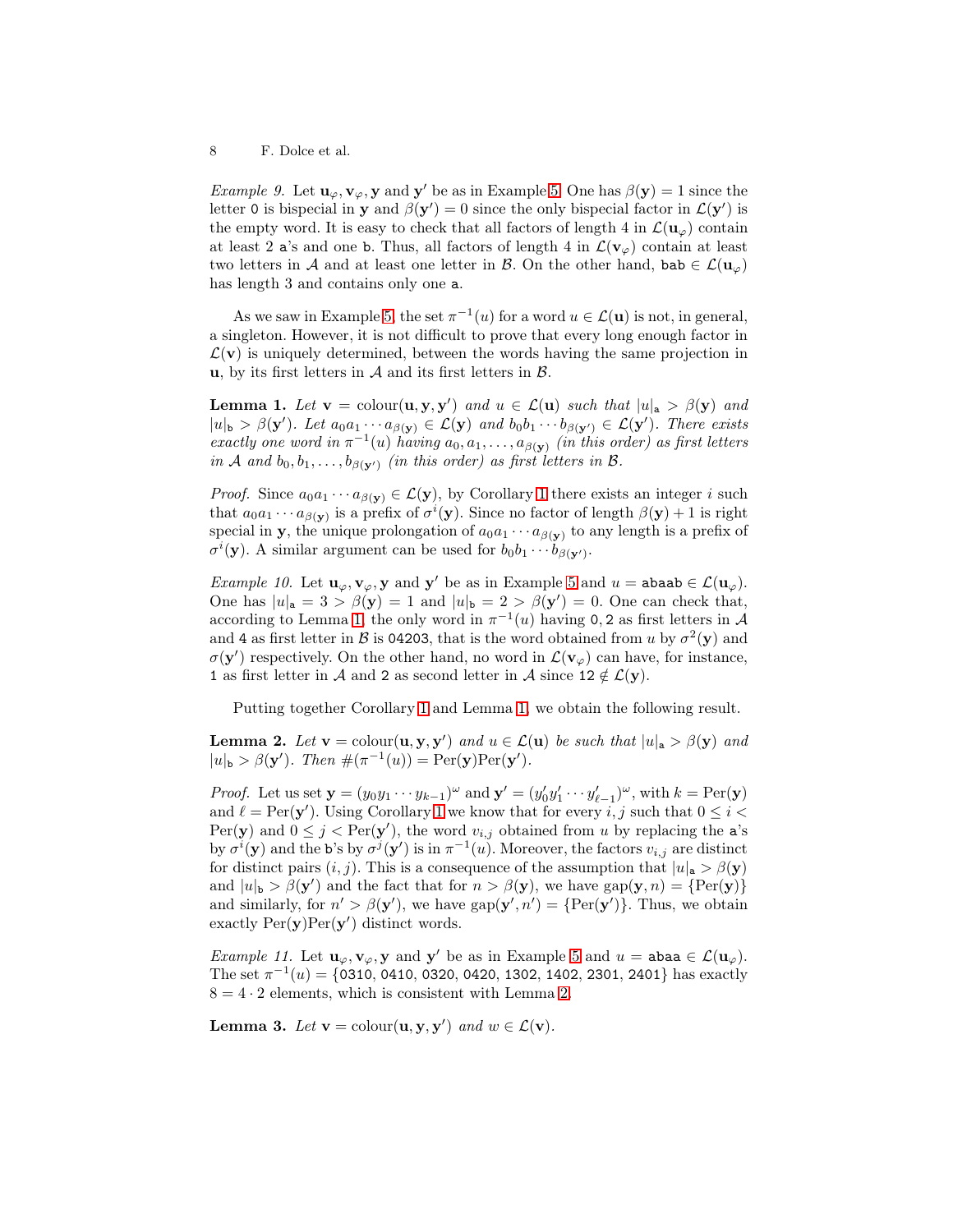- 1. If  $\pi(w)$  is bispecial in **u**, then w is bispecial in **v**.
- 2. If w is bispecial in **v**,  $|\pi(w)|_a > \beta(\mathbf{y})$  and  $|\pi(w)|_b > \beta(\mathbf{y}')$ , then  $\pi(w)$  is bispecial in  $\mathbf{u}$ .
- Proof. 1. The first statement follows directly from the definition of a colouring. 2. If w is bispecial in **v**,  $|\pi(w)|_a > \beta(\mathbf{y})$  and  $|\pi(w)|_b > \beta(\mathbf{y}')$ , then there exist a unique right extension of w in  $A$  and a unique right extension of w in  $B$ , and similarly for left extensions. Thus  $\pi(w)$  is bispecial in **u**.

*Example 12.* Let  $\mathbf{u}_{\varphi}, \mathbf{v}_{\varphi}, \mathbf{y}$  and  $\mathbf{y}'$  be as in Example [5.](#page-5-0)

- Consider  $w = 1$  with  $\pi(w) = a$ . Since  $\pi(w)$  is bispecial in  $\mathbf{u}_{\varphi}$ , by Item 1 of Lemma [3,](#page-7-2) the factor w has to be bispecial too. Indeed, 310, 014, 410, 013 ∈  $\mathcal{L}(\mathbf{v}_{\varnothing}).$
- Consider  $w = 240$ , then 32401, 02403, 02401  $\in \mathcal{L}(\mathbf{v}_{\varphi})$ , hence w is bispecial. Moreover,  $\pi(w) = \text{aba}$ ,  $|\pi(w)|_a = 2 > \beta(y) = 1$  and  $|\pi(w)|_b =$  $1 > \beta(\mathbf{y}') = 0$ . By Item 2 of Lemma [3,](#page-7-2)  $\pi(w)$  is bispecial in  $\mathbf{u}_{\varphi}$ . Indeed, aabaa, aabab, babaa  $\in \mathcal{L}(\mathbf{u}_{\varphi}).$
- However, for a factor  $w \in \mathcal{L}(\mathbf{v}_{\varphi})$ , it may happen that w is bispecial and  $\pi(w)$ is not. Of course, by Item 2 of Lemma [3,](#page-7-2) in such a case  $|\pi(w)|_a \leq \beta(y)$  or  $|\pi(w)|_b \leq \beta(\mathbf{y}')$ . Consider  $w = 3$ , then 031, 130, 032, 230  $\in \mathcal{L}(\mathbf{v}_{\varphi})$ , thus w is bispecial, however  $\pi(w) = \mathbf{b}$  is not a bispecial factor in  $\mathbf{u}_{\varphi}$ .

<span id="page-8-0"></span>Using the previous lemmata we can prove the following result.

**Proposition 2.** Let  $\mathbf{v} = \text{colour}(\mathbf{u}, \mathbf{y}, \mathbf{y}')$ . The language  $\mathcal{L}(\mathbf{v})$  is eventually dendric with threshold  $m = \min\{|u| : u \in \mathcal{L}(\mathbf{u}), |u|_{\mathbf{a}} > \beta(\mathbf{y}) \text{ and } |u|_{\mathbf{b}} > \beta(\mathbf{y}^{\prime})\}.$ 

*Proof.* Let  $w \in \mathcal{L}(\mathbf{v})$  with length at least m and  $u = \pi(w)$ . It easily follows from the proofs of Lemmata [1](#page-7-0) and [3](#page-7-2) that  $\mathcal{E}_{\mathbf{v}}(w)$  is isomorphic to  $\mathcal{E}_{\mathbf{u}}(u)$  via the projection  $\pi$ . Since **u** is Sturmian,  $\mathcal{L}(\mathbf{u})$  is dendric. Thus  $\mathcal{E}_{\mathbf{v}}(v)$  is a tree. Hence  $\mathcal{L}(\mathbf{v})$  is eventually dendric of threshold m.

Note that from the proof of Proposition [2](#page-8-0) it follows that for a word  $u \in \mathcal{L}(\mathbf{u})$ long enough, all words in  $\pi^{-1}(u)$  have isomorphic extension graphs.

*Example 13.* Let  $\mathbf{u}_{\varphi}, \mathbf{v}_{\varphi}, \mathbf{y}$  and  $\mathbf{y}'$  be as in Example [5.](#page-5-0) As we have seen in Ex-ample [9,](#page-6-1) all words of length at least 4 in  $\mathcal{L}(\mathbf{u}_{\varphi})$  contain at least two a's and at least one b. Let  $v = 230140 \in \mathcal{L}(v_{\varphi})$  of length  $6 > 4$ . The extension graphs of v in  $\mathcal{L}(\mathbf{v}_{\varphi})$  and of  $u = \pi(v)$  in  $\mathcal{L}(\mathbf{u}_{\varphi})$  are represented in Figure [2.](#page-9-0)

Dolce and Perrin [\[13\]](#page-37-12) studied eventually dendric sequences. In particular, they showed that the sequence  $(s_u(n))$  is eventually constant. It immediately gives the following.

Proposition 3. Let u be an eventually dendric sequence with threshold m. For every  $n \geq m$  one has  $C_{\mathbf{u}}(n) = s_{\mathbf{u}}(m)n + K$ , with K a constant.

<span id="page-8-1"></span>The following result easily follows from Lemma [2](#page-7-1) and it can be seen as a particular case of the previous proposition.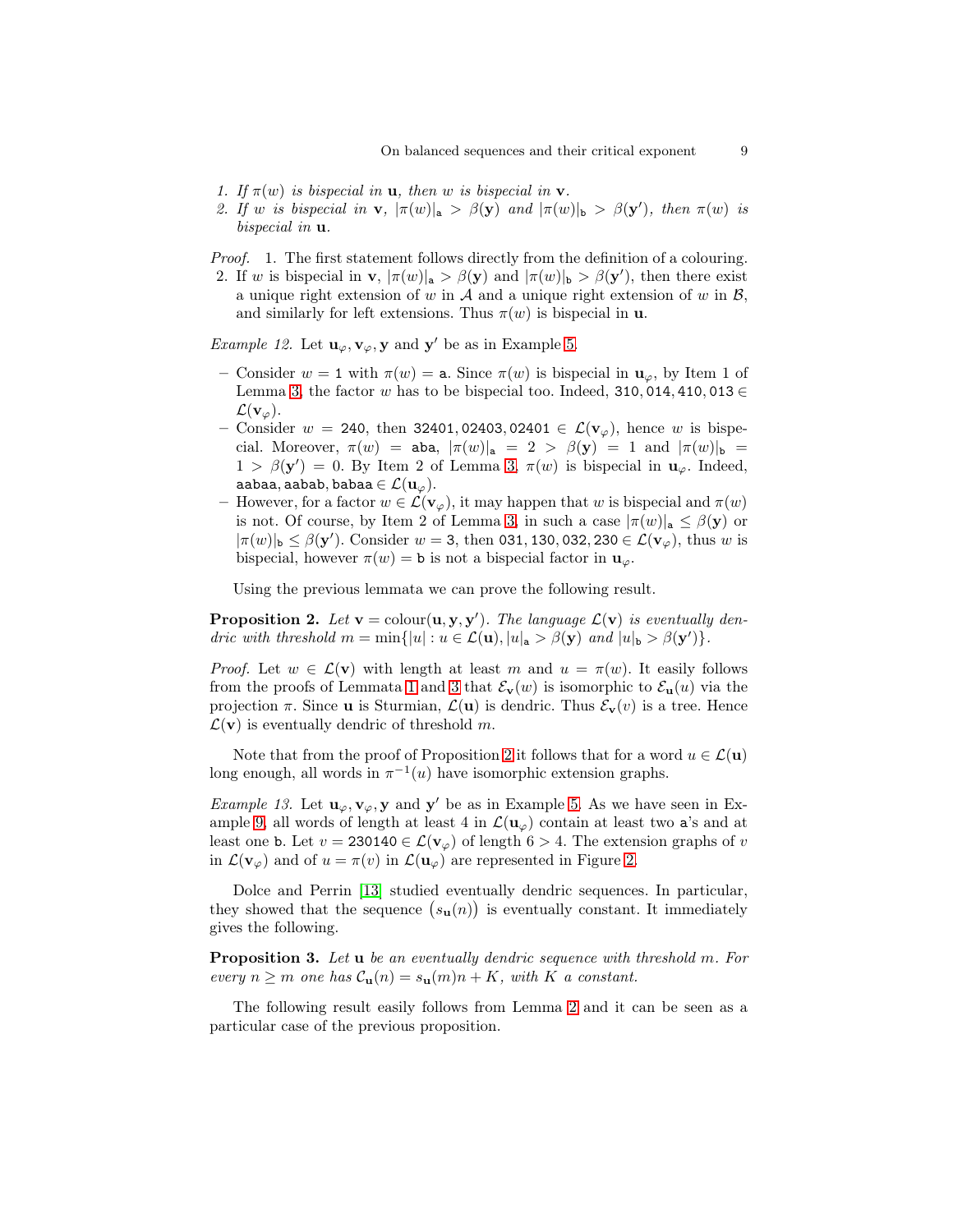10 F. Dolce et al.



<span id="page-9-0"></span>Fig. 2. The extension graphs of  $v = 230140 \in \mathcal{L}(v_{\varphi})$  (on the left) and  $\pi(v) = \text{abaaba} \in \mathcal{L}(v_{\varphi})$  $\mathcal{L}(\mathbf{u}_{\varphi})$  (on the right).

**Proposition 4.** Let  $\mathbf{v} = \text{colour}(\mathbf{u}, \mathbf{y}, \mathbf{y}')$  and m be the threshold given in Propo-sition [2.](#page-8-0) Then for every  $n \ge m$  one has  $C_{\mathbf{v}}(n) = \text{Per}(\mathbf{y})\text{Per}(\mathbf{y}')(n+1)$ .

*Example 14.* Let  $\mathbf{u}_{\varphi}, \mathbf{v}_{\varphi}, \mathbf{y}$  and  $\mathbf{y}'$  be as in Example [5.](#page-5-0) According to Proposition [2](#page-8-0) and Example [9](#page-6-1) the language  $\mathcal{L}(\mathbf{v}_{\varphi})$  is eventually dendric with threshold 4. The factor complexity of  $\mathbf{v}_{\varphi}$  is defined by  $\mathcal{C}_{\mathbf{v}_{\varphi}}(n) = 8(n+1)$  for every  $n \geq 4$ , according to Proposition [4.](#page-8-1)

Let us now consider  $\mathbf{v}'_{\varphi} = \text{colour}(\mathbf{u}_{\varphi}, \mathbf{y}', \mathbf{y})$ . It is easy to check that every factor of length at least 6 in  $\mathcal{L}(\mathbf{u}_{\varphi})$  contains at least one a and at least two b's. Thus, one has  $\mathcal{C}_{\mathbf{v}'_{\varphi}}(n) = 8(n+1)$  for every  $n \geq 6$ . The initial values of  $\mathcal{C}_{\mathbf{v}_{\varphi}}(n)$ and  $\mathcal{C}_{\mathbf{v}'_{\varphi}}(n)$  are given in Table [1.](#page-9-1)

<span id="page-9-1"></span>

|                                                                                                                                                                             |  | 012345 |  |  |
|-----------------------------------------------------------------------------------------------------------------------------------------------------------------------------|--|--------|--|--|
|                                                                                                                                                                             |  |        |  |  |
| $\left[\begin{array}{c c} \mathcal{C}_{\mathbf{v}_{\varphi}}(n) & 1 & 5 & 16 & 30 \\ \mathcal{C}_{\mathbf{v}'_{\varphi}}(n) & 1 & 5 & 14 & 26 & 36 & 46 \end{array}\right]$ |  |        |  |  |
| <b>Table 1.</b> Initial values of $\mathcal{C}_{\mathbf{v}_{\varphi}}(n)$ and $\mathcal{C}_{\mathbf{v}'_{\varphi}}(n)$ .                                                    |  |        |  |  |

<span id="page-9-2"></span>The following result, concerning return words, is [\[13,](#page-37-12) Theorem 7.3] (see also [\[12\]](#page-37-13)).

**Theorem 2** ([\[13\]](#page-37-12)). Let **u** be a recurrent eventually dendric sequence with threshold m. For every  $w \in \mathcal{L}(\mathbf{u})$ , the set  $\mathcal{R}_{\mathbf{u}}(w)$  is finite. Moreover, for every  $w \in \mathcal{L}(\mathbf{u})$  of length at least m, one has  $\#\mathcal{R}_{\mathbf{u}}(w) = s_{\mathbf{u}}(m) + 1$ .

<span id="page-9-3"></span>Combining Theorem [2](#page-9-2) with Propositions [2](#page-8-0) and [4](#page-8-1) gives us the number of return words to long factors in balanced sequences.

**Proposition 5.** Let  $\mathbf{v} = \text{colour}(\mathbf{u}, \mathbf{y}, \mathbf{y}')$  and  $v \in \mathcal{L}(\mathbf{v})$  such that  $|\pi(v)|_{\mathbf{a}} > \beta(\mathbf{y})$ and  $|\pi(v)|_b > \beta(\mathbf{y}')$ . Then  $\#(\mathcal{R}_{\mathbf{v}}(v)) = 1 + \text{Per}(\mathbf{y})\text{Per}(\mathbf{y}')$ .

*Example 15.* Let  $\mathbf{u}_{\varphi}, \mathbf{v}_{\varphi}, \mathbf{y}$  and  $\mathbf{y}'$  be as in Example [5.](#page-5-0) The factor  $v = 230$  is such that its projection  $\pi(v) =$  aba has more than  $\beta(y) = 1$  a's and more than  $\beta(\mathbf{y}) = 0$  b's. Thus, according to Proposition [5,](#page-9-3) there are exactly  $9 = 1 + 4 \cdot 2$ return words to v in  $\mathbf{v}_{\varphi}$ .

Recall that a recurrent sequence is uniformly recurrent if and only if the number of return words to any given factor of the sequence is finite. Thus, an interesting consequence of Proposition [5](#page-9-3) is the following one.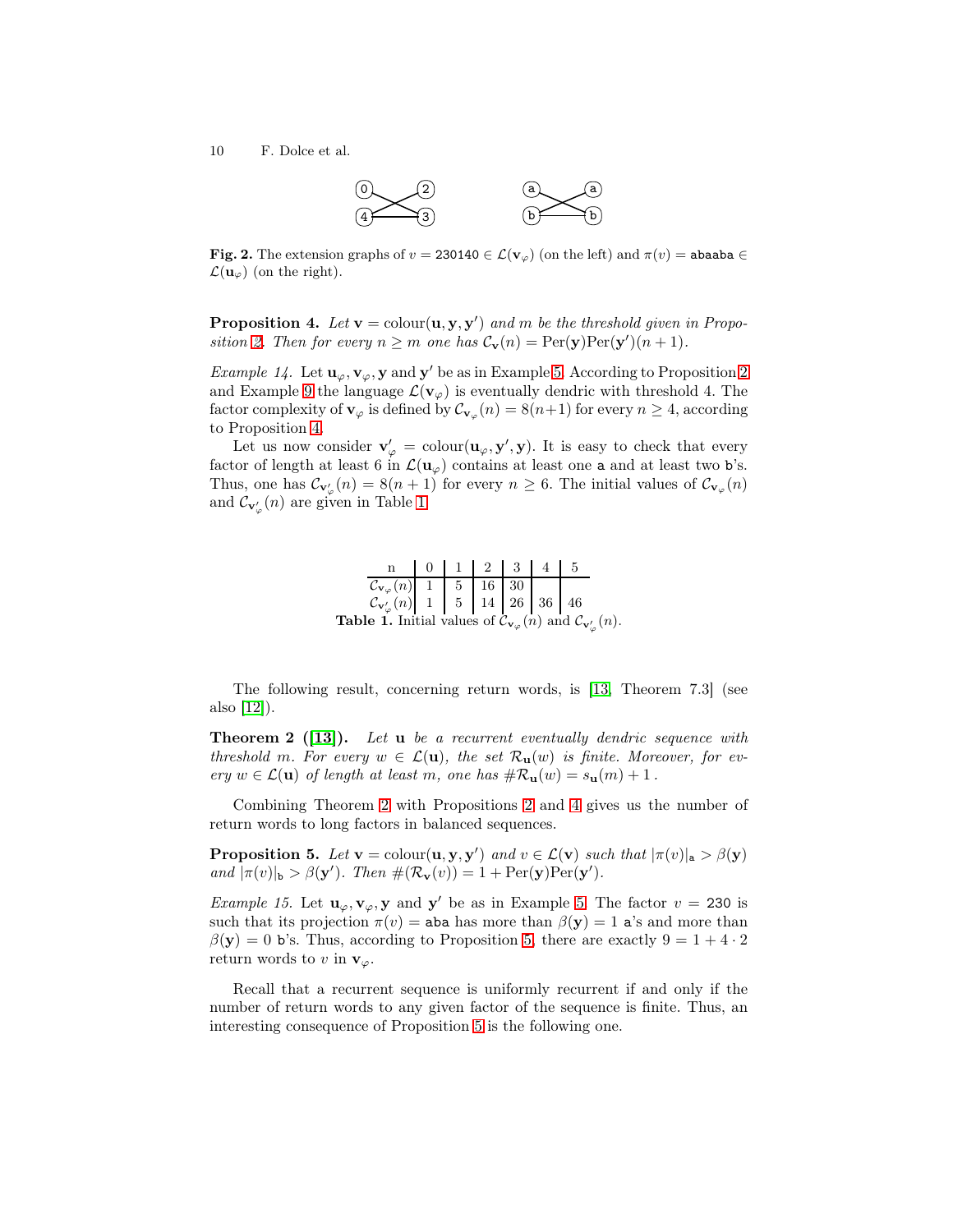Corollary 2. A recurrent aperiodic balanced sequence is uniformly recurrent.

Proposition [5](#page-9-3) describes the number of return words to long factors. In the sequel we study the critical exponent of balanced sequences and for this purpose, we need to compute lengths of shortest return words to all factors. The following proposition is crucial for our purpose since it detects occurrences of the same factor.

In the sequel we will use the following notation:

$$
\begin{pmatrix} a \\ b \end{pmatrix} \mod \begin{pmatrix} n \\ n' \end{pmatrix} := \begin{pmatrix} a \mod n \\ b \mod n' \end{pmatrix}.
$$

<span id="page-10-0"></span>**Proposition 6.** Let  $u, f \in \mathcal{L}(\mathbf{u})$  such that  $fu \in \mathcal{L}(\mathbf{u})$  and u is a prefix of fu. Then the two statements are equivalent:

- 1. there exist w and v such that  $vw \in \mathcal{L}(v)$ , w is a prefix of vw,  $|w| = |u|$  and  $\pi(vw) = fu;$
- 2.  $\vec{V}(f) = \begin{pmatrix} 0 \\ 0 \end{pmatrix}$  mod  $\begin{pmatrix} n \\ n' \end{pmatrix}$  for some  $n \in \text{gap}(\mathbf{y}, |u|_{\mathbf{a}})$  and  $n' \in \text{gap}(\mathbf{y}', |u|_{\mathbf{b}})$ .

*Proof.* Let v and w be as in Item 1. Then u is a prefix and a suffix of  $\pi(vw)$  and  $f = \pi(v)$ . By Proposition [1,](#page-6-2) the factor w occurring as a prefix of vw is obtained from u by colouring the a's with  $\sigma^s(\mathbf{y})$  and the b's with  $\sigma^t(\mathbf{y}')$  for some  $s, t \in \mathbb{N}$ . Hence, the same factor  $w$  occurring as a suffix of  $vw$  is obtained from  $u$  by colouring the a's with  $\sigma^S(\mathbf{y})$  and the b's with  $\sigma^T(\mathbf{y}')$ , where  $S = s + |f|$  and  $T = t + |f|_b$ . Hence the prefixes of length  $|u|_a$  of  $\sigma^s(\mathbf{y})$  and  $\sigma^S(\mathbf{y})$  coincide, and similarly the prefixes of length  $|u|_b$  of  $\sigma^t(\mathbf{y}')$  and  $\sigma^T(\mathbf{y}')$  coincide. This implies that  $|f|_a$  is divisible by some  $n \in \text{gap}(\mathbf{y}, |u|_a)$  and that  $|f|_b$  is divisible by some  $n' \in \text{gap}(\mathbf{y}', |u|_{\mathbf{b}})$ . In other words,  $|f|_{\mathbf{a}} = 0 \mod n$  and  $|f|_{\mathbf{b}} = 0 \mod n'$ .

Let f, n and n' be as in Item 2. Let us consider  $y \in \mathcal{L}(\mathbf{y})$  and  $y' \in \mathcal{L}(\mathbf{y}')$  such that  $\text{gap}_{\mathbf{y}}(y) = n$  with  $|y| = |u|_{\mathbf{a}}$  and  $\text{gap}_{\mathbf{y}}(y') = n'$  with  $|y'| = |u|_{\mathbf{b}}$ . Let  $s, t \in \mathbb{N}$ be such that y is a prefix of  $\sigma^s(\mathbf{y})$  and y' is a prefix of  $\sigma^t(\mathbf{y}')$ . Colouring the letters a's in fu with  $\sigma^s(\mathbf{y})$  and the letters b's with  $\sigma^t(\mathbf{y}')$ , we get, by Proposition [1,](#page-6-2) a factor x of **v**. Since  $|f|_a$  is a multiple of  $\text{gap}_{\mathbf{y}}(y)$  and  $|f|_b$  is a multiple of  $\text{gap}_{\mathbf{y}}(y')$ , the prefix and the suffix of length |u| of x coincide, i.e.,  $x = vw, w$  is a prefix of vw,  $|w| = |u|$  and  $\pi(vw) = fu$ .

*Example 16.* Let  $\mathbf{u}_{\varphi}, \mathbf{v}_{\varphi}, \mathbf{y}$  and  $\mathbf{y}'$  be as in Example [5,](#page-5-0) i.e,

 $\mathbf{u}_{\varphi} = \mathbf{abaabababaabababababab\cdots,$ 

 $\mathbf{v}_{\varphi} = \overline{031}0423014023041032401302403104\cdots$ 

Let  $u = a$  and  $f = aba$ . Then fu is a prefix of  $u_{\varphi}$  and  $gap(y, |u|_a) = gap(y, 1) =$  ${2, 4}$  and  $\text{gap}(\mathbf{y}', |u|_{\mathbf{b}}) = \text{gap}(\mathbf{y}', 0) = {1}.$  Set  $n = 2$  and  $n' = 1$ . We have  $\vec{V}(f) = \begin{pmatrix} 2 \\ 1 \end{pmatrix} = \begin{pmatrix} 0 \\ 0 \end{pmatrix}$  mod  $\begin{pmatrix} n \\ n' \end{pmatrix}$ . Then by Proposition [6](#page-10-0) there exist w and v such that  $vw \in \mathcal{L}(\mathbf{v}_{\varphi})$ , w is a prefix of  $vw, |w| = |u|$  and  $\pi(vw) = fu$ . Indeed, it suffices to put  $w = 0$  and  $v = \overline{031}$ . Moreover,  $v = 0.031$  is a return word to  $w = 0$ . On the other hand, the reader may easily check that no other factor  $w'$  with the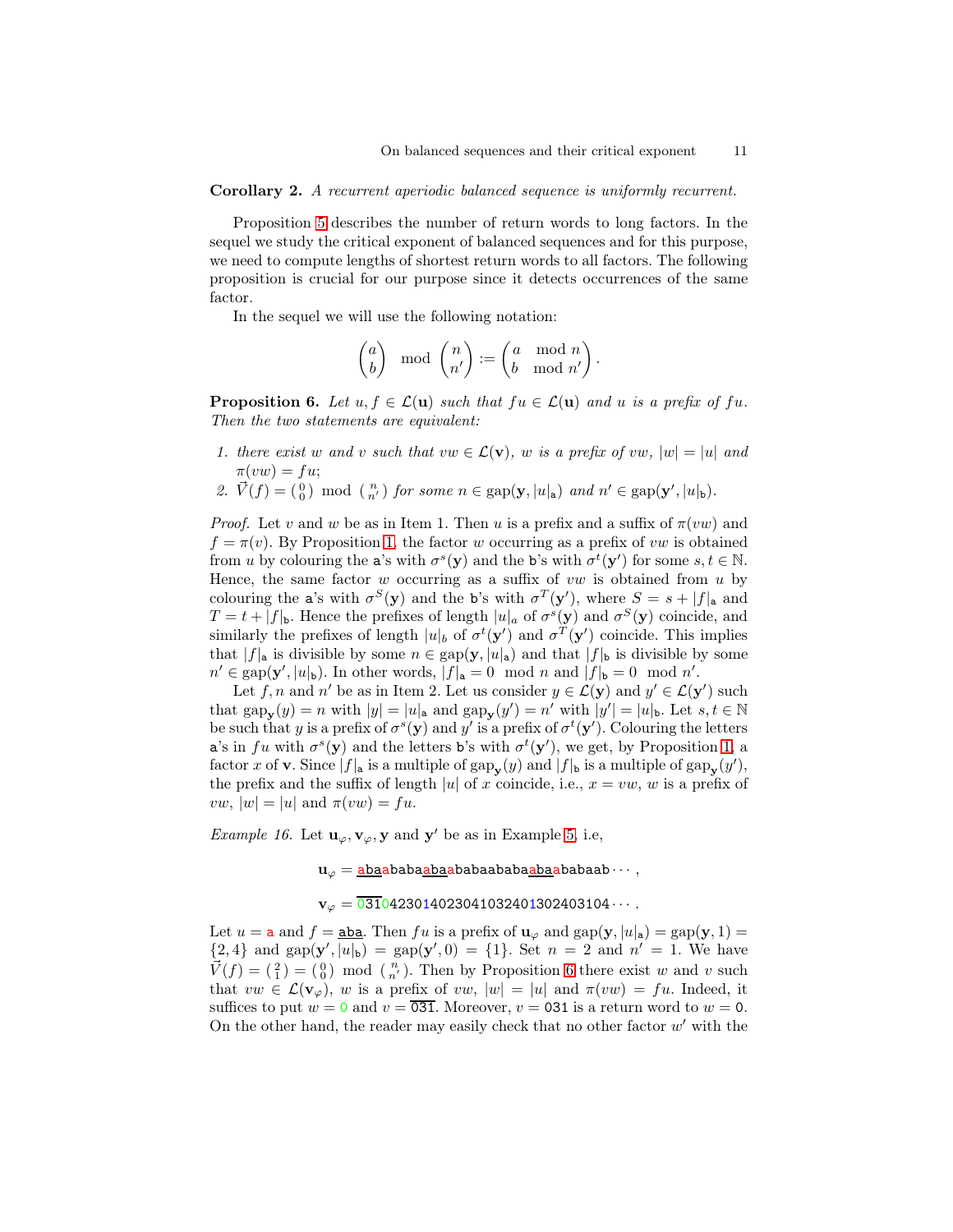same projection  $\pi(w') = \mathsf{a}$ , i.e.,  $w' \in \{1, 2\}$ , has a return word v' with projection  $\pi(v') = f =$  aba; any such factor w' has return words of length greater than or equal to six.

<span id="page-11-1"></span>The next corollary shows that for all long factors of balanced sequences having the same projection, the set of lengths of their return words is the same.

Corollary 3. Let  $\mathbf{v} = \text{colour}(\mathbf{u}, \mathbf{y}, \mathbf{y}')$ ,  $u \in \mathcal{L}(\mathbf{u})$  with  $|u|_{\mathbf{a}} > \beta(\mathbf{y})$ ,  $|u|_{\mathbf{b}} > \beta(\mathbf{y}')$ and  $w, w' \in \mathcal{L}(\mathbf{v})$  with  $\pi(w) = \pi(w') = u$ . Then  $\pi(\mathcal{R}_{\mathbf{v}}(w)) = \pi(\mathcal{R}_{\mathbf{v}}(w'))$ .

In particular, all shortest return words to w and to w' have the same length.

*Proof.* Let  $v \in \mathcal{R}_{\mathbf{v}}(w)$ . Then u is both a prefix and a suffix of  $fu = \pi(vw)$ . By Proposition [6](#page-10-0) we have  $\vec{V}(f) = \begin{pmatrix} 0 \\ 0 \end{pmatrix}$  mod  $\begin{pmatrix} \text{Per}(\mathbf{y}) \\ \text{Per}(\mathbf{y}') \end{pmatrix}$  $\frac{\text{Per}(\mathbf{y})}{\text{Per}(\mathbf{y}')}$ , and no shorter prefix of f satisfies this condition. By Corollary [1](#page-6-0) the factor  $w'$  is obtained by colouring of u with  $\sigma^i(\mathbf{y})$  and  $\sigma^j(\mathbf{y}')$  for some  $i, j \in \mathbb{N}$ . When colouring fu with  $\sigma^i(\mathbf{y})$  and  $\sigma^{j}(\mathbf{y}')$ , we get by Proposition [6](#page-10-0) a factor  $v'w'$  starting in w' and having no other occurrence of w'. Thus  $v' \in \mathcal{R}_{\mathbf{v}}(w')$  and  $\pi(v') = f = \pi(v)$ .

*Example 17.* Let  $\mathbf{u}_{\varphi}, \mathbf{v}_{\varphi}, \mathbf{y}$  and  $\mathbf{y}'$  be as in Example [5,](#page-5-0) i.e,

```
uϕ = abaababaabaababaababaabaababaab · · · ,
```

```
\mathbf{v}_{\varphi} = 03104\overline{23014023041032401302403104\cdots}
```
Consider  $w = 230$ , then  $u = \pi(w) = aba$ ,  $|u|_a = 2 > 1 = \beta(y)$  and  $|u|_b = 1 >$  $0 = \beta(\mathbf{y}')$ . One can easily check that  $v = 230140$  is a return word to w and  $\pi(v) = \frac{\text{abaaba}}{\text{a}v}$ . By Corollary [3,](#page-11-1) the factor  $w' = 240$  satisfying  $\pi(w') = \text{aba} = u$ has to have a return word v' with the same projection  $\pi(v') =$  abaaba. Indeed,  $v' = \overline{240130}$  is a return word to  $w'$  in  $\mathbf{v}_{\varphi}$  and  $\pi(v') = \mathbf{abaaba}$ .

### <span id="page-11-0"></span>4 Critical exponent and its relation to return words

If  $z \in A^+$  is a prefix of a periodic sequence  $u^{\omega}$  with  $u \in A^+$ , we write  $z = u^e$ , where  $e = |z|/|u|$ . For a non-empty factor u of an infinite sequence **u** we define the *index* of  $u$  in  $u$  as

$$
ind_{\mathbf{u}}(u) = \sup\{e \in \mathbb{Q} : u^e \in \mathcal{L}(\mathbf{u})\}.
$$

If  $u$  is periodic, then there exists a factor of  $u$  with an infinite index. Even an aperiodic sequence may contain factors having an infinite index. This phenomenon is excluded in aperiodic uniformly recurrent sequences.

Example 18. The language of the Fibonacci sequence  $\mathbf{u}_{\varphi}$  defined in Example [2](#page-3-0) contains abaabaaba = (aba)<sup>3</sup>. It is not difficult to check that  $\text{ind}_{\mathbf{u}_{\varphi}}(\mathbf{a}\mathbf{b}\mathbf{a}) = 3$ .

The *critical exponent* of an infinite sequence **u** is defined as

$$
\mathcal{E}(\mathbf{u}) = \sup\{e \in \mathbb{Q} : \text{there exist } y, x \in \mathcal{L}(\mathbf{u}) \text{ with } |x| > 0 \text{ and } x^e = y\}.
$$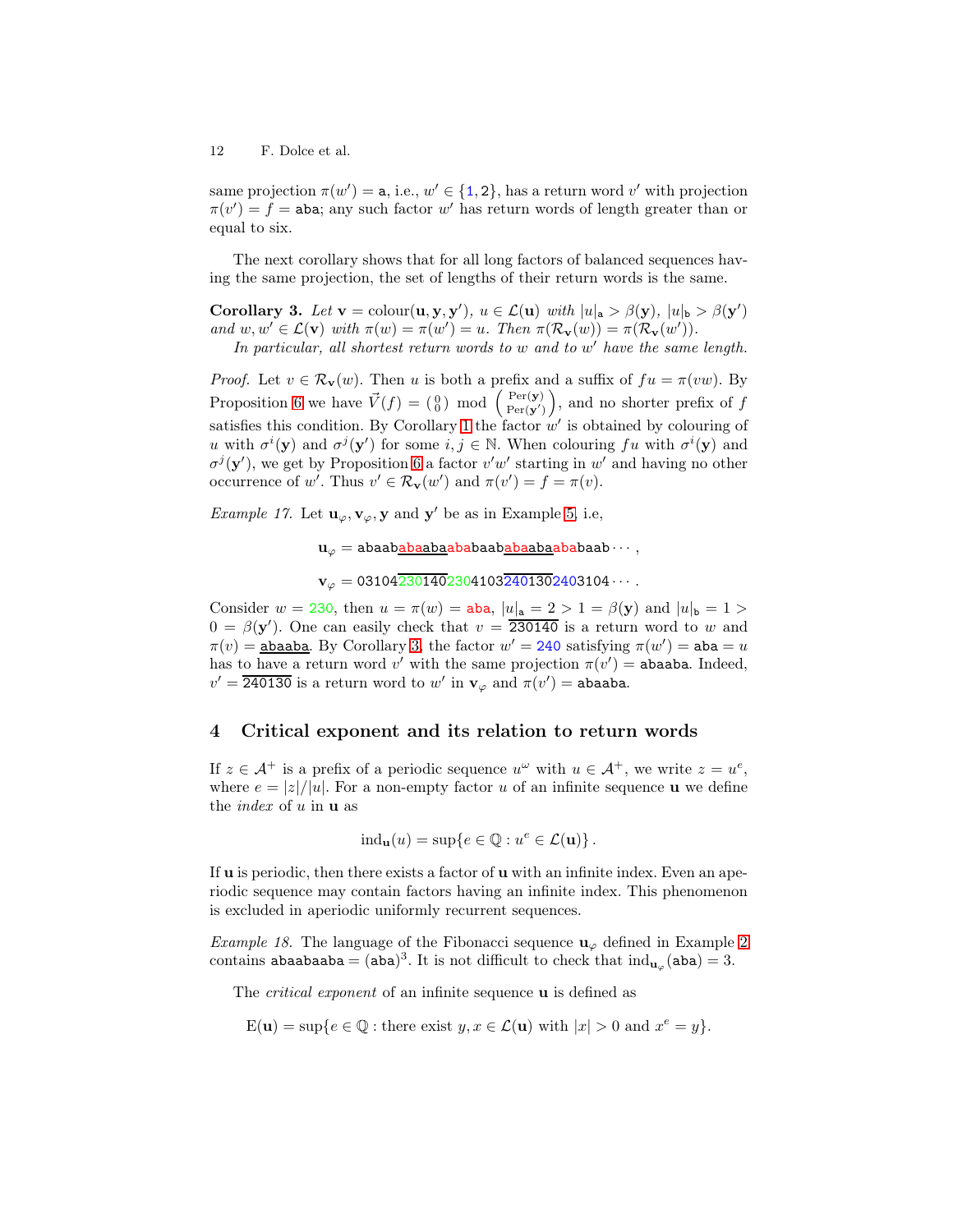Obviously, if **u** is uniformly recurrent, then  $E(\mathbf{u}) = \sup\{\text{ind}_{\mathbf{u}}(u) : u \in \mathcal{L}(\mathbf{u})^+\}.$ Let us point out that although each factor of a uniformly recurrent sequence has a finite index, the critical exponent  $E(\mathbf{u})$  may be infinite. An example of such a sequence is given by Sturmian sequences whose continued fraction expansions of their slope have unbounded partial quotients (see [\[6\]](#page-37-4) and [\[9\]](#page-37-14)).

If no factor of u has an infinite index, we define the asymptotic critical exponent of **u** as

$$
E^*(\mathbf{u}) = \limsup_{n \to \infty} \left( \max \{ \text{ind}_{\mathbf{u}}(u) : u \in \mathcal{L}(\mathbf{u}) \text{ with } |u| = n \} \right).
$$

Otherwise, we set  $E^*(u) = +\infty$ . Clearly,  $E^*(u) \le E(u)$ . Nevertheless, if  $E(u) =$  $+\infty$ , then  $E^*(u) = +\infty$  as well. If  $E(u) < +\infty$ , then the asymptotic critical exponent can be expressed as

 $E^*(\mathbf{u}) = \lim_{n \to \infty} \sup \{ e \in \mathbb{Q} : \text{there exist } y, x \in \mathcal{L}(\mathbf{u}) \text{ with } |x| > n \text{ and } x^e = y \}.$ 

In the remaining part of this section we give more handy formulae for critical and asymptotic critical exponents in the case of uniformly recurrent sequences. They exploit return words to bispecial factors. For this purpose we need to state first two auxiliary lemmata.

<span id="page-12-0"></span>**Lemma 4.** Let u, w be non-empty factors of a recurrent sequence **u**. If u is a return word to w, then  $w = u^e$  for some  $e \in \mathbb{Q}$ . Moreover, if **u** is aperiodic and uniformly recurrent, then u is a return word to a finite number of factors in  $\mathbf{u}$ .

*Proof.* Since  $u \in \mathcal{R}_{\mathbf{u}}(w)$ , then w is a prefix of uw. Hence there exists  $z \in \mathcal{L}(\mathbf{u})$ such that  $uw = wz$ . A known result from equations on words implies that there exist  $x, y \in \mathcal{L}(\mathbf{u})$  and a non-negative integer i such that  $u = xy, z = yx$  and  $w = (xy)^i x$ . Thus, w is a prefix of  $u^{\omega} = (xy)^{\omega}$ .

Let us now suppose that  $u$  is a return word to infinitely many factors. By the previous argument,  $u$  is a fractional root of all those factors. This implies that  $u^n \in \mathcal{L}(\mathbf{u})$  for all  $n \in \mathbb{N}$ . Thus, **u** is either periodic or not uniformly recurrent a contradiction.

<span id="page-12-1"></span>**Lemma 5.** Let  $\bf{u}$  be a uniformly recurrent aperiodic sequence and  $f$  a nonempty factor of **u** such that  $ind_u(f) > 1$ . Then there exist a factor  $u \in \mathcal{L}(\mathbf{u})$  and a bispecial factor  $w \in \mathcal{L}(\mathbf{u})$  such that  $|f| = |u|$ ,  $ind_{\mathbf{u}}(f) \leq ind_{\mathbf{u}}(u) = 1 + \frac{|w|}{|u|}$  and  $u \in \mathcal{R}_{\mathbf{u}}(w)^+$ , i.e., u is a concatenation of one or more return words to w.

Proof. Since **u** is uniformly recurrent and aperiodic, the index of any of its factors is finite. Let us remark that it is enough to consider a factor  $u$  satisfying  $ind_{\mathbf{u}}(u) = \max\{ind_{\mathbf{u}}(v) : v \in \mathcal{L}(\mathbf{u}) \text{ and } |v| = |f|\}.$  First, we describe a mapping which assigns to such u a bispecial factor w. Let  $k \in \mathbb{N}$  and  $\alpha \in [0,1)$  be such that  $\text{ind}_{\mathbf{u}}(u) = k + \alpha$ . Then u can be written in the form  $u = u'u''$ , with  $u' = u^{\alpha}$ . Clearly,  $k \geq 1$  and  $u'' \neq \varepsilon$ . Denote by a and b the first and the last letter of  $u''$  respectively. Since **u** is uniformly recurrent, there exist letters  $x, y \in A$  such that  $xu^{k+\alpha}y = x(u'u'')^k u'y \in \mathcal{L}(\mathbf{u})$ . Obviously, **u** contains both the factors  $x(u'u'')^{k-1}u'a$  and  $b(u'u'')^{k-1}u'y$ . Let us observe that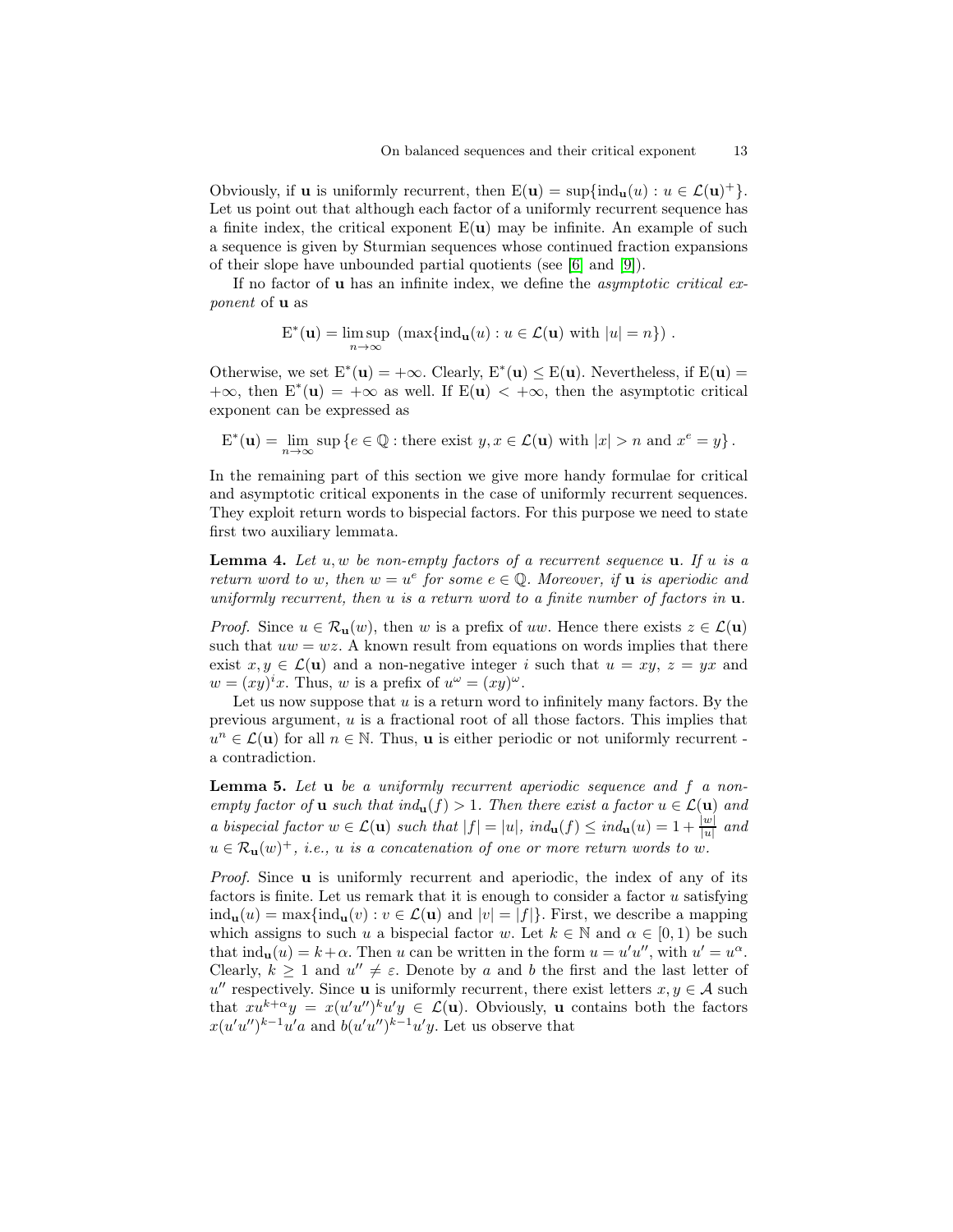- 14 F. Dolce et al.
	- $-y \neq a$ , otherwise **u** would contain  $(u'u'')^k u' a = u^e$ , with  $e > k + \alpha = \text{ind}_{\mathbf{u}}(u)$ .  $- x \neq b$ , otherwise **u** would contain  $v^k b u'$ , with  $v = b u b^{-1}$  and  $b u'$  a prefix of v; that would imply  $|v| = |bub^{-1}| = |u|$  and  $\text{ind}_{\mathbf{u}}(v) > \text{ind}_{\mathbf{u}}(u)$ .

Hence  $w = (u'u'')^{k-1}u'$  is bispecial in **u**. Since  $u^{k+\alpha} = uw \in \mathcal{L}(\mathbf{u})$  and w is a prefix of  $uw$ , the factor  $u$  is a concatenation of one or more return words to  $w$ and  $\text{ind}_{\mathbf{u}}(u) = \frac{|uw|}{|u|} = 1 + \frac{|w|}{|u|}.$ 

<span id="page-13-0"></span>**Theorem 3.** Let **u** be a uniformly recurrent aperiodic sequence. Let  $(w_n)$  be a sequence of all bispecial factors ordered by their length. For every  $n \in \mathbb{N}$ , let  $v_n$ be a shortest return word to  $w_n$  in  $\mathbf{u}$ . Then

$$
E(\mathbf{u}) = 1 + \sup_{n \in \mathbb{N}} \left\{ \frac{|w_n|}{|v_n|} \right\} \qquad and \qquad E^*(\mathbf{u}) = 1 + \limsup_{n \to \infty} \frac{|w_n|}{|v_n|}.
$$

*Proof.* By Lemma [4,](#page-12-0)  $v_n w_n = v_n^{e_n}$  for some exponent  $e_n \in \mathbb{Q}$  and thus  $\text{ind}_{\mathbf{u}}(v_n) \geq$  $e_n = \frac{|v_n w_n|}{|v_n|} = 1 + \frac{|w_n|}{|v_n|}$ . Hence  $E(\mathbf{u}) \ge 1 + \sup \left\{ \frac{|w_n|}{|v_n|} \right\}$  $|v_n|$  $\geq 1$ . By the second statement of the same lemma,  $\lim_{n\to\infty} |v_n| = \infty$ . Therefore,  $E^*(\mathbf{u}) \ge 1 + \limsup \frac{|w_n|}{|v_n|} \ge 1$ .

To show the opposite inequality, we distinguish two cases.

We first assume that  $E(u) = +\infty$ . We find a sequence  $(f_n)$  of factors of u having the property ind<sub>u</sub> $(f_n) \to +\infty$ . Since u is uniformly recurrent,  $|f_n| \to +\infty$ , too. By Lemma [5](#page-12-1) for each  $n \in \mathbb{N}$  there exists a bispecial factor  $w_{k_n}$  in  $\mathcal{L}(\mathbf{u})$  and  $u_{k_n} \in \mathcal{R}_{\mathbf{u}}(w_{k_n})^+$  such that  $\text{ind}_{\mathbf{u}}(f_n) \leq 1 + \frac{|w_{k_n}|}{|u_{k_n}|}$ . Obviously,  $\frac{|w_{k_n}|}{|u_{k_n}|} \leq \frac{|w_{k_n}|}{|v_{k_n}|}$  $\frac{|w_{k_n}|}{|v_{k_n}|}$ . Hence,

$$
\mathcal{E}^*(\mathbf{u}) \le \mathcal{E}(\mathbf{u}) = +\infty = \lim_{n \to \infty} \operatorname{ind}_{\mathbf{u}}(f_n) \le 1 + \limsup_{n \to \infty} \frac{|w_{k_n}|}{|v_{k_n}|} \le 1 + \sup_{n \in \mathbb{N}} \left\{ \frac{|w_n|}{|v_n|} \right\}.
$$

Now assume that  $E(u) < +\infty$ . Let  $\delta > 0$  be such that  $E(u) - \delta > 1$ . Thus there exists  $f \in \mathcal{L}(\mathbf{u})$  satisfying  $E(\mathbf{u}) - \delta < \text{ind}_{\mathbf{u}}(f)$ . Using Lemma [5,](#page-12-1) we find  $u \in \mathcal{L}(\mathbf{u})$  and a bispecial factor w such that  $\text{ind}_{\mathbf{u}}(f) \leq \text{ind}_{\mathbf{u}}(u) = 1 + \frac{|w|}{|u|}$ , where  $u \in \mathcal{R}_{\mathbf{u}}(w)^+$ . Therefore, for some index  $m \in \mathbb{N}$ , one has  $w = w_m$  and  $|u| \geq |v_m|$ . Altogether, for an arbitrary positive  $\delta$ , we have

$$
E(\mathbf{u}) - \delta < \text{ind}_{\mathbf{u}}(f) \le \text{ind}_{\mathbf{u}}(u) = 1 + \frac{|w|}{|u|} \le 1 + \frac{|w_m|}{|v_m|} \le 1 + \sup_{n \in \mathbb{N}} \left\{ \frac{|w_n|}{|v_n|} \right\}.
$$

Consequently,  $E(\mathbf{u}) \leq 1 + \sup \left\{ \frac{|w_n|}{|v_n|} \right\}$  $|v_n|$  $\big\}$ .

If  $E^*(u) = 1$ , then the above proven inequality  $E^*(u) \ge 1 + \limsup \frac{|w_n|}{|v_n|} \ge 1$ implies the second statement of the proposition. If  $E^*(u) > 1$ , then there exists a sequence of factors  $(f^{(n)})$  of **u** with  $\text{ind}_{\mathbf{u}}(f^{(n)}) > 1$  for every *n*, such that  $|f^{(n)}| \to \infty$  and  $\text{ind}_{\mathbf{u}}(f^{(n)}) \to E^*(\mathbf{u})$ . For each n, we find a factor  $u^{(n)}$  and a bispecial factor  $w^{(n)}$  with the properties given in Lemma [5](#page-12-1) and we proceed analogously as before.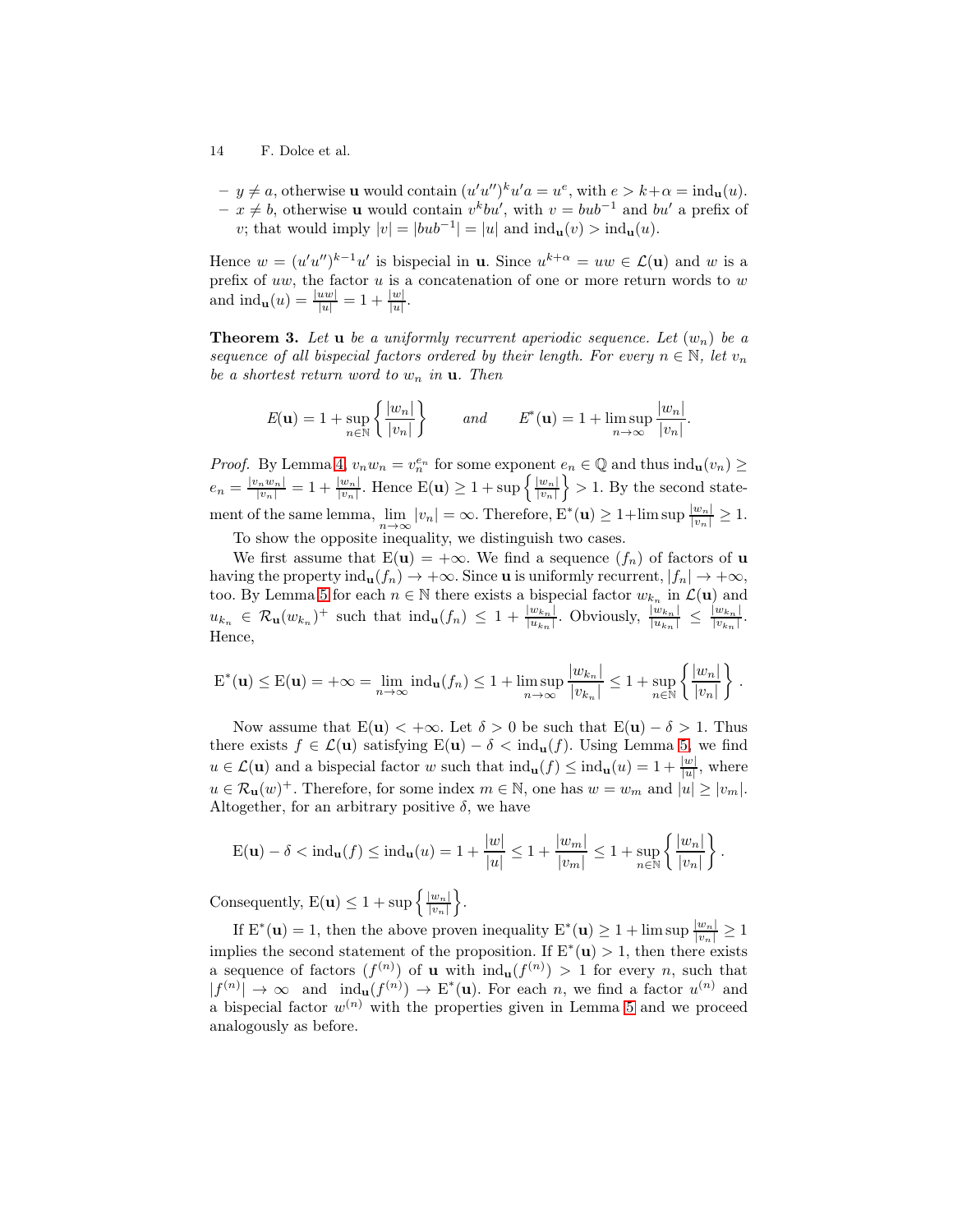*Example 19.* Let us consider the Fibonacci sequence  $\mathbf{u}_{\varphi}$  from Example [2.](#page-3-0) We will recall later how to calculate the lengths of bispecial factors and their return words in Sturmian sequences, see Proposition [8.](#page-15-0) Let us use the same notation as in Theorem [3.](#page-13-0) Then  $|w_n| = F_{n+2} + F_{n+1} - 2$  and  $|v_n| = F_{n+1}$  with  $F_0 = 0, F_1 = 1$ . We therefore get  $E(\mathbf{u}_{\varphi}) = 2 + \tau = 2 + \frac{1+\sqrt{5}}{2}$ , which is in correspondence with the formula from [\[6\]](#page-37-4) and [\[9\]](#page-37-14).

<span id="page-14-1"></span>Remark 2. As already mentioned in Remark [1,](#page-3-2) every factor f of a recurrent aperiodic sequence u can be uniquely extended to the shortest bispecial factor  $w = x f y \in \mathcal{L}(\mathbf{u})$  and the lengths of return words to f and to w coincide. Clearly, if |v| is the length of a shortest return word to f, then  $\frac{|f|}{|v|} \leq \frac{|w|}{|v|}$  $\frac{|w|}{|v|}$ . Therefore, in Theorem [3,](#page-13-0) the sequence of bispecial factors  $(w_n)$  can be replaced by any sequence of factors  $(f_n)$  having  $(w_n)$  as its subsequence.

### 5 Sturmian sequences

Our aim is to use Theorem [3](#page-13-0) for calculation of the (asymptotic) critical exponent of balanced sequences. Thanks to Proposition [1](#page-6-2) we can, without loss of generality, restrict our study to colouring of standard Sturmian sequences. In order to determine the shortest return words to bispecial factors in balanced sequences, we need to list some important facts on a standard Sturmian sequence over the binary alphabet {a, <sup>b</sup>}. They are partially taken from [\[15\]](#page-37-15) and [\[19\]](#page-38-4).

First, we point out that a factor of a standard Sturmian sequence **u** is bispecial if and only if it is a palindromic prefix of u. In particular, the first letter of u is a bispecial factor. We adopt the convention of denoting by b the first letter of u. Obviously, the letter frequencies satisfy  $\rho_{\rm b} > \rho_{\rm a}$ . We also use the convention that the first component of the Parikh vector of a factor of u corresponds to the less frequent letter and the second component to the more frequent letter of the sequence u (even when we consider standard Sturmian sequences over binary alphabets other than  $\{a, b\}$ .

Second, we point out that the derived sequence of a standard Sturmian sequence **u** to any factor  $u \in \mathcal{L}(\mathbf{u})$  is a standard Sturmian sequence as well. Let **r** and **s** denote the letters of  $\mathbf{d}_{\mathbf{u}}(u)$  coding the occurrences of the two return words to u in **u**. We adopt the convention that the first letter in  $\mathbf{d}_{\mathbf{u}}(u)$  is **r**. In particular, it means that the letter frequencies in  $d_u(u)$  satisfy  $\rho_r > \rho_s$  and r is a coding of the first return word to  $u$  appearing in  $u$ . This return word to  $u$  in **u** will be denoted by r and called the more frequent return word to  $u$  in  $u$ . The other return word to  $u$  in  $u$  will be denoted by  $s$  and called the less frequent return word to u in **u**. In particular, r and s are factors of **u** and **r** and **s** are letters of  $\mathbf{d}_{\mathbf{u}}(u)$ .

<span id="page-14-0"></span>Third, we use the characterisation of standard Sturmian sequences by their directive sequences. To introduce them, we define the two morphisms

$$
G = \begin{cases} \mathtt{a} \to \mathtt{a} \\ \mathtt{b} \to \mathtt{a} \mathtt{b} \end{cases} \text{ and } D = \begin{cases} \mathtt{a} \to \mathtt{b} \mathtt{a} \\ \mathtt{b} \to \mathtt{b} \end{cases}.
$$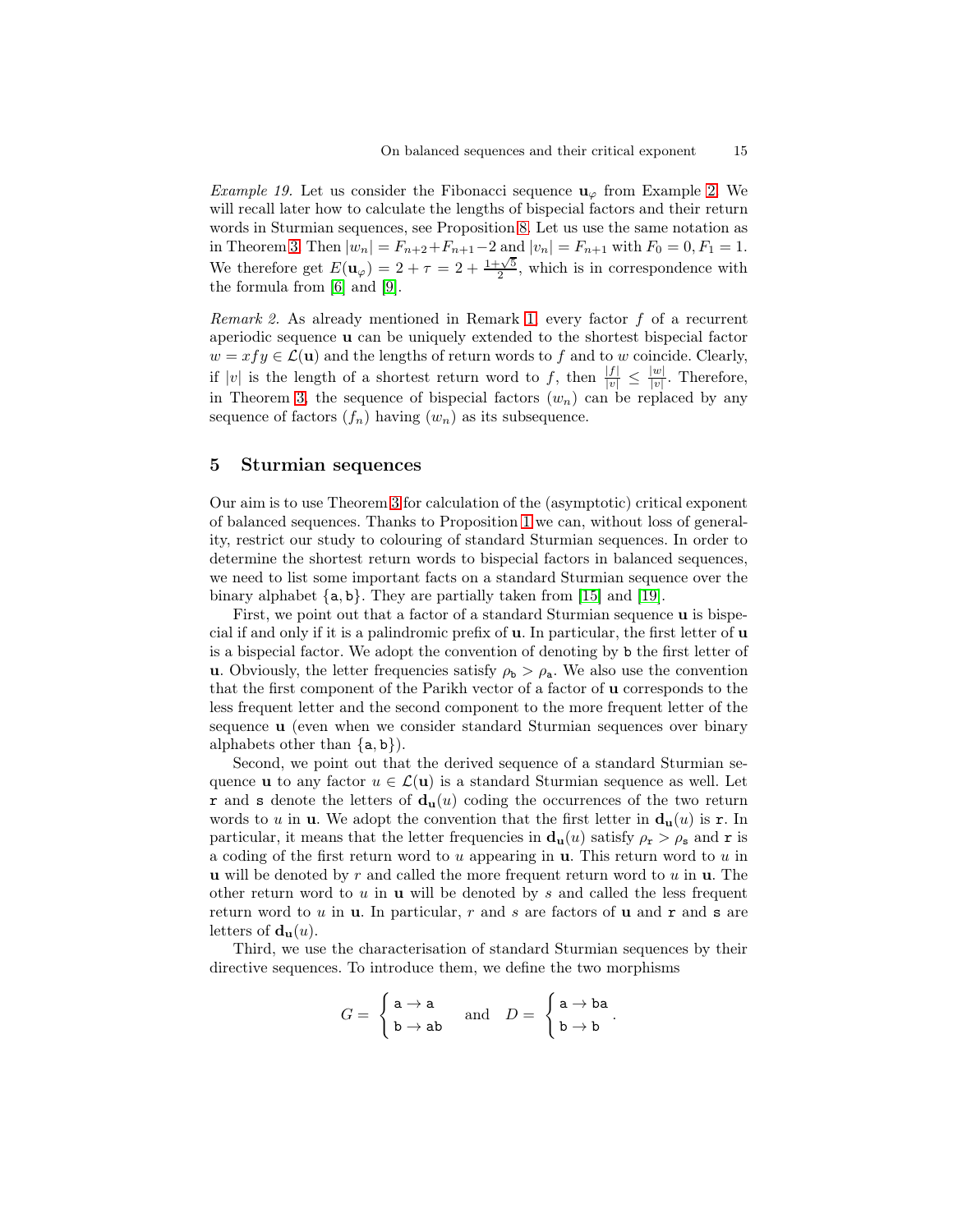**Proposition 7** ([\[18\]](#page-38-5)). For every standard Sturmian sequence  $\bf{u}$  there is a uniquely given sequence  $\Delta = \Delta_0 \Delta_1 \Delta_2 \cdots \in \{G, D\}^{\mathbb{N}}$  of morphisms and a sequence  $(\mathbf{u}^{(n)})$  of standard Sturmian sequences such that

$$
\mathbf{u} = \Delta_0 \Delta_1 \ldots \Delta_{n-1} \left( \mathbf{u}^{(n)} \right) \ \ \text{for every} \ \ n \in \mathbb{N} \, .
$$

The sequence  $\Delta$ , called the directive sequence of **u**, contains infinitely many morphisms G and infinitely many morphisms D.

If moreover b is the more frequent letter in **u**, then  $\Delta_0 = D$  and the directive sequence can be written in the form  $\Delta = D^{a_1}G^{a_2}D^{a_3}G^{a_4} \cdots$  for some sequence  $(a_i)_{i\geq 1}$  of positive integers.

We associate with the directive sequence  $\Delta$  an irrational number  $\theta$  in the following way:

$$
\theta = \theta(\mathbf{u}) := [0, a_1, a_2, a_3, \ldots].
$$

<span id="page-15-1"></span>It is shown in [\[19\]](#page-38-4) that  $\theta = \frac{\rho_a}{\rho_b}$  and the relation to the slope  $\alpha$  of **u** is  $\alpha = \frac{1}{1+\theta}$ and the continued fraction expansion is  $\alpha = [0, 1, a_1, a_2, a_3, \ldots]$ .

Remark 3. If **u** has the directive sequence  $\Delta = D^{a_1}G^{a_2} \cdots$ , then **u** is a concatenation of blocks  $b^{a_1}a$  and  $b^{a_1+1}a$ . Moreover,  $b^{a_1}a$  is a prefix of **u**. Indeed, Proposition [7](#page-14-0) gives  $\mathbf{u} = D^{a_1}(\mathbf{u}')$ , where  $\mathbf{u}'$  is the image of a standard Sturmian sequence under G. The form of G implies that  $\mathbf{u}'$  is a concatenation of the blocks **a** and **ab**. Their images under  $D^{a_1}$  are  $b^{a_1}$ **a** and  $b^{a_1+1}$ **a**, respectively.

<span id="page-15-3"></span>Example 20. Let u be a standard Sturmian sequence associated with the irrational number  $\theta = [0, 3, 2, 3, 1]$  $\theta = [0, 3, 2, 3, 1]$  $\theta = [0, 3, 2, 3, 1]$ . Then by Remark 3 the word  $D^3 G^2 D^3 G^1$  (bbba) is a prefix of u, i.e.,

$$
u=b^3ab^3ab^4ab^3ab^4ab^3ab^4ab^3ab^3ab^4ab^3ab^4ab^3ab^4ab^3ab^4ab^3ab^3ab\ldots
$$

The Parikh vectors of bispecial factors in u and the corresponding return words can be easily expressed using the convergents  $\frac{p_N}{q_N}$  to  $\theta$ . Let us recall that the nominator  $p_N$  and the denominator  $q_N$  of the  $N^{th}$  convergent to  $\theta$  satisfy for all  $N \geq 1$  the recurrence relation

<span id="page-15-2"></span>
$$
X_N = a_N X_{N-1} + X_{N-2},\tag{1}
$$

but they differ in their initial values:  $p_{-1} = 1, p_0 = 0$ ; and  $q_{-1} = 0, q_0 = 1$ . In the following we will also consider the quantity  $Q_N := p_N + q_N$ . The notation we use corresponds to the fact that  $Q_N$  are denominators of the convergents to the slope  $\alpha$ . Obviously,  $Q_N$  satisfy the recurrence relation [\(1\)](#page-15-2) with the initial values  $Q_{-1} = 1$  and  $Q_0 = 1$ .

<span id="page-15-0"></span>**Proposition 8 ([\[15\]](#page-37-15)).** Let  $\theta = [0, a_1, a_2, a_3, \ldots]$  be the irrational number associated with a standard Sturmian sequence **u** and b a bispecial factor of **u**. By r (resp. s) we denote the return word to b which is (resp. is not) a prefix of  $\mathbf{u}$ . Then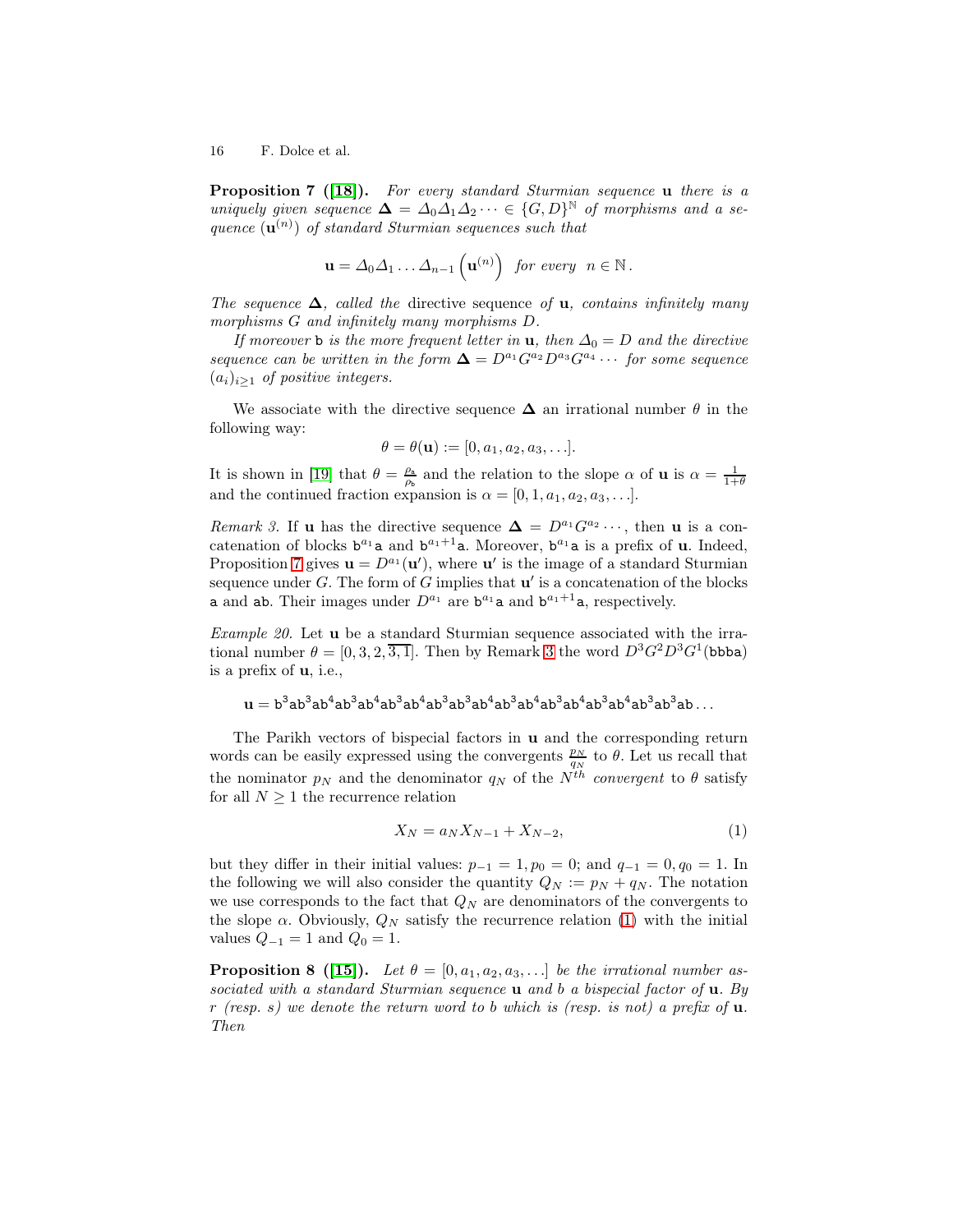1. there exists a unique pair  $(N, m) \in \mathbb{N}^2$  with  $0 \leq m < a_{N+1}$  such that the Parikh vectors of r and s and b are respectively

$$
\vec{V}(r) = \begin{pmatrix} p_N \\ q_N \end{pmatrix}, \quad \vec{V}(s) = \begin{pmatrix} m p_N + p_{N-1} \\ m q_N + q_{N-1} \end{pmatrix} \quad and \quad \vec{V}(b) = \vec{V}(r) + \vec{V}(s) - \begin{pmatrix} 1 \\ 1 \end{pmatrix};
$$

2. the irrational number associated with the derived sequence  $\mathbf{d}_{\mathbf{u}}(b)$  to b in  $\mathbf{u}$  is  $\theta' = [0, a_{N+1} - m, a_{N+2}, a_{N+3}, \ldots].$ 

<span id="page-16-1"></span>Remark 4. A list of the bispecial factors of a Sturmian sequence **u** ordered by their length starts with  $\varepsilon$ , b, etc. For each  $n \in \mathbb{N}$ , the pair assigned to the  $n^{th}$ bispecial factor is the unique pair  $(N, m)$  satisfying  $n = a_0 + a_1 + \ldots + a_N + m$ and  $0 \leq m < a_{N+1}$ , where we put  $a_0 = 0$ .

<span id="page-16-0"></span>Example 21. Let **u** be the sequence

$$
\mathbf{u}=b^3ab^3ab^4ab^3ab^4ab^3ab^4ab^3ab^3ab^4ab^3ab^4ab^3ab^4ab^3ab^4ab^3ab^3ab^3ab\dots
$$

from Example [20](#page-15-3) associated with  $\theta = [0, 3, 2, 3, 1]$ . The value of  $\theta$  calculated from its continued fraction expansion is  $\theta = \frac{39 + \sqrt{21}}{150} = 0, 29.$ 

Since u is a standard Sturmian sequence, each bispecial factor is a palindromic prefix of u. Thus the bispecial factors ordered by their length are

$$
b_0 = \varepsilon
$$
,  $b_1 = b$ ,  $b_2 = b^2$ ,  $b_3 = b^3$ ,  $b_4 = b^3 ab^3$ ,  $b_5 = b^3 ab^3 ab^3$ , etc.

- Consider the bispecial factor  $b_2 = b^2$ . The pair associated to  $b_2$  is  $(N, m)$  =  $(0, 2)$ . The prefix return word to  $b^2$  is  $r = b$ , the non-prefix return word is  $s = b<sup>2</sup>a$  and their Parikh vectors are in correspondence with Proposition [8](#page-15-0) since

$$
\vec{V}(r) = \begin{pmatrix} p_0 \\ q_0 \end{pmatrix} = \begin{pmatrix} 0 \\ 1 \end{pmatrix}
$$
 and  $\vec{V}(s) = \begin{pmatrix} 2p_0 + p_{-1} \\ 2q_0 + q_{-1} \end{pmatrix} = \begin{pmatrix} 1 \\ 2 \end{pmatrix}$ .

The irrational number  $\theta'$  associated with the derived sequence  $\mathbf{d}_{\mathbf{u}}(b_2)$  is  $\theta' = [0, 1, 2, 3, 1]$ . Hence  $\frac{1}{\theta'} = \frac{1}{\theta} - 2$ , i.e.  $\theta' = 0, 694$ .

 $\theta = [0, 1, 2, 3, 1]$ . Hence  $\theta = \theta = 2$ , i.e.  $\theta = 0, 334$ .<br>- Consider  $b_3 = b^3$ . The associated pair is  $(N, m) = (1, 0)$ . The prefix return word to  $b_3$  is  $r = b^3$  a and the non-prefix return word is  $s = b$ . It is in correspondence with Proposition [8](#page-15-0) since

$$
\vec{V}(r) = \begin{pmatrix} p_1 \\ q_1 \end{pmatrix} = \begin{pmatrix} 1 \\ 3 \end{pmatrix}
$$
 and  $\vec{V}(s) = \begin{pmatrix} p_0 \\ q_0 \end{pmatrix} = \begin{pmatrix} 0 \\ 1 \end{pmatrix}$ .

The irrational number  $\theta'$  associated with  $\mathbf{d}_{\mathbf{u}}(b_3)$  is  $\theta' = [0, 2, 3, 1]$ . Hence  $\theta' = \frac{1}{\theta} - 3 = 0,442.$ 

- Consider  $b_4 = b^3ab^3$ . The associated pair is  $(N, m) = (1, 1)$ . The Parikh vectors of the return words  $r = b^3 a$  and  $s = b^3 a b$  are

$$
\vec{V}(r) = \begin{pmatrix} p_1 \\ q_1 \end{pmatrix} = \begin{pmatrix} 1 \\ 3 \end{pmatrix}
$$
 and  $\vec{V}(s) = \begin{pmatrix} p_1 + p_0 \\ q_1 + q_0 \end{pmatrix} = \begin{pmatrix} 1 \\ 4 \end{pmatrix}.$ 

The irrational number  $\theta'$  associated with  $\mathbf{d}_{\mathbf{u}}(b_4)$  is  $\theta' = [0, 1, \overline{3, 1}]$ . It gives  $\theta' = \frac{-3 + \sqrt{21}}{2} \doteq 0,791.$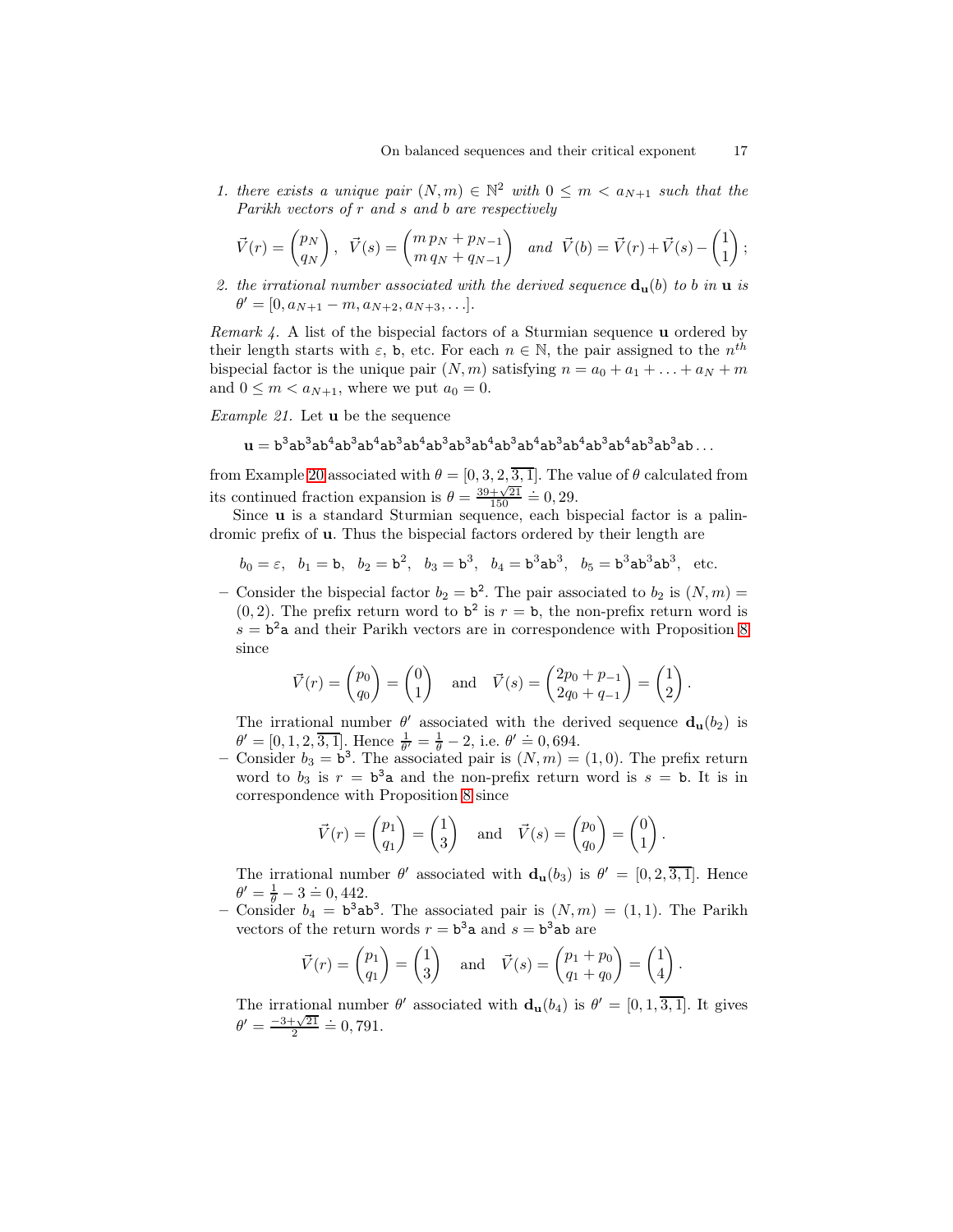Since every factor of a Sturmian sequence has exactly two return words, every piece of **u** between two occurrences of  $u$  is a concatenation of these two return words. This implies the following observation.

<span id="page-17-3"></span>**Observation 2** Let r and s be respectively the most and the least frequent return word to u in **u**. If  $fu \in \mathcal{L}(\mathbf{u})$  and u is a prefix of  $fu$ , then  $\vec{V}(f) = k\vec{V}(r) + \ell \vec{V}(s)$ , where  $\binom{\ell}{k}$  is the Parikh vector of a factor of the derived sequence  $\mathbf{d}_{\mathbf{u}}(u)$ .

<span id="page-17-4"></span>The Parikh vectors of factors occurring in a given Sturmian sequence u are fully characterised by the irrational number  $\theta$  associated with **u**.

**Lemma 6.** Let b be the most frequent letter of a Sturmian sequence **u** and  $\theta$ the associated irrational number. Then **u** contains a factor w such that  $|w|_b = k$ and  $|w|_a = \ell$  if and only if

<span id="page-17-0"></span>
$$
(k-1)\theta - 1 < \ell < (k+1)\theta + 1 \quad \text{and } k, \ell \in \mathbb{N}.\tag{2}
$$

Proof. As  $\theta = \frac{\rho_a}{\rho_b}$  and  $1 = \rho_a + \rho_b$ , the density of the letter b in **u** is  $\rho_b$  $\frac{1}{1+\theta} \notin \mathbb{Q}$ . For every length  $n \in \mathbb{N}$ , with  $n > 0$ , there exist factors  $u^{(1)}$  and  $u^{(2)}$ of length n such that  $|u^{(1)}|_{\mathbf{b}} > n\rho_{\mathbf{b}} > |u^{(2)}|_{\mathbf{b}}$ . Since **u** is balanced, necessarily  $|u^{(1)}|_{\mathbf{b}} - |u^{(2)}|_{\mathbf{b}} \leq 1$ . Therefore,

<span id="page-17-2"></span>
$$
|u^{(1)}|_{\mathbf{b}} = \lceil n\rho_{\mathbf{b}} \rceil \quad \text{and} \quad |u^{(2)}|_{\mathbf{b}} = \lfloor n\rho_{\mathbf{b}} \rfloor. \tag{3}
$$

Equation [\(2\)](#page-17-0) can be rewritten as

<span id="page-17-1"></span>
$$
\frac{1}{1+\theta}(k+\ell) - 1 < k < \frac{1}{1+\theta}(k+\ell) + 1. \tag{4}
$$

Let us denote  $n = k + \ell$ . Then Equation [\(4\)](#page-17-1) is equivalent to

$$
\rho_{\mathbf{b}}n - 1 < k < \rho_{\mathbf{b}}n + 1.
$$

Since  $\rho_{\text{b}}$  is irrational, we can write

$$
\lfloor n\rho_{\mathsf{b}} \rfloor = \lceil n\rho_{\mathsf{b}} \rceil - 1 \leq k \leq \lfloor n\rho_{\mathsf{b}} \rfloor + 1 = \lceil n\rho_{\mathsf{b}} \rceil.
$$

Equation [\(3\)](#page-17-2) says that either  $u^{(1)}$  or  $u^{(2)}$  is a factor of length  $n = k + \ell$  containing k times the letter **b** and, consequently,  $\ell$  times the letter **a**.

# 6 Shortest return words to bispecial factors in balanced sequences

As seen in Proposition [8,](#page-15-0) the length of the return words to factors of a Sturmian sequence u is well-known. The aim of this section is to find a formula for the length of the shortest return words to factors of a colouring of u.

<span id="page-17-5"></span>As occurrences of a factor u in a Sturmian sequence u and occurrences of factors from  $\pi^{-1}(u)$  in every colouring of **u** coincide, we are able to give a formula based on the knowledge of the length of return words in u. Proposition [6](#page-10-0) and Observation [2](#page-17-3) justify the following definition.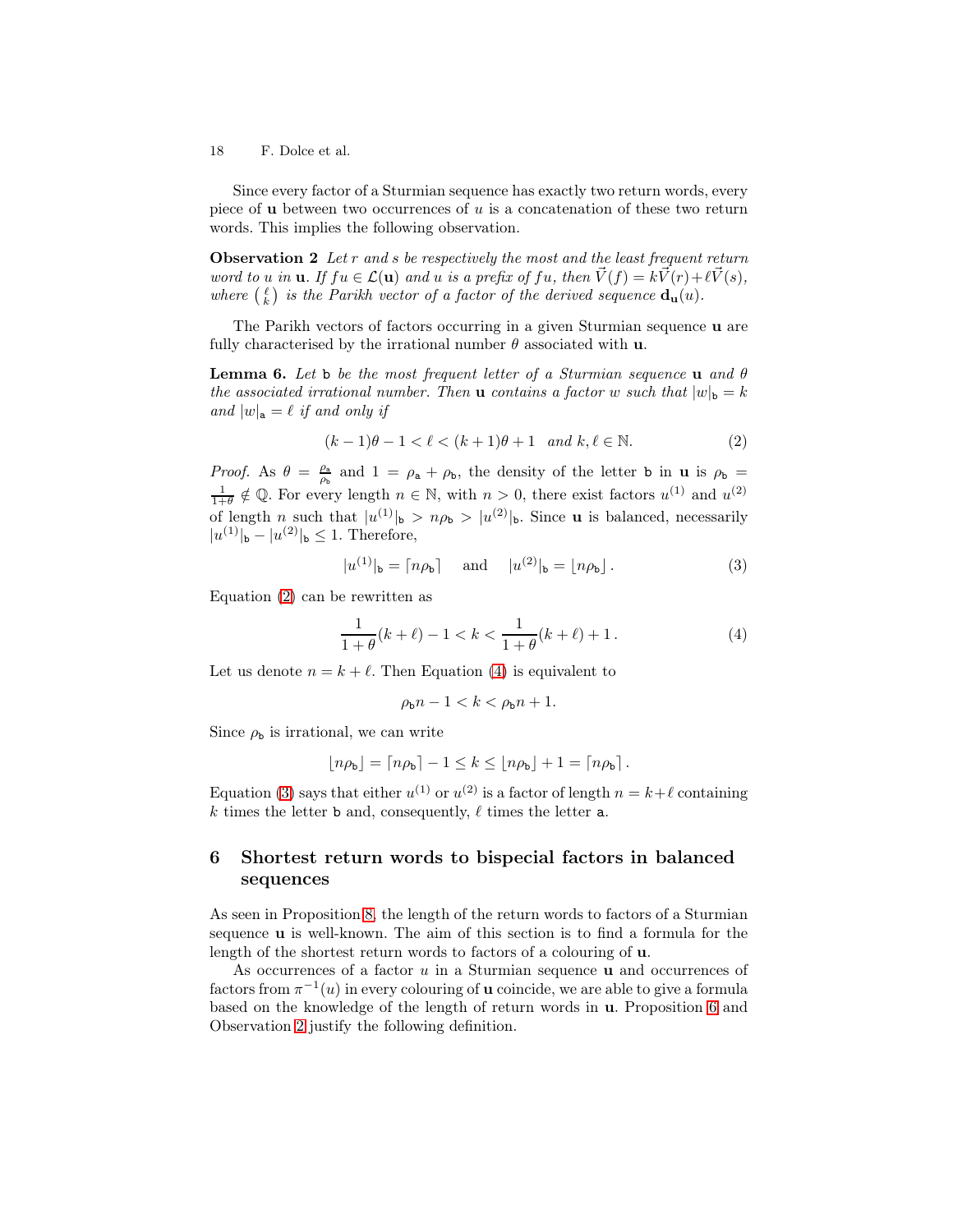**Definition 4.** Let  $\mathbf{v} = \text{colour}(\mathbf{u}, \mathbf{y}, \mathbf{y}')$ . Let  $u \in \mathcal{L}(\mathbf{u})$  and r be the most and s the least frequent return word to u in **u**. We denote  $S(u) = S_1(u) \cap S_2(u) \cap S_3$ , where

$$
\mathcal{S}_1(u) = \left\{ \begin{pmatrix} \ell \\ k \end{pmatrix} : \begin{pmatrix} \ell \\ k \end{pmatrix} \text{ is the Parikh vector of a factor of } \mathbf{d_u}(u) \right\};
$$
  
\n
$$
\mathcal{S}_2(u) = \bigcup_{\substack{n \in \text{gap}(\mathbf{y}, |u|_a) \\ n' \in \text{gap}(\mathbf{y}', |u|_b)}} \bigcup_{n' \in \text{gap}(\mathbf{y}', |u|_b)} \left\{ \begin{pmatrix} \ell \\ k \end{pmatrix} : k\vec{V}(r) + \ell\vec{V}(s) = \begin{pmatrix} 0 \\ 0 \end{pmatrix} \mod \begin{pmatrix} n \\ n' \end{pmatrix} \right\};
$$
  
\n
$$
\mathcal{S}_3 = \left\{ \begin{pmatrix} \ell \\ k \end{pmatrix} : 1 \leq k + \ell \leq \text{Per}(\mathbf{y}) \text{Per}(\mathbf{y}') \right\}.
$$

<span id="page-18-1"></span>Remark 5. The formula defining  $S_2(u)$  can be simplified when  $|u|_a > \beta(y)$ and  $|u|_{\mathbf{b}} > \beta(\mathbf{y}')$ . For such a factor u, one has  $\text{gap}(\mathbf{y}, |u|_{\mathbf{a}}) = {\text{Per}(\mathbf{y})}$  and  $gap(\mathbf{y}', |u|_{b}) = \{Per(\mathbf{y}')\}$  and thus

$$
\mathcal{S}_2(u) = \left\{ \begin{pmatrix} \ell \\ k \end{pmatrix} : k\vec{V}(r) + \ell \vec{V}(s) = \begin{pmatrix} 0 \\ 0 \end{pmatrix} \mod \begin{pmatrix} \text{Per}(\mathbf{y}) \\ \text{Per}(\mathbf{y}') \end{pmatrix} \right\}.
$$

Consequently, for u long enough, the set  $\mathcal{S}(u)$  depends only on  $\text{Per}(\mathbf{y})$  and  $\text{Per}(\mathbf{y}')$ and does not depend on the structure of  $y$  and  $y'$  themselves.

Lemma [6](#page-17-4) helps us to recognise which vector is the Parikh vector of a factor of a given Sturmian sequence. This is important to decide whether  $\binom{\ell}{k}$  belongs to  $S_1(u)$ .

<span id="page-18-0"></span>Example 22. Let us colour the sequence u from Example [20](#page-15-3) by the constant gap sequences  $y = (01)^{\omega}$  and  $y' = (234235)^{\omega}$ . We get a balanced sequence  $\mathbf{v} = \text{colour}(\mathbf{u}, \mathbf{y}, \mathbf{y}').$ 

1. Consider the bispecial factor  $b^3$  of **u**. Let us examine the set  $S(b^3)$ . Using Example [21,](#page-16-0) we know the irrational number  $\theta' = 0.442$  associated with  $\mathbf{d}_{\mathbf{u}}(\mathbf{b}^3)$  and the Parikh vectors  $\vec{V}(r)$  and  $\vec{V}(s)$ . Moreover,  $\text{gap}(\mathbf{y}, |\mathbf{b}^3|_a)$  =  $gap(\mathbf{y},0) = \{1\}$  and  $gap(\mathbf{y}',|\mathbf{b}^3|_{\mathbf{b}}) = gap(\mathbf{y}',3) = \{6\}$ . Thus  $\begin{pmatrix} \ell \\ k \end{pmatrix} \in \mathcal{S}(\mathbf{b}^3)$ satisfies

$$
(k-1)\theta'-1 < \ell < (k+1)\theta'+1 \text{ and } k,\ell \in \mathbb{N};
$$

$$
k\vec{V}(r) + \ell \vec{V}(s) = k \begin{pmatrix} 1 \\ 3 \end{pmatrix} + \ell \begin{pmatrix} 0 \\ 1 \end{pmatrix} = \begin{pmatrix} 0 \\ 0 \end{pmatrix} \mod \begin{pmatrix} 1 \\ 6 \end{pmatrix};
$$
  

$$
1 \le k + \ell \le 12.
$$

Examining the three conditions above, we get

$$
\mathcal{S}(\mathbf{b}^3) = \left\{ \begin{pmatrix} 0 \\ 2 \end{pmatrix}, \begin{pmatrix} 3 \\ 5 \end{pmatrix}, \begin{pmatrix} 3 \\ 7 \end{pmatrix}, \begin{pmatrix} 3 \\ 9 \end{pmatrix} \right\}.
$$

2. Let us consider the factor ab of u, which is not bispecial. Let us examine the set  $S(ab)$ . The shortest bispecial factor containing ab is  $b^3ab^3$ . By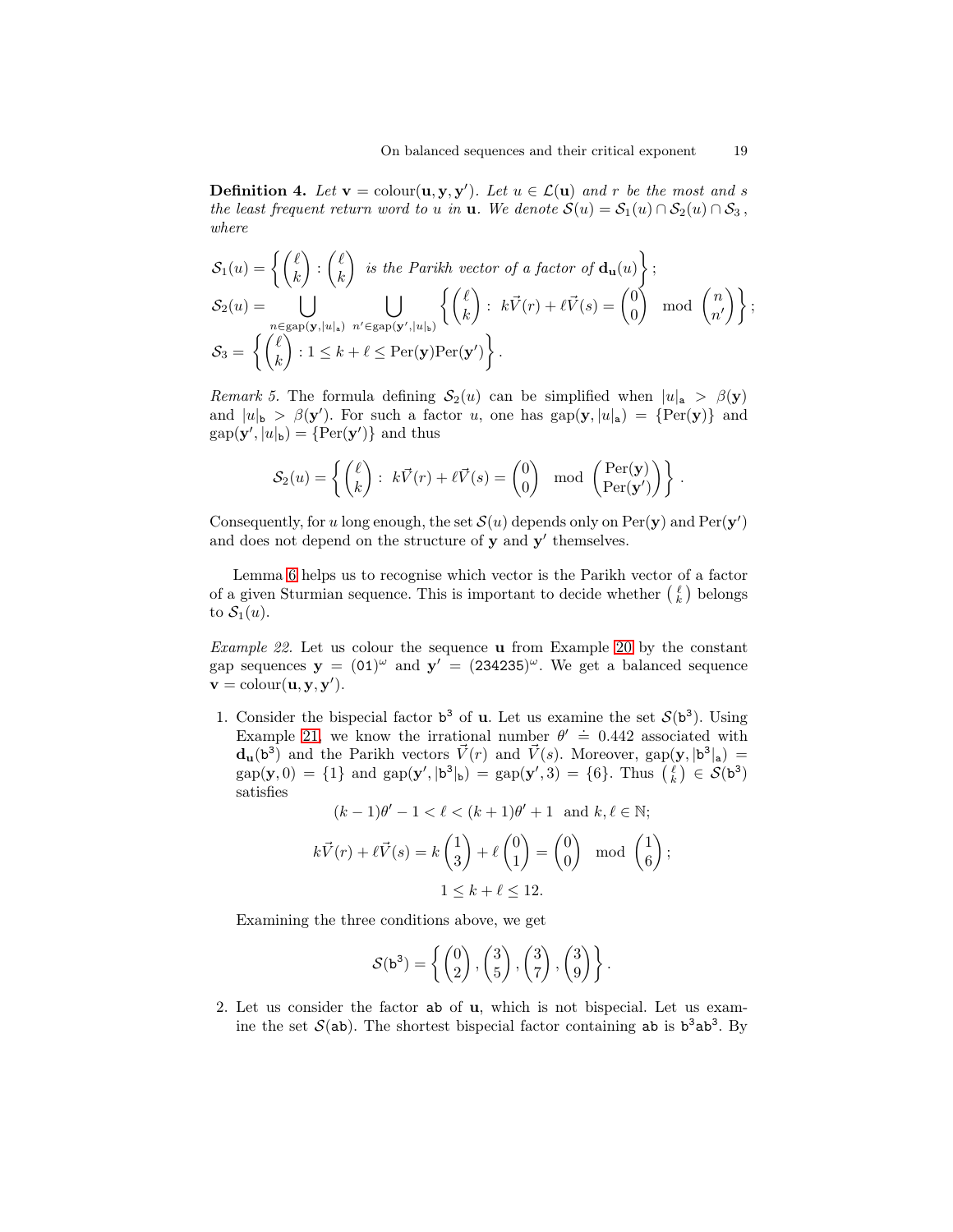Remark [1](#page-3-2) the derived sequences  $d_u(ab) = d_u(b^3ab^3)$ , and the Parikh vectors of the corresponding return words coincide. In Example [21](#page-16-0) we determined the irrational number  $\theta' = 0.791$  associated with  $d_u(b^3ab^3)$  and the Parikh vectors  $\vec{V}(r)$  and  $\vec{V}(s)$ . Moreover,  $\text{gap}(\mathbf{y}, |\mathbf{a}\mathbf{b}|_{\mathbf{a}}) = \text{gap}(\mathbf{y}, 1) = \{2\}$ and  $\text{gap}(\mathbf{y}',|\mathbf{ab}|_{\mathbf{b}}) = \text{gap}(\mathbf{y}',1) = \{3,6\}$ . Thus  $\left(\frac{\ell}{k}\right) \in \mathcal{S}(\mathbf{ab})$  satisfies

$$
(k-1)\theta' - 1 < \ell < (k+1)\theta' + 1 \quad \text{and } k, \ell \in \mathbb{N};
$$
\n
$$
k\vec{V}(r) + \ell\vec{V}(s) = k\begin{pmatrix} 1 \\ 3 \end{pmatrix} + \ell\begin{pmatrix} 1 \\ 4 \end{pmatrix} = \begin{pmatrix} 0 \\ 0 \end{pmatrix} \mod \begin{pmatrix} 2 \\ 3 \text{ or } 6 \end{pmatrix};
$$
\n
$$
1 \le k + \ell \le 12.
$$

The second condition reduces to  $k + \ell = 0 \mod 2$  and  $\ell = 0 \mod 3$ . Examining the three conditions above, we get

$$
\mathcal{S}(\mathtt{ab}) = \left\{ \begin{pmatrix} 0 \\ 2 \end{pmatrix}, \begin{pmatrix} 3 \\ 3 \end{pmatrix}, \begin{pmatrix} 3 \\ 5 \end{pmatrix}, \begin{pmatrix} 6 \\ 6 \end{pmatrix} \right\}.
$$

<span id="page-19-0"></span>Using the formula provided in Theorem [3,](#page-13-0) we can treat all bispecial factors of the same length simultaneously.

**Theorem 4.** Let  $\mathbf{v} = \text{colour}(\mathbf{u}, \mathbf{y}, \mathbf{y}')$  and  $u \in \mathcal{L}(\mathbf{u})$ . The shortest words in the set  $\{v : v \in \mathcal{R}_{\mathbf{v}}(w) \text{ and } \pi(w) = u\}$  have length

$$
|v| = \min \left\{ k|r| + \ell|s| : \binom{\ell}{k} \in \mathcal{S}(u) \right\}.
$$

*Proof.* First, let us show that the length of every return word in  $\bf{v}$  to a factor from  $\pi^{-1}(u)$  is contained in the set  $\{k|r| + \ell|s| : (\ell_k) \in S_1(u) \cap S_2(u)\}\.$  By Proposition [6](#page-10-0) and Observation [2,](#page-17-3) a vector  $\binom{\ell}{k}$  belongs to  $\mathcal{S}_1(u) \cap \mathcal{S}_2(u)$  if and only if  $k\vec{V}(r) + \ell \vec{V}(s)$  is the Parikh vector of  $\pi(v)$ , where v is a factor between two (possibly not consecutive) occurrences of a factor  $w \in \pi^{-1}(u)$  in **v**. Obviously, the length of v is  $k|r| + \ell|s|$ . It is evident that if we consider above  $|v| = \min\{k|r| + \ell|s|\},\$  where  $\binom{\ell}{k} \in \mathcal{S}_1(u) \cap \mathcal{S}_2(u)$ , then v is a return word to a factor  $w \in \pi^{-1}(u)$ .

<span id="page-19-1"></span>To finish the proof, we have to show that the minimum value of  $|v|$  is attained for k and l satisfying  $1 \leq k + \ell \leq \text{Per}(\mathbf{y})\text{Per}(\mathbf{y}')$ . Let  $\binom{\ell}{k} \in \mathcal{S}_1(u) \cap \mathcal{S}_2(u)$ and  $k + \ell > \text{Per}(\mathbf{y})\text{Per}(\mathbf{y}')$ . Thus  $\vec{V}(d) = \begin{pmatrix} \ell \\ k \end{pmatrix}$  for some  $d = d_1d_2d_3\cdots d_{k+\ell}$  $\mathcal{L}(\mathbf{d}_{\mathbf{u}}(u))$ . For every  $i = 1, 2, ..., k + \ell$ , we denote  $\binom{\ell_i}{k_i} = \vec{V}(d_1d_2\cdots d_i)$ . We assign to each *i* the vector  $X_i = k_i \vec{V}(r) + \ell_i \vec{V}(s)$ . Since the number of equivalence classes mod  $\binom{n}{n'}$  is  $nn' \leq \text{Per}(\mathbf{y})\text{Per}(\mathbf{y}')$ , there exist  $i, j$  with  $1 \leq i < j \leq k + \ell$ such that  $X_i = X_j \mod \binom{n}{n'}$ . Denote  $\binom{\ell'}{\ell'}$  $\binom{\ell'}{k'}$  the Parikh vector of  $d_{i+1}d_{i+2}\cdots d_j$ . Obviously,  $\begin{pmatrix} \ell' \\ \ell' \end{pmatrix}$  $\binom{\ell'}{k'} \in \mathcal{S}_1(u), 1 \leq j - i = k' + \ell' < k + \ell \text{ and } k' \leq k \text{ and } \ell' \leq \ell.$  Hence  $k'|r| + \ell' |s| \leq k|r| + \ell |s|$ . Since  $k'\vec{V}(r) + \ell' \vec{V}(s) = X_j - X_i = \begin{pmatrix} 0 \\ 0 \end{pmatrix}$  mod  $\begin{pmatrix} n \\ n' \end{pmatrix}$ , the vector  $\left(\begin{array}{c} \ell' \\ \nu' \end{array}\right)$  $\ell'$   $\in$   $\mathcal{S}_2(u)$ . Therefore, the minimum length cannot be achieved for  $k + \ell > \text{Per}(\mathbf{y})\text{Per}(\mathbf{y}').$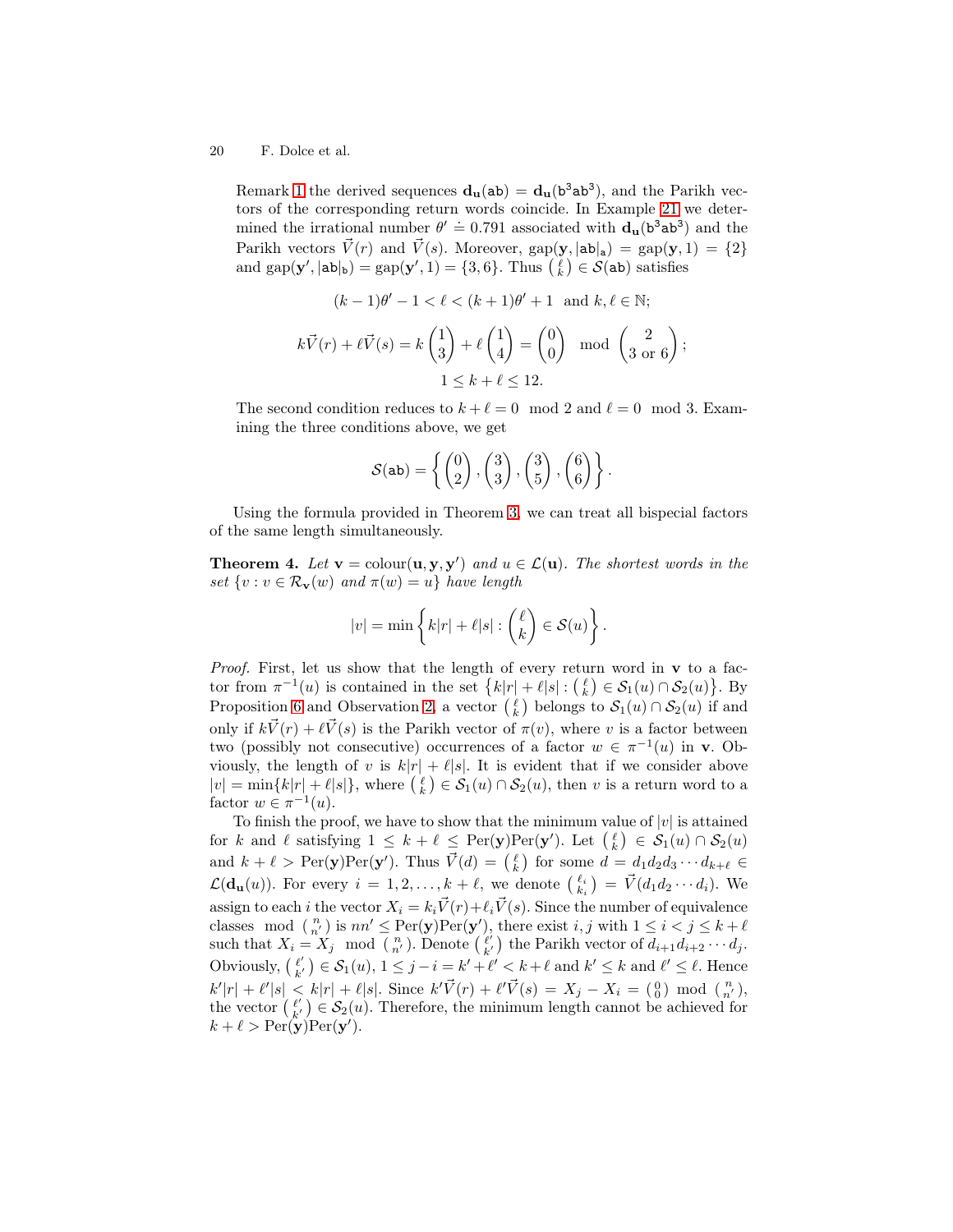*Example 23.* Let us consider the sequence  $\mathbf{v} = \text{colour}(\mathbf{u}, \mathbf{y}, \mathbf{y}')$  as given in Example [22.](#page-18-0) Let us write down a prefix of v,

$$
\mathbf{v}=23402351234203521342305231423502341235023421352\ldots
$$

Using Theorem [4,](#page-19-0) we find the length of the shortest word in the set  $\{v : v \in \mathbb{R}\}$  $\mathcal{R}_{\mathbf{v}}(w)$  and  $\pi(w) = \mathbf{b}^3$ . The set  $\mathcal{S}(\mathbf{b}^3)$  was examined in Example [22,](#page-18-0) thus we have  $\mathcal{L}(\mathbf{x})$  $\sim$   $\sim$   $\sim$   $\sim$ 

$$
|v| = \min\left\{4k + \ell : \binom{\ell}{k} \in \left\{\binom{0}{2}, \binom{3}{5}, \binom{3}{7}, \binom{3}{9}\right\}\right\} = 8.
$$

Indeed, for instance the prefix 234 with projection  $\pi(234) = b^3$  has the return word 23402351 of length 8.

<span id="page-20-2"></span>Remark 6. In Theorem [4](#page-19-0) instead of  $\mathcal{S}(u)$  it is sufficient to consider the set  $\hat{\mathcal{S}}(u)$ containing all integer vectors of the form  $\binom{\ell}{k}$  such that  $\binom{\ell}{k} \in \mathcal{S}(u)$  and no other vector  $\begin{pmatrix} \ell' \\ k' \end{pmatrix}$  $\ell'_{k'}$   $\in \mathcal{S}(u)$  satisfies  $\ell' \leq \ell$  and  $k' \leq k$ . This follows from the fact that for  $\ell' \leq \ell$  and  $k' \leq k$ , we have  $k'[r] + \ell' |s| \leq k|r| + \ell |s|$ . For instance, in Example [23](#page-19-1) it was sufficient to consider  $\hat{\mathcal{S}}(\mathbf{b}^3) = \{(\begin{smallmatrix}0\\2\end{smallmatrix})\}.$ 

If a projection of a bispecial factor w in **v** is bispecial in  $\mathcal{L}(\mathbf{u})$ , we can deduce an explicit formula for  $1 + \frac{|w|}{|v|}$ , where |v| is the length of a shortest return word to w in **v**. These values are crucial for the computation of  $E(\mathbf{v})$  and  $E^*(\mathbf{v})$ .

<span id="page-20-1"></span>The following statement is a direct consequence of Proposition [8](#page-15-0) and Theo-rem [4.](#page-19-0) Recall that  $Q_N = p_N + q_N$ , see [\(1\)](#page-15-2).

**Corollary 4.** Let  $\mathbf{v} = \text{colour}(\mathbf{u}, \mathbf{y}, \mathbf{y}')$  and  $\left(\frac{p_N}{q_N}\right)$  be the sequence of convergents to the irrational number  $\theta$  associated with **u**. Let  $b \in \mathcal{L}(\mathbf{u})$  be a bispecial factor and  $(N, m)$  be the pair assigned in Proposition [8](#page-15-0) to b. Then a shortest word in the set  $\{v : v \in \mathcal{R}_{\mathbf{v}}(w) \text{ and } \pi(w) = b\}$  satisfies

$$
1 + \frac{|w|}{|v|} = 1 + \max\left\{\frac{(1+m)Q_N + Q_{N-1} - 2}{(k+\ell m)Q_N + \ell Q_{N-1}} : \binom{\ell}{k} \in \mathcal{S}(b)\right\}.
$$

Due to Theorem [3,](#page-13-0) the formula given in the previous corollary plays an important role in computation of the (asymptotic) critical exponent. Therefore we introduce the notation

<span id="page-20-0"></span>
$$
I(N,m) := 1 + \max\left\{\frac{1 + m + \frac{Q_{N-1} - 2}{Q_N}}{k + \ell m + \ell \frac{Q_{N-1}}{Q_N}} : \binom{\ell}{k} \in \mathcal{S}(b)\right\}.
$$
 (5)

*Example 24.* Let us consider the sequence **v** as in Example [23.](#page-19-1) Let us determine  $I(1,0)$  from Equation [\(5\)](#page-20-0). We already know that the pair  $(1,0)$  is associated with the bispecial factor  $\mathbf{b}^3$  of **u**. The first values of  $Q_N = p_N + q_N$  are  $Q_0 = 1$ and  $Q_1 = 4$ .

$$
I(1,0) = 1 + \max\left\{\frac{1 + \frac{Q_0 - 2}{Q_1}}{k + \ell \frac{Q_0}{Q_1}} : \binom{\ell}{k} \in \hat{\mathcal{S}}(\mathbf{b}^3) = \left\{ \binom{0}{2} \right\} \right\} = 1 + \frac{3}{8}.
$$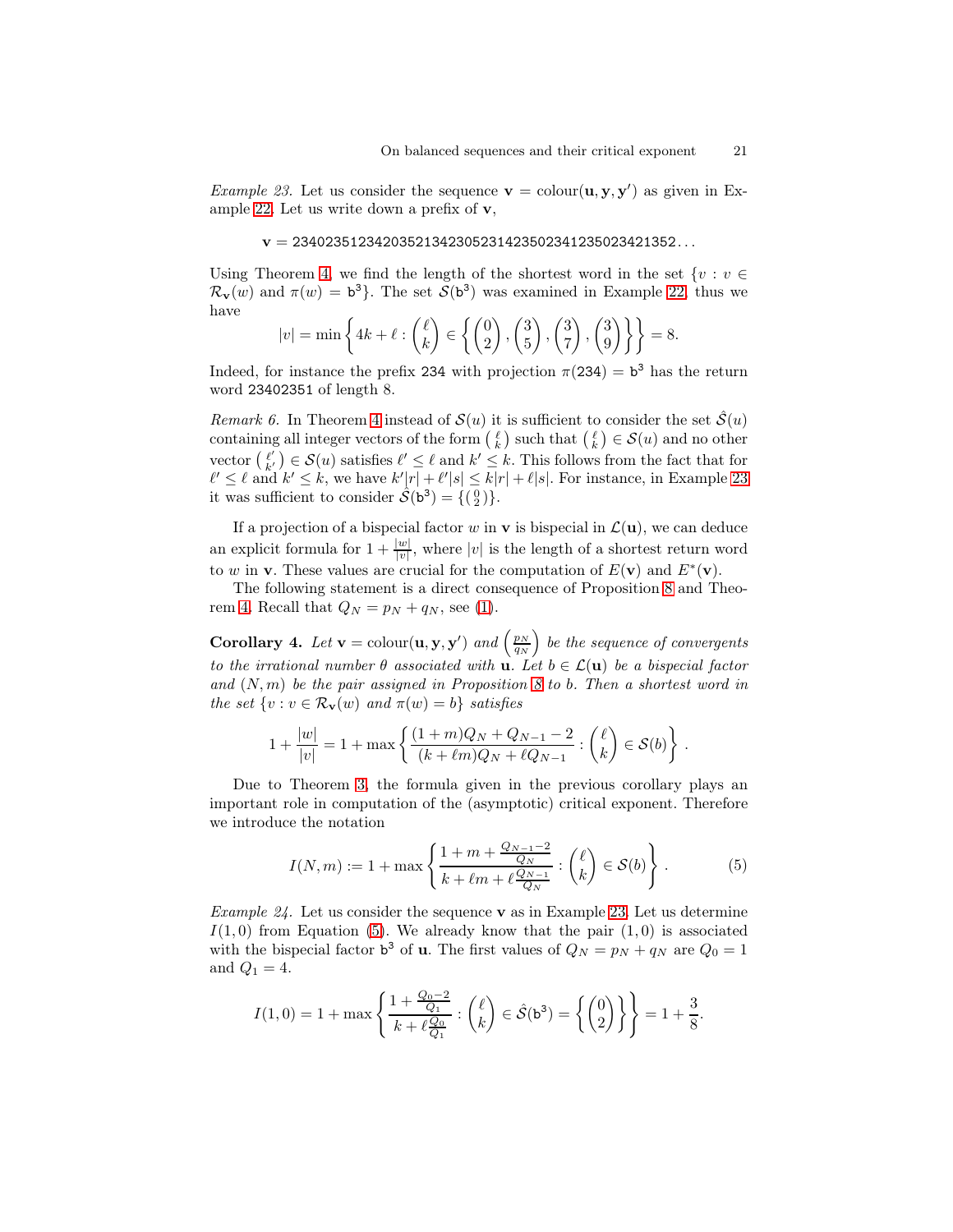This is in correspondence with Example [23,](#page-19-1) where we have seen that a shortest return word v to a factor w with projection  $\pi(w) = \mathbf{b}^3$  is of length 8. Thus  $1 + \frac{|w|}{|v|} = 1 + \frac{3}{8}.$ 

# <span id="page-21-1"></span>7 Bounds on (asymptotic) critical exponent of balanced sequences

The critical and asymptotic critical exponent of a Sturmian sequence u can be computed from the continued fraction expansion of  $\theta = [0, a_1, a_2, \ldots]$  associated with  $\bf{u}$  by the following formulae (see [\[6\]](#page-37-4) and [\[9\]](#page-37-14)):

$$
E(\mathbf{u}) = 2 + \sup \left\{ a_{N+1} + \frac{Q_{N-1} - 2}{Q_N} \, : \, N \in \mathbb{N} \right\} \quad \text{and}
$$

$$
E^*(\mathbf{u}) = 2 + \limsup_{N \to \infty} \left( a_{N+1} + \frac{Q_{N-1}}{Q_N} \right).
$$

Hence, the (asymptotic) critical exponent of a Sturmian sequence is finite if and only if the sequence of coefficients in the continued fraction expansion of  $\theta$  is bounded. The projection **u** of a balanced sequence **v** satisfies  $E(\mathbf{u}) \geq E(\mathbf{v})$  and  $E^*(u) \ge E^*(v)$ . In other words, if the critical exponent of a Sturmian sequence u is finite, then every colouring of u has a finite critical exponent as well. The following lemma shows the opposite implication.

**Lemma 7.** Let  $\mathbf{v} = \text{colour}(\mathbf{u}, \mathbf{y}, \mathbf{y}')$  be a balanced sequence and  $\theta = [0, a_1, a_2, a_3, \ldots]$ be the irrational number associated with **u**. If there exists  $N \in \mathbb{N}$ ,  $N > 1$  such that  $1 + a_{N+1} \ge P$ , where  $P = lcm\{Per(y), Per(y')\}$ , then for some bispecial factor  $w$  of  $v$  and a return word  $v$  to  $w$  one has

$$
1 + \frac{|w|}{|v|} \ge \frac{2 + a_{N+1}}{P} + \frac{Q_{N-1} - 2}{PQ_N} \ge \frac{2 + a_{N+1}}{P}.
$$

*Proof.* Put  $m = a_{N+1} - P + 1$  and consider the bispecial factor b of **u** to which the pair  $(N, m)$  is assigned by Proposition [8.](#page-15-0) By the same proposition, the irrational number  $\theta'$  associated with the derived sequence  $\mathbf{d}_{\mathbf{u}}(b)$  equals  $\theta' = [0, P - 1, a_{N+2}, a_{N+3}, \ldots].$  In particular  $\frac{1}{\theta'} > P - 1.$ 

As P is divisible by every  $n \in \text{gap}(\mathbf{y}, |b|_{\mathbf{a}})$  and every  $n' \in \text{gap}(\mathbf{y}', |b|_{\mathbf{b}})$ , by Observation [1,](#page-4-2) the vector  $\binom{\ell}{k} = \binom{0}{P}$  obviously belongs to  $\mathcal{S}_2(b) \cap \mathcal{S}_3$ . To show that it belongs to  $\mathcal{S}_1(b)$  as well, we have to check, by Lemma [6,](#page-17-4) that  $(P-1)\theta'-1 <$  $0 < (P+1)\theta' + 1$  or, equivalently, that  $P-1 < \frac{1}{\theta'}$ .

Let w be a bispecial factor of **v** such that  $\pi(w) = b$  and v be a shortest return word to  $w$  in  $v$ . By Corollary [4](#page-20-1) we have

$$
1 + \frac{|w|}{|v|} \ge 1 + \frac{(2 + a_{N+1} - P)Q_N + Q_{N-1} - 2}{PQ_N}.
$$

<span id="page-21-0"></span>We can thus deduce the following result.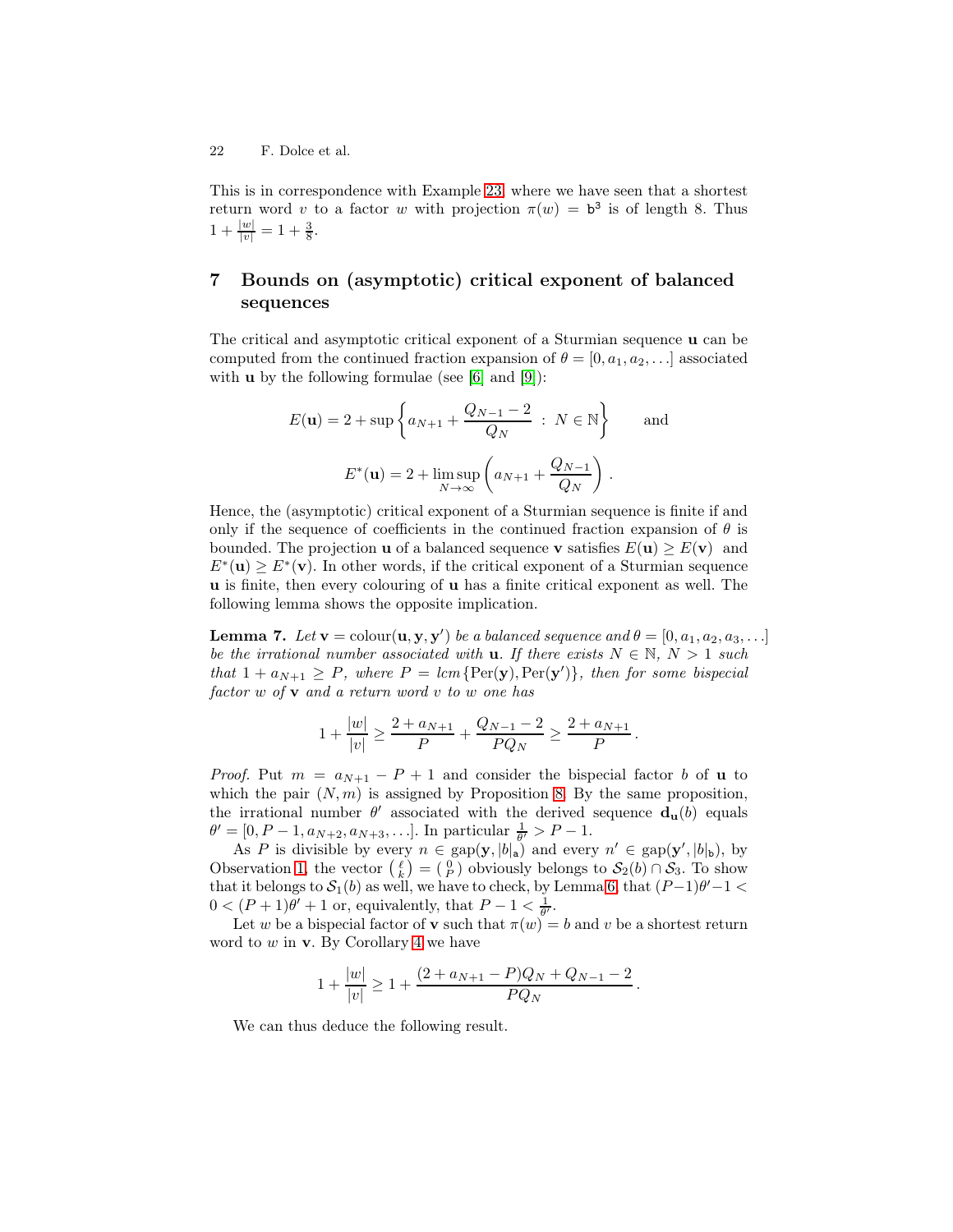**Corollary 5.** Let  $\mathbf{v} = \text{colour}(\mathbf{u}, \mathbf{y}, \mathbf{y}')$ . Then  $E^*(\mathbf{v})$  is finite if and only if  $E^*(\mathbf{u})$ is finite.

The (asymptotic) critical exponent of a colouring  $\mathbf{v} = \text{colour}(\mathbf{u}, \mathbf{y}, \mathbf{y}')$  is bounded from above by the (asymptotic) critical exponent of the Sturmian sequence **u**. Here we give a lower bound on  $E^*(v)$ .

**Theorem 5.** Let  $\bf{u}$  be a Sturmian sequence,  $\bf{y}, \bf{y}'$  two constant gap sequences and  $\mathbf{v} = \text{colour}(\mathbf{u}, \mathbf{y}, \mathbf{y}')$ . One has

$$
E(\mathbf{v}) \ge E^*(\mathbf{v}) \ge 1 + \frac{1}{\text{Per}(\mathbf{y})\text{Per}(\mathbf{y}')}.
$$

Moreover,  $E^*(v)$  depends only on  $\text{Per}(y)$  and  $\text{Per}(y')$  (not on the structure of y and  $\mathbf{y}'$ .

Proof. To find a lower bound on the asymptotic critical exponent we use Theo-rem [3,](#page-13-0) i.e., we have to consider the values of the form  $1 + \frac{|w|}{|v|}$ , where v is a shortest return word to a bispecial factor  $w \in \mathcal{L}(v)$ . Obviously, only long bispecial factors w play a role for  $E^*(v)$ . By Lemma [3,](#page-7-2) every long bispecial factor w belongs to  $\pi^{-1}(b)$ , where b is a bispecial factor in  $\mathcal{L}(\mathbf{u})$ . By Theorem [4](#page-19-0) a shortest return word v to w has length  $|v| = k_0 |r| + \ell_0 |s|$ , where  $\binom{\ell_0}{k_0} \in \mathcal{S}(b)$ . In particular,  $k_0 + \ell_0 \leq \text{Per}(\mathbf{y})\text{Per}(\mathbf{y}')$ . Due to the relation between the Parikh vectors of b, r and s given in Proposition [8,](#page-15-0) we know that  $|b| = |r| + |s| - 2$ . Therefore

$$
\frac{|w|}{|v|} = \frac{|b|}{k_0|r| + \ell_0|s|} = \frac{|r| + |s|}{k_0|r| + \ell_0|s|} - \frac{2}{|v|} \ge \frac{1}{k_0 + \ell_0} - \frac{2}{|v|} \ge \frac{1}{\text{Per}(\mathbf{y})\text{Per}(\mathbf{y}')} - \frac{2}{|v|}.
$$

By Remark [5](#page-18-1) the values  $k_0$  and  $\ell_0$  depend only on  $\text{Per}(\mathbf{y})$  and  $\text{Per}(\mathbf{y}')$ . In other words, for long bispecial factors w the ratio  $|w|/|v|$  is independent from the structure of  $y$  and  $y'$  themselves.

For every  $n \in \mathbb{N}$  we denote by  $v_n$  a shortest return word to the  $n^{th}$  bispecial factor  $w_n$  in  $\mathbf{v}$ . The above inequality says that

$$
\frac{|w_n|}{|v_n|} \ge \frac{1}{\text{Per}(\mathbf{y})\text{Per}(\mathbf{y}')} - \frac{2}{|v_n|}.
$$

Since **v** is uniformly recurrent, Lemma [4](#page-12-0) implies that  $\lim_{n\to\infty} |v_n| = \infty$ . Hence

$$
\limsup_{n \to \infty} \frac{|w_n|}{|v_n|} \ge \frac{1}{\text{Per}(\mathbf{y})\text{Per}(\mathbf{y}')}
$$

and Theorem [3](#page-13-0) gives the required inequality.

Let us note that the obtained lower bound is not optimal, at least over small alphabets (see Table [3\)](#page-36-1).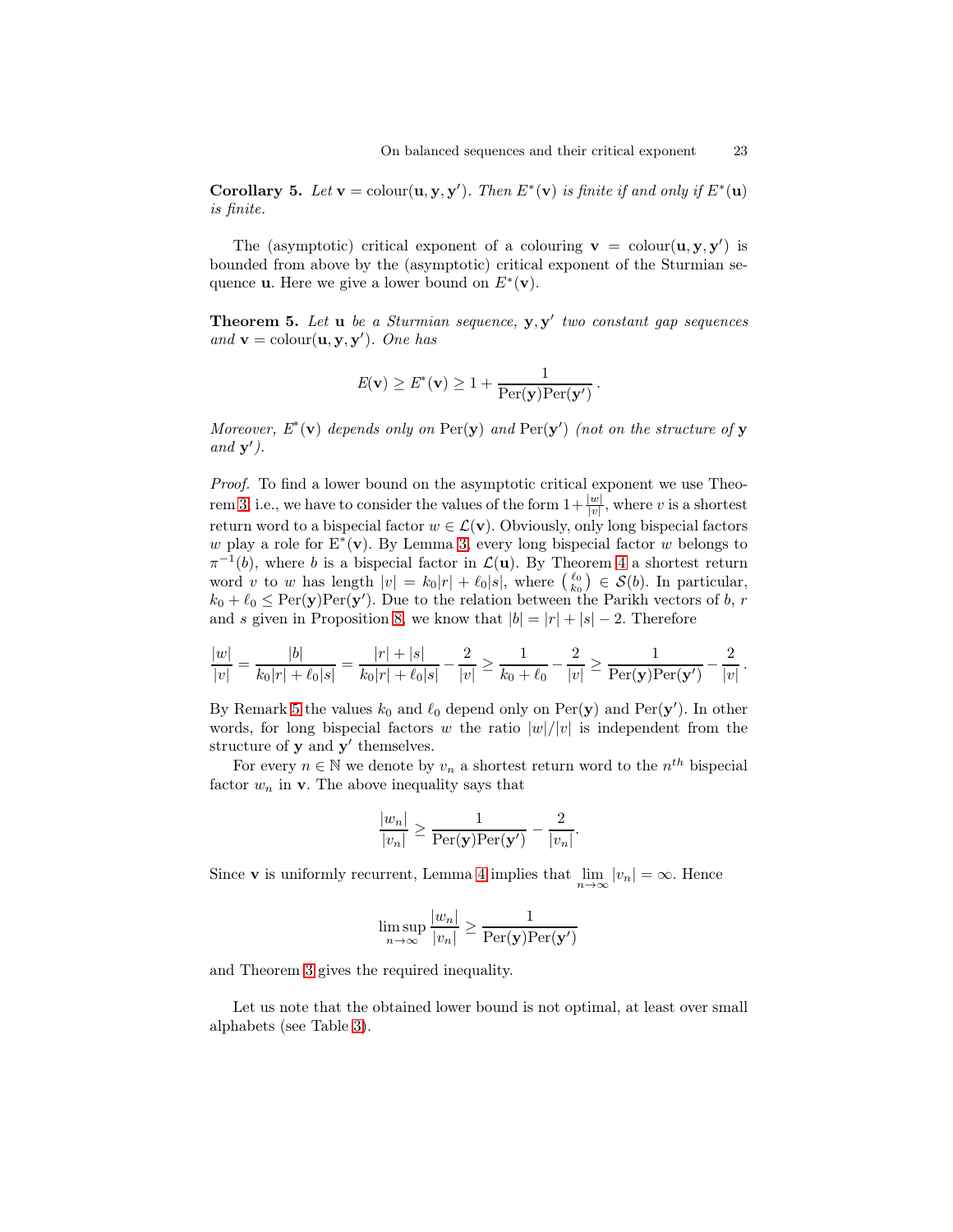Remark 7. Corollary [5](#page-21-0) implies that the asymptotic critical exponent of a balanced sequence  $\mathbf{v} = \text{colour}(\mathbf{u}, \mathbf{y}, \mathbf{y}')$  is finite if and only if the irrational number  $\theta = [0, a_1, a_2, \ldots]$  assigned to the Sturmian sequence **u** has coefficients  $a_n$ bounded by a constant, say K. Let us outline a method for computing  $E^*(v)$  in this case.

As the set  $S(b)$  described in Definition [4](#page-17-5) is a subset of the finite set  $S_3$ and the values m are bounded by  $m < a_{N+1} \leq K$ , the set of all pairs  $(N, m)$ corresponding to the projection  $b = \pi(w)$  of a long enough bispecial factor  $w \in \mathcal{L}(v)$  can be split into a finite number of subsets such that the parameter m and  $S(b)$  are the same in the whole subset. For each infinite subset, say C, we then compute

$$
E^*(C) := \limsup_{N \to \infty, (N,m) \in C} I(N,m)
$$

and choose the maximal value among  $E^*(C)$ . Due to Formula [\(5\)](#page-20-0) and monotony of  $\frac{1+m+x}{k+\ell m+\ell x}$  (increasing if  $k > \ell$ , decreasing if  $k < \ell$  and constant if  $k = \ell$ ), we just need to determine in each subset lim sup  $N\rightarrow\infty$  $Q_{N-1}$  $\frac{N-1}{Q_N}$  or  $\liminf_{N\to\infty}$  $Q_{N-1}$  $\frac{N-1}{Q_N}$ . In the next section we will see that if the continued fraction expansion of  $\theta$  is eventually periodic, then the partition of pairs  $(N, m)$  into described subsets can be done and the relevant limits can be computed explicitly.

#### 8 Computation of the asymptotic critical exponent

From now on we consider a standard Sturmian sequence u with associated irrational number  $\theta$  having eventually periodic continued fraction expansion. The goal of this section is to compute the asymptotic critical exponent of a sequence v obtained by colouring of **u**. By Theorem [3,](#page-13-0) to determine  $E^*(v)$  we only need to consider long enough bispecial factors w.

For this purpose, we write the continued fraction expansion of  $\theta$  as

<span id="page-23-0"></span>
$$
\theta = [0, a_1, a_2, \dots, a_h, \overline{z_0, z_1, \dots, z_{M-1}}],
$$
\n(6)

where the preperiod h is chosen so that each bispecial factor b associated with  $(N, m), N \ge h$ , satisfies  $|b|_a > \beta(y)$  and  $|b|_b > \beta(y')$ . Let us stress that in the sequel, M denotes always a period of the continued fraction.

We then decompose the set W of all nonempty bispecial factors of  $v =$  $\text{colour}(\mathbf{u}, \mathbf{y}, \mathbf{y}')$  into two subsets:

<span id="page-23-1"></span>
$$
\mathcal{W}^{long} := \{ w \in \mathcal{W} : \pi(w) \text{ bispecial in } \mathbf{u} \text{ assigned to } (N,m) \text{ with } N \geq h \} .
$$
  

$$
\mathcal{W}^{short} := \mathcal{W} \setminus \mathcal{W}^{long}.
$$

<span id="page-23-2"></span>Remark 8. Let us explain how to find a minimal preperiod length h of the continued fraction of  $\theta$  from Equation [\(6\)](#page-23-0). By Proposition [8](#page-15-0) one has to find the smallest h satisfying  $p_h + p_{h-1} - 1 > \beta(y)$  and  $q_h + q_{h-1} - 1 > \beta(y')$  and at the same time  $h$  has to be longer than or equal to the shortest possible preperiod of the continued fraction of  $\theta$ .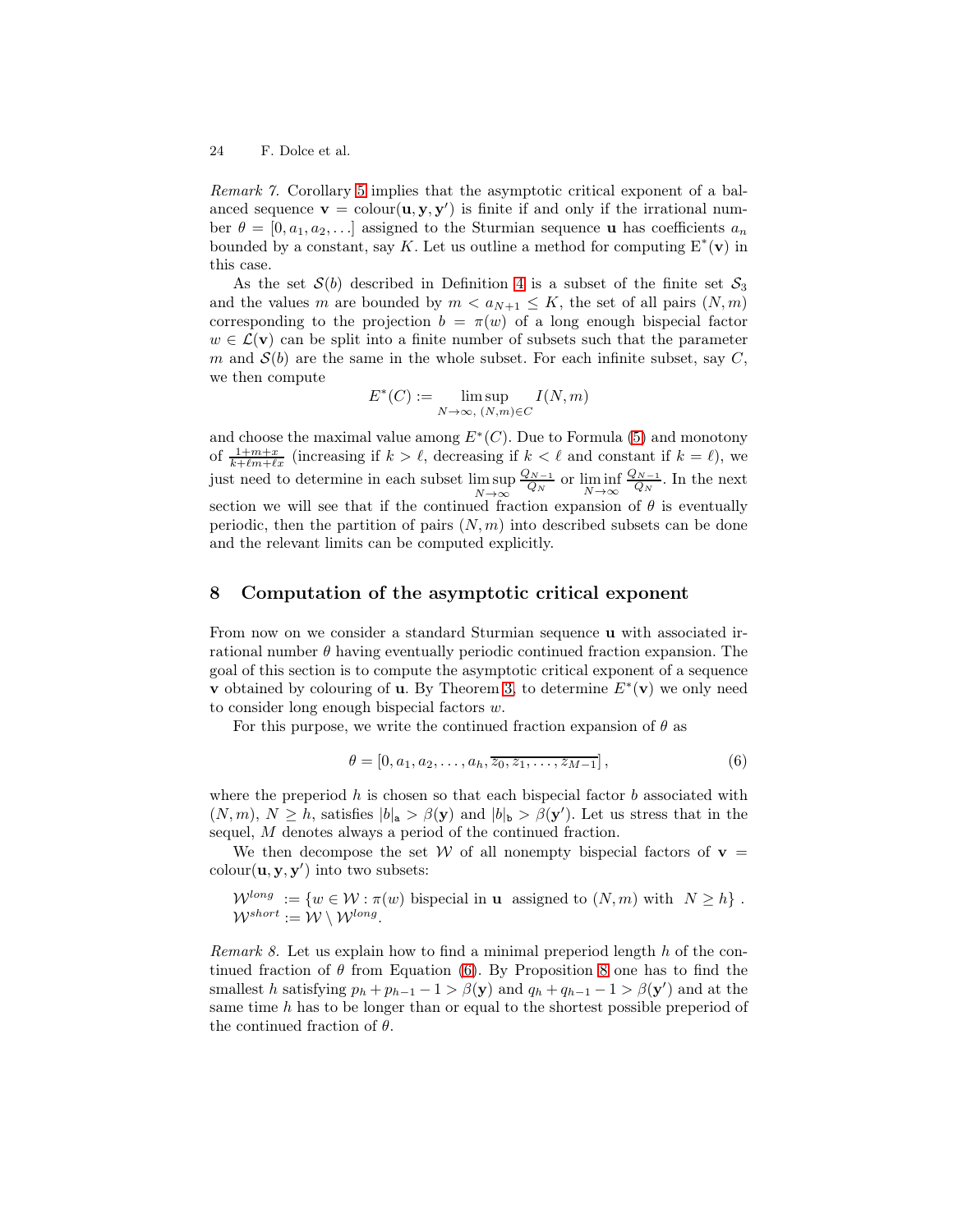*Example 25.* Let us consider the sequence  $\mathbf{v} = \text{colour}(\mathbf{u}, \mathbf{y}, \mathbf{y}')$  from Example [22,](#page-18-0) i.e., we have  $\theta = [0, 3, 2, \overline{3, 1}],$   $\mathbf{y} = (01)^{\omega}$  and  $\mathbf{y}' = (234235)^{\omega}$ ,

 $u = bbbabbbabbabbabbbabbbbabbabbabbabbabbabbabbabbabbab$ babb $b$ abbbabbbabbbabbbabbb $\dots$ ,

 $v = 23402351234203521342305231423502341235023421352...$ 

Clearly,  $\beta(y) = 0$ , the only bispecial factor in y being  $\varepsilon$ , and  $\beta(y') = 2$ , the longest bispecial factor in  $y'$  being 23. By Remark [8,](#page-23-1) the value  $h \geq 2$ . In fact h = [2](#page-26-0), since Table 2 gives  $p_2 + p_1 - 1 = 2 > 0 = \beta(y)$  and  $q_2 + q_1 - 1 = 9 > 2 =$  $\beta(\mathbf{y}^{\prime}).$ 

Consider the following bispecial factors in v: 0, 3, 2350234 and 23402351234.

- $-0 \in W^{short}$ , because 0 is bispecial in **v**, but  $\pi(0) = a$  is not bispecial in **u**.
- $-3 \in W^{short}$ , because  $\pi(3) = \mathbf{b}$  is the first bispecial factor in **u**, hence assigned to  $(N, m) = (0, 1)$ , i.e.,  $N < h = 2$ .
- $-$  2350234  $\in$  W<sup>short</sup>: even though  $\pi$ (2350234) = b<sup>3</sup>ab<sup>3</sup> satisfies  $|b^3ab^3|_a$  =  $1 > 0 = \beta(\mathbf{y})$  and  $|\mathbf{b}^3 \mathbf{a} \mathbf{b}^3|_{\mathbf{b}} = 6 > 2 = \beta(\mathbf{y}'),$  the factor  $\mathbf{b}^3 \mathbf{a} \mathbf{b}^3$  is the fourth bispecial factor in **u**, hence assigned to  $(N, m) = (1, 1)$ , i.e.,  $N < h = 2$ .
- $-$  23402351234 ∈ W<sup>long</sup>, because π(23402351234) = b<sup>3</sup>ab<sup>3</sup>ab<sup>3</sup> is the fifth bispecial factor in **u**, hence assigned to  $(N, m) = (2, 0)$ , i.e.,  $N \ge h = 2$ .

To solve the task of this section, namely to compute  $E^*(v)$ , we will apply Corollary [4](#page-20-1) to long bispecial factors and manipulate the numbers  $I(N, m)$  defined in Equation [\(5\)](#page-20-0).

Our approach consists in partitioning the set  $\mathcal{W}^{long}$  into a finite number of subsets such that the set  $\mathcal{S}(\pi(w))$  will be the same for all factors w in the same subset. The partition will be based on partition of the pairs  $(N, m)$  assigned to their projection  $\pi(w)$ . A suitable partition of  $\mathcal{W}^{long}$  (described later in Definition [6\)](#page-25-0) uses the following equivalence relation on the first component of the pairs  $(N, m).$ 

<span id="page-24-0"></span>**Definition 5.** Let  $N_1, N_2 \in \mathbb{N}$  and  $N_1, N_2 \geq h$ . We say that  $N_1$  is equivalent to  $N_2$ , and write  $N_1 \sim N_2$ , if the following three conditions are satisfied:

- 1.  $N_1 = N_2 \text{ mod } M$ ,
- 2.  $\binom{p_{N_1-1}}{q_{N_1-1}} = \binom{p_{N_2-1}}{q_{N_2-1}} \mod \binom{\text{Per}(\mathbf{y})}{\text{Per}(\mathbf{y}')}.$  $\frac{\text{Per}(\mathbf{y})}{\text{Per}(\mathbf{y}')}$ , 3.  $\binom{p_{N_1}}{q_{N_1}} = \binom{p_{N_2}}{q_{N_2}} \mod \binom{\text{Per}(\mathbf{y})}{\text{Per}(\mathbf{y}')$  $\frac{\text{Per}(\mathbf{y})}{\text{Per}(\mathbf{y}')}$ .

The properties of the equivalence  $\sim$  are summarised in the following lemma. They follow from the definition of convergents to  $\theta$  and from the periodicity of the continued fraction expansion of  $\theta$ .

**Lemma 8.** Let ∼ be the equivalence on the set  $\{N \in \mathbb{N} : N \ge h\}$  introduced in Definition [5](#page-24-0) and let H denote the number of equivalence classes.

1. If  $N_1 \sim N_2$ , then  $a_{N_1+1} = a_{N_2+1}$ . 2.  $N_1 \sim N_2$  if and only if  $N_1 + 1 \sim N_2 + 1$ .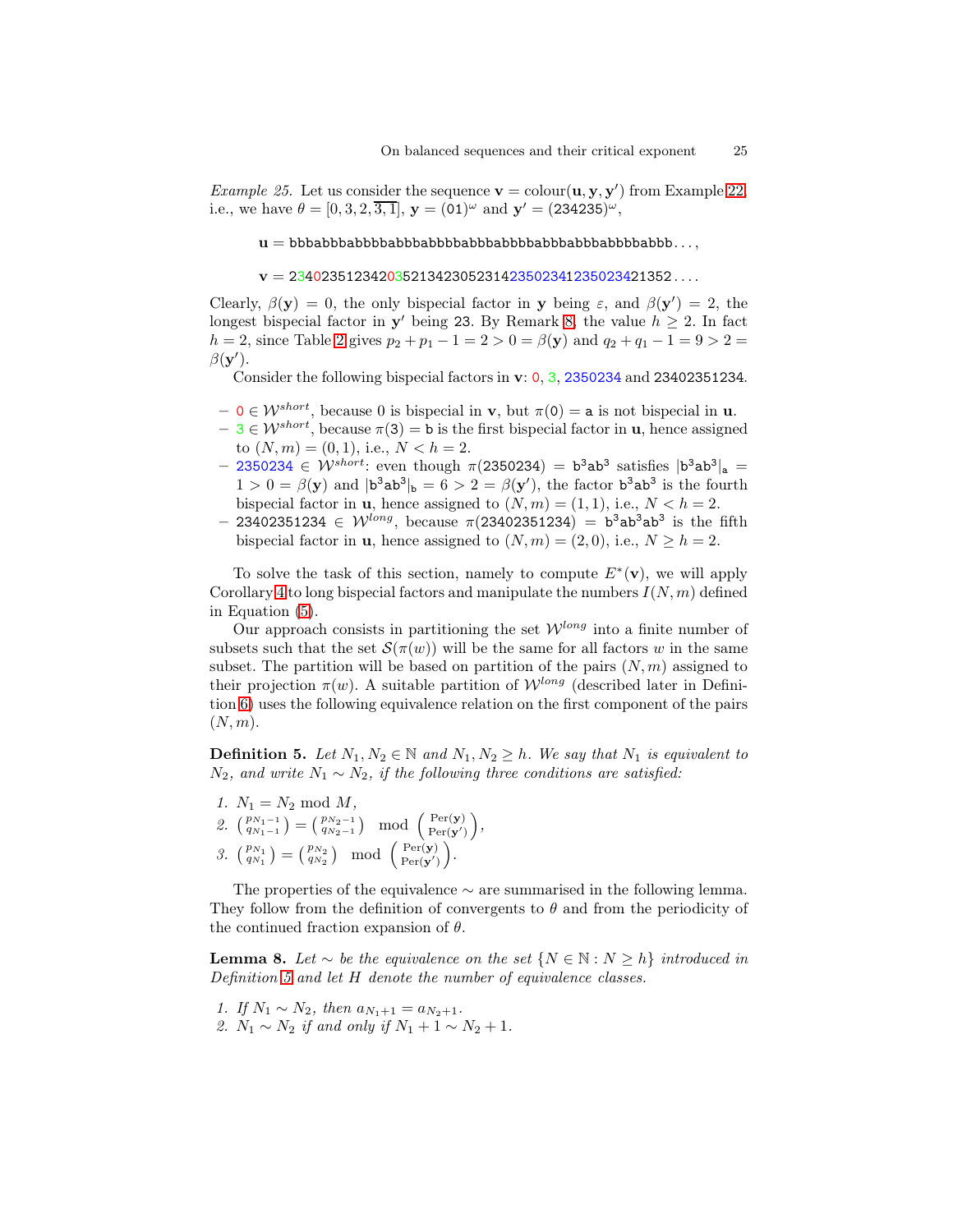- 3.  $N_1 \sim N_2$  if and only if  $N_2 = N_1 \mod H$ .
- 4.  $H = \min \{ i \in \mathbb{N}, i > 0 : h + i \sim h \} \leq M \text{Per}(\mathbf{y})^2 \text{Per}(\mathbf{y}')^2.$
- <span id="page-25-1"></span>5. H is divisible by M.

**Corollary 6.** Let  $b^{(1)}$  and  $b^{(2)}$  be bispecial factors of **u** and  $(N_1, m_1)$  and  $(N_2, m_2)$ , with  $N_1 \geq h$  and  $N_2 \geq h$ , be the pairs assigned to  $b^{(1)}$  and  $b^{(2)}$  respectively. If  $N_1 \sim N_2$  and  $m_1 = m_2$ , then  $\mathcal{S}(b^{(1)}) = \mathcal{S}(b^{(2)})$ .

*Proof.* Let us recall that the set  $S(b)$  defined in Definition [4](#page-17-5) for a bispecial factor b of a Sturmian sequence equals  $S_1(b) \cap S_2(b) \cap S_3$ .

Denote  $s^{(1)}$  and  $r^{(1)}$  the return words to  $b^{(1)}$  in **u**, and  $s^{(2)}$  and  $r^{(2)}$  the return words to  $b^{(2)}$  in **u**. By  $\theta'_1$  and  $\theta'_2$  we denote the irrational numbers associated with the derived sequences  $\mathbf{d}_{\mathbf{u}}(b^{(1)})$  and  $\mathbf{d}_{\mathbf{u}}(b^{(2)})$  respectively.

By Proposition [8](#page-15-0) and the definition of ∼, we have

$$
\vec{V}(s^{(1)}) = \vec{V}(s^{(2)}) \text{ mod } \begin{pmatrix} \text{Per}(\mathbf{y}) \\ \text{Per}(\mathbf{y}') \end{pmatrix} \text{ and } \vec{V}(r^{(1)}) = \vec{V}(r^{(2)}) \text{ mod } \begin{pmatrix} \text{Per}(\mathbf{y}) \\ \text{Per}(\mathbf{y}') \end{pmatrix}.
$$

As  $N_1 \geq h$ , we have  $|b^{(1)}|_{\mathbf{a}} > \beta(y)$  and  $|b^{(1)}|_{\mathbf{b}} > \beta(y')$  and similarly for  $b^{(2)}$ . Thus Remark [5](#page-18-1) implies  $S_2(b^{(1)}) = S_2(b^{(2)}).$ 

Since  $N_1 = N_2 \mod M$  and  $m_1 = m_2$ , Proposition [8](#page-15-0) says that for some  $i \in \{0, 1, \ldots, M-1\}$  we have

$$
\theta'_1 = \theta'_2 = [0, z_i - m_1, z_{i+1}, \dots, z_{M-1}, \overline{z_0, z_1, \dots, z_{M-1}}].
$$

Thus  $\mathbf{d}_{\mathbf{u}}(b^{(1)}) = \mathbf{d}_{\mathbf{u}}(b^{(2)})$  and  $\mathcal{S}_1(b^{(1)}) = \mathcal{S}_1(b^{(2)})$ , too.

<span id="page-25-0"></span>Now we define a partition of the set  $\mathcal{W}^{long}$  of long bispecial factors of a balance sequence.

**Definition 6.** Let  $\mathbf{v} = \text{colour}(\mathbf{u}, \mathbf{y}, \mathbf{y}')$ . Let  $\sim$  be the equivalence given in Def-inition [5](#page-24-0) and H be the number of its equivalence classes. For  $0 \le i \le H$ and  $0 \leq m \leq z_{i \mod M}$  we define the set  $C(i,m)$  as follows: a bispecial factor  $w \in W^{long}$  belongs to  $C(i, m)$  if the pair assigned in Proposition [8](#page-15-0) to the bispecial factor  $b = \pi(w)$  of **u** is  $(h + i + NH, m)$  for some  $N \in \mathbb{N}$ .

<span id="page-25-2"></span>Clearly, the sets  $C(i, m)$  form a partition of  $\mathcal{W}^{long}$ .

*Example 26.* Let us consider the sequence  $\mathbf{v} = \text{colour}(\mathbf{u}, \mathbf{y}, \mathbf{y}')$  from Example [22,](#page-18-0) where  $\text{Per}(\mathbf{y}) = 2$ ,  $\text{Per}(\mathbf{y}') = 6$  and  $\theta = [0, 3, 2, 3, 1]$ . Therefore  $M = 2$  and  $h = 2$ as determined in Example [25.](#page-23-2) Let us find the number  $H$  of equivalence classes from Definition [5.](#page-24-0) Observing Table [2,](#page-26-0) we have

$$
H = \min\{i \in \mathbb{N}, i > 0 : 2 + i \sim 2\} = 6.
$$

Indeed, we have  $2 = 8 \mod 2$ ,  $\binom{p_1}{q_1} = \binom{p_7}{q_7} \mod \binom{2}{6}$  and  $\binom{p_2}{q_2} = \binom{p_8}{q_8} \mod \binom{2}{6}$ . According to Definition [6,](#page-25-0) we have 12 subsets  $C(i, m)$ , where  $(i, m)$  belongs to the set

$$
\{(0,0), (0,1), (0,2), (1,0), (2,0), (2,1), (2,2), (3,0), (4,0), (4,1), (4,2), (5,0)\}.
$$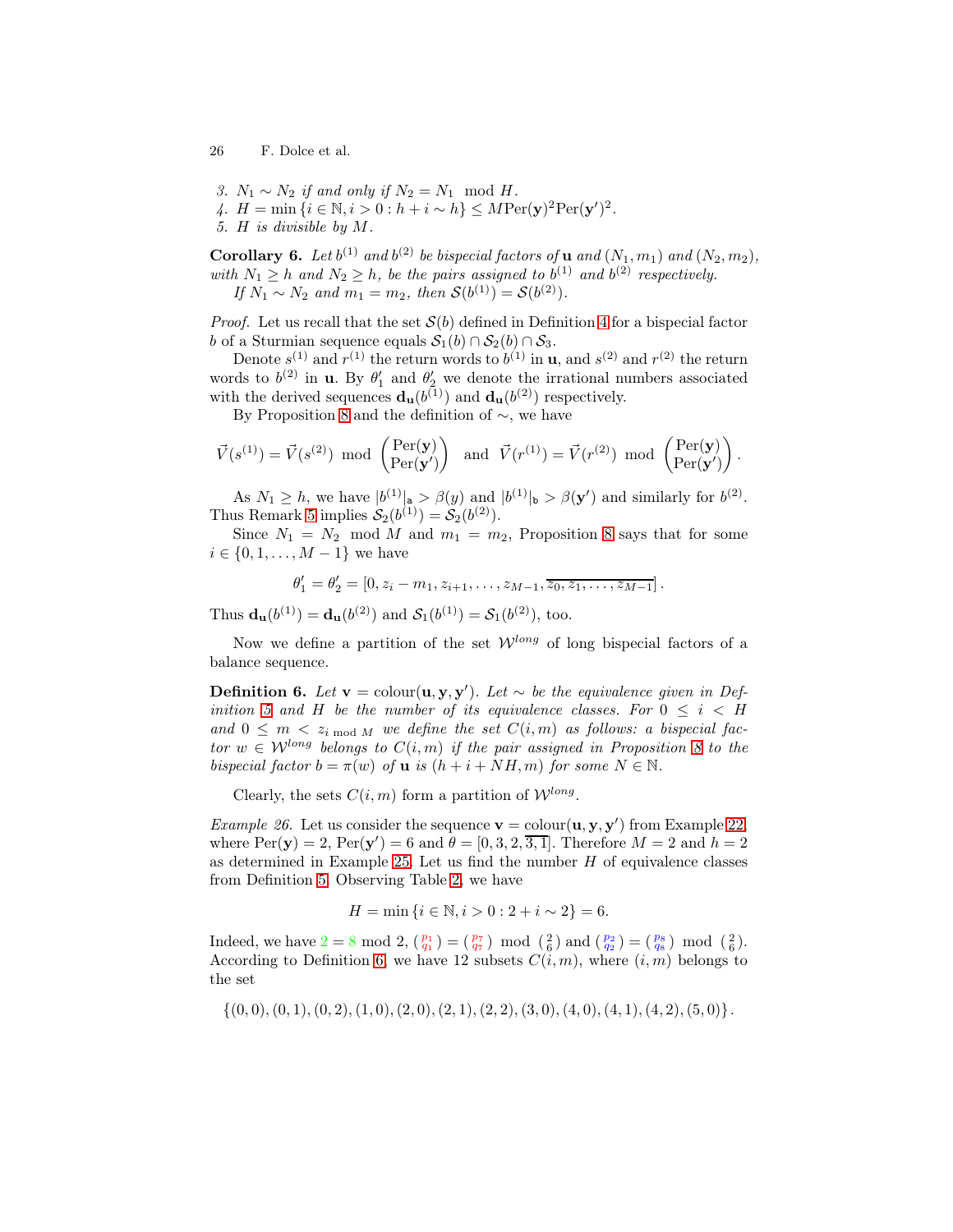| $\overline{N}$                 | $\overline{0}$ | 1 | $\overline{2}$ | 3        | 4  | 5              | 6   | 7   | 8        | 9        |
|--------------------------------|----------------|---|----------------|----------|----|----------------|-----|-----|----------|----------|
| $a_N$                          | $\theta$       | 3 | $\overline{2}$ | 3        |    | 3              | 1   | 3   | 1        | 3        |
| $p_N$                          | $\theta$       | 1 | $\overline{2}$ | 7        | 9  | 34             | 43  | 163 | 206      | 781      |
| mod $Per(\mathbf{y})$<br>$p_N$ | $\overline{0}$ |   | $\overline{0}$ | 1        |    | $\overline{0}$ | 1   |     | $\bf{0}$ |          |
| $q_N$                          | 1              | 3 | 7              | 24       | 31 | 117            | 148 | 561 | 709      | 2688     |
| mod $Per(y')$<br>$q_N$         | 1              | 3 |                | $\Omega$ | 1  | 3              | 4   | 3   | 1        | $\theta$ |
| $Q_N$                          |                | 4 | 9              | 31       | 40 | 151            | 191 | 724 | 915      | 3469     |

<span id="page-26-0"></span>**Table 2.** The first values of  $a_N, p_N, q_N, Q_N$  for **u** with  $\theta = [0, 3, 2, \overline{3, 1}]$ .

To show the advantages of the chosen partition into the sets  $C(i, m)$  we use a property of primitive matrices. Let us recall that a matrix A with non-negative entries is said to be primitive if there exists an exponent  $k \in \mathbb{N}$  such that all entries of  $A^k$  are positive.

**Lemma 9.** Let  $A \in \mathbb{N}^{2 \times 2}$  be a primitive matrix with det  $A = \pm 1$ , and  $(S_N)$ ,  $(T_N)$  be two sequences of integers given by the recurrence relation  $(S_{N+1}, T_{N+1}) =$  $(S_N, T_N)$ A for each  $N \in \mathbb{N}$ , with  $S_0, T_0 \in \mathbb{N}$  such that  $S_0 + T_0 > 0$ . Denote by  $\begin{pmatrix} x \\ y \end{pmatrix}$  an eigenvector of A to the non-dominant eigenvalue  $\lambda$ . Then

1. 
$$
\lim_{N \to \infty} \frac{S_N}{T_N} = -\frac{y}{x}, \text{ and}
$$
  
2. 
$$
S_N + \frac{y}{x}T_N = \lambda^N (S_0 + \frac{y}{x}T_0) \text{ for each } N \in \mathbb{N}.
$$

*Proof.* Since  $A$  is a primitive matrix with non-negative entries, the components  $x$  and  $y$  of an eigenvector to the non-dominant eigenvalue have opposite signs. In particular  $x, y \neq 0$ . Obviously,

$$
(S_N, T_N) = (S_0, T_0)A^N
$$
 for each  $N \in \mathbb{N}$ .

Multiplying both sides of the previous equation by the eigenvector  $(\frac{x}{y})$ , we obtain

$$
xS_N + yT_N = \lambda^N (xS_0 + yT_0),
$$

i.e., Item 2 is proven.

As  $|\lambda| < 1$ , Item 2 implies that

$$
\lim_{N \to \infty} x T_N \left( \frac{S_N}{T_N} + \frac{y}{x} \right) = \lim_{N \to \infty} (x S_N + y T_N) = 0.
$$

<span id="page-26-1"></span>Since  $\lim_{N \to \infty} T_N = +\infty$ , necessarily  $\lim_{N \to \infty}$  $\left(\frac{S_N}{T_N} + \frac{y}{x}\right) = 0$ . This proves Item 1.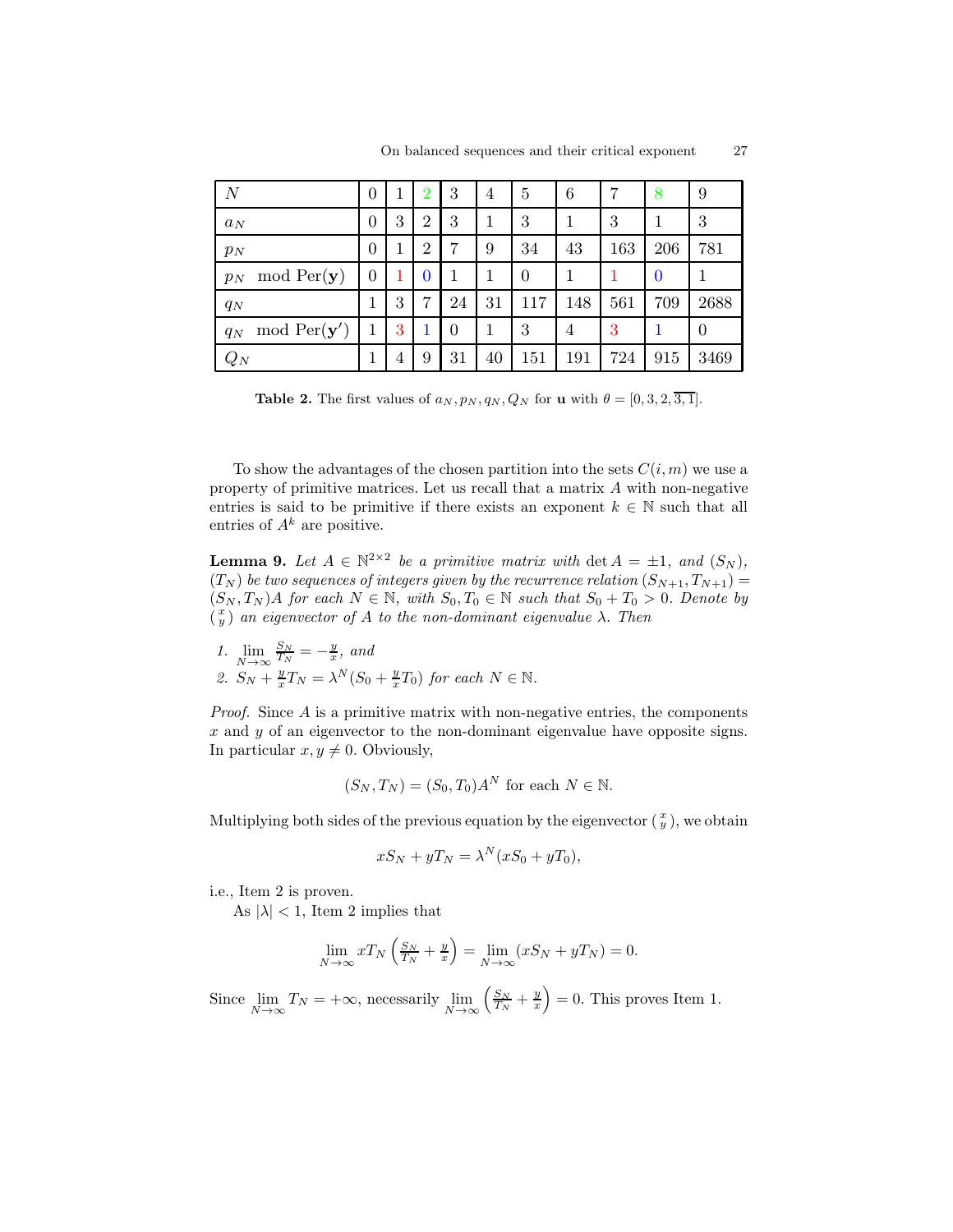**Corollary 7.** Let  $\frac{p_N}{q_N}$  denote the N<sup>th</sup> convergent to  $\theta$  defined by Equation [\(6\)](#page-23-0) and  $Q_N = p_N + q_N$ . Fix  $i \in \{0, 1, ..., M - 1\}$ . Then

<span id="page-27-1"></span>
$$
L_i := \lim_{N \to \infty} \frac{Q_{MN+h+i-1}}{Q_{MN+h+i}} = -\frac{y_i}{x_i},
$$
\n(7)

where  $\begin{pmatrix} x_i \\ y_i \end{pmatrix}$  is an eigenvector of the matrix

<span id="page-27-0"></span>
$$
A^{(i)} = \begin{pmatrix} 0 & 1 \\ 1 & z_i \end{pmatrix} \begin{pmatrix} 0 & 1 \\ 1 & z_{i+1} \end{pmatrix} \cdots \begin{pmatrix} 0 & 1 \\ 1 & z_{M-1} \end{pmatrix} \begin{pmatrix} 0 & 1 \\ 1 & z_0 \end{pmatrix} \cdots \begin{pmatrix} 0 & 1 \\ 1 & z_{i-1} \end{pmatrix}
$$
 (8)

to the non-dominant eigenvalue  $\lambda$ . Moreover,

<span id="page-27-5"></span>
$$
Q_{MN+h+i-1} - L_i Q_{MN+h+i} = \lambda^N (Q_{h+i-1} - L_i Q_{h+i}).
$$
\n(9)

*Proof.* We apply the previous lemma to the sequences  $S_N := Q_{MN+h+i-1}$  and  $T_N := Q_{MN+h+i}$ . Periodicity of the continued fraction expansion of  $\theta$  ensures that the sequences  $S_N$  and  $T_N$  satisfy the recurrence relation  $(S_{N+1}, T_{N+1}) =$  $(S_N, T_N)A^{(i)}$ .

*Remark 9.* The matrices  $A^{(i)}$  defined in Equation [\(8\)](#page-27-0) are mutually similar. In particular, they share the same spectrum.

Let us point out two important properties of the partition into subsets  $C(i, m)$ :

1. By Corollary [6](#page-25-1) the sets  $\mathcal{S}(\pi(w))$  are the same for all  $w \in C(i,m)$ . Therefore, we put for  $0 \leq i < H$  and  $0 \leq m < z_i$  mod M

<span id="page-27-2"></span>
$$
\mathcal{S}(i,m) := \mathcal{S}(\pi(w)), \quad \text{where } w \in C(i,m). \tag{10}
$$

2. As M divides H, Corollary [7](#page-26-1) ensures existence of the limit

<span id="page-27-4"></span>
$$
L_i := \lim_{N \to \infty} \frac{Q_{HN+h+i-1}}{Q_{HN+h+i}}.\tag{11}
$$

for each  $i = 0, 1, \ldots, H - 1$ . Moreover, if  $i = 0, 1, \ldots, M - 1$ , the limit  $L_i$ coincides with the one given in [\(7\)](#page-27-1). For  $j \geq M$  we have  $L_j = L_j$  mod M.

<span id="page-27-3"></span>*Example 27.* Consider the sequence  $\mathbf{v} = \text{colour}(\mathbf{u}, \mathbf{y}, \mathbf{y}')$  from Example [22.](#page-18-0) Since  $\theta = [0, 3, 2, \overline{3, 1}]$ , we have

$$
A^{(0)} = \begin{pmatrix} 0 & 1 \\ 1 & 3 \end{pmatrix} \begin{pmatrix} 0 & 1 \\ 1 & 1 \end{pmatrix} = \begin{pmatrix} 1 & 1 \\ 3 & 4 \end{pmatrix}.
$$

The non-dominant eigenvalue of  $A^{(0)}$  is  $\lambda = \frac{5-\sqrt{21}}{2}$ . An eigenvector of  $A^{(0)}$  to  $\lambda$ is, for instance,  $\left(\begin{array}{c} x_0 \\ y_0 \end{array}\right) = \left(\begin{array}{c} 2 \\ 3-\sqrt{21} \end{array}\right)$ . Therefore

$$
L_0 = \lim_{N \to \infty} \frac{Q_{2N+1}}{Q_{2N+2}} = -\frac{y_0}{x_0} = \frac{\sqrt{21} - 3}{2}.
$$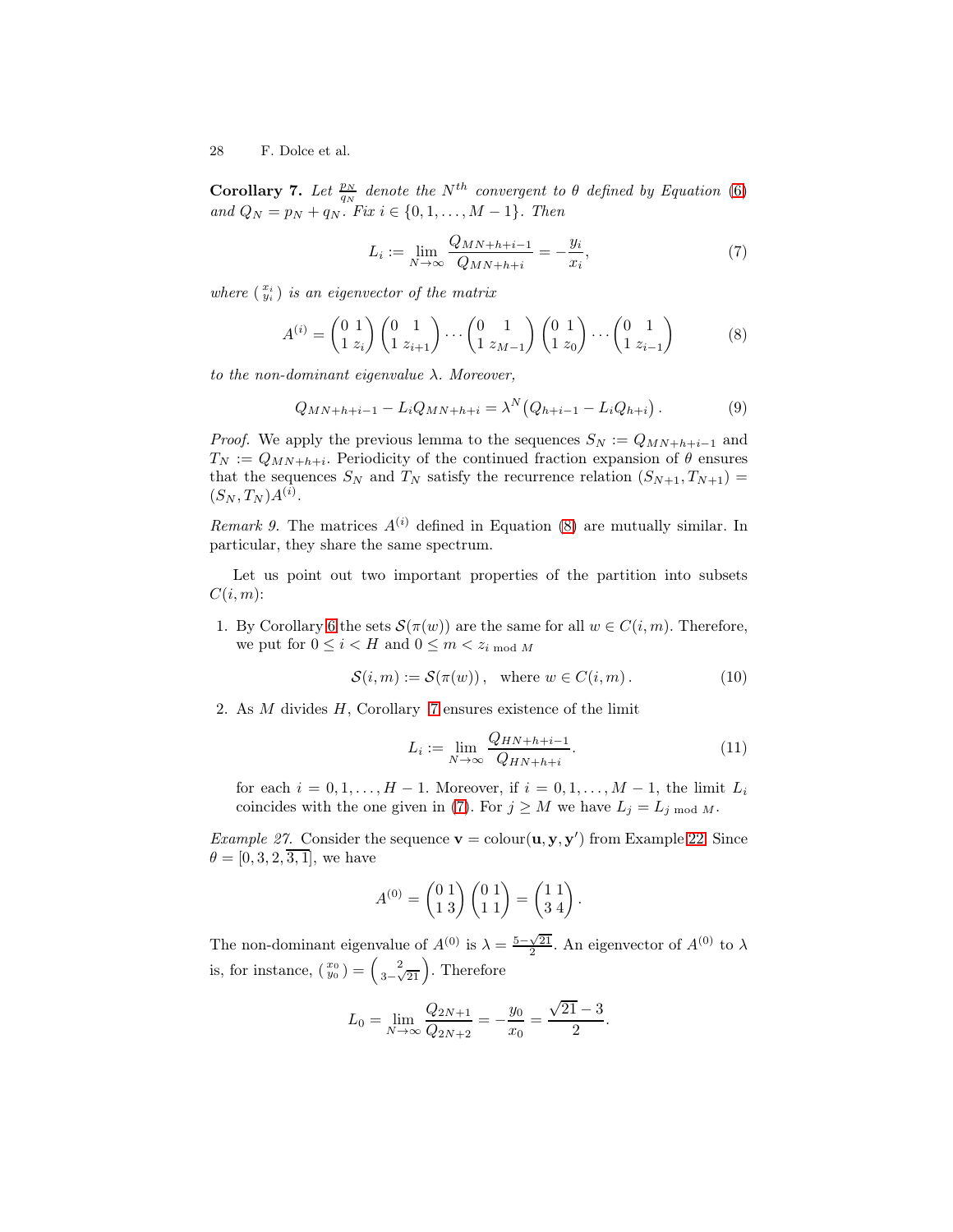Similarly,

$$
A^{(1)} = \begin{pmatrix} 0 & 1 \\ 1 & 1 \end{pmatrix} \begin{pmatrix} 0 & 1 \\ 1 & 3 \end{pmatrix} = (A^{(0)})^T.
$$

The matrices  $A^{(1)}$  and  $A^{(0)}$  are similar, thus they have the same eigenvalues. An eigenvector of  $A^{(1)}$  to  $\lambda$  is, for instance,  $\begin{pmatrix} x_1 \\ y_1 \end{pmatrix} = \begin{pmatrix} 6 \\ 3-\sqrt{21} \end{pmatrix}$ . Therefore

$$
L_1 = \lim_{N \to \infty} \frac{Q_{2N+2}}{Q_{2N+3}} = -\frac{y_1}{x_1} = \frac{\sqrt{21} - 3}{6}.
$$

In Example [26,](#page-25-2) we have seen that  $H = 6$ , thus we need to know  $L_i$  for  $i \in$  $\{0,\ldots,5\}$ . Since  $M=2$ , we get  $L_i=L_0$  for i even and  $L_i=L_1$  for i odd.

Combining Theorem [3,](#page-13-0) Corollary [4](#page-20-1) and notation of Formula [\(5\)](#page-20-0), we can transform our task to determine  $E^*(v)$  into looking for

$$
E^*(i, m) := \limsup_{N \to \infty} I(h + i + NH, m)
$$

as

<span id="page-28-0"></span>
$$
E^*(\mathbf{v}) = \max \{ E^*(i, m) : 0 \le i < H, \ 0 \le m < z_{i \mod M} \} . \tag{12}
$$

Formula [\(5\)](#page-20-0) immediately gives

<span id="page-28-1"></span>
$$
E^*(i, m) = 1 + \max\left\{\frac{1 + m + L_i}{k + \ell m + \ell L_i} : \binom{\ell}{k} \in \mathcal{S}(i, m)\right\}.
$$
 (13)

Equations [\(12\)](#page-28-0) and [\(13\)](#page-28-1) provide an algorithm for computing  $E^*(v)$ . The only detail we need to recall is how to find the set  $S(i, m)$  defined in Formula [\(10\)](#page-27-2). We find it as  $\mathcal{S}(\pi(w))$  for the shortest bispecial factor w in the set  $C(i, m)$ . Its projection  $b = \pi(w)$  corresponds to the pair  $(h + i, m)$ .

By Proposition [8](#page-15-0) and the continued fraction expansion in Formula [\(6\)](#page-23-0) of  $\theta$ , we have the following facts:

– The derived sequence  $\mathbf{d}_{\mathbf{u}}(b)$  to b in **u** is a Sturmian sequence with associated irrational number

<span id="page-28-2"></span>
$$
\theta_{i,m} := [0, z_i - m, z_{i+1}, \dots, z_{M-1}, \overline{z_0, z_1 \dots, z_{M-1}}]. \tag{14}
$$

 $-$  The Parikh vectors of the prefix return word r and of the non-prefix return word s to b in u are

$$
\vec{V}(r) = \begin{pmatrix} p_{h+i} \\ q_{h+i} \end{pmatrix} \text{ and } \vec{V}(s) = \begin{pmatrix} m p_{h+i} + p_{h+i-1} \\ m q_{h+i} + q_{h+i-1} \end{pmatrix}.
$$

<span id="page-28-3"></span>Now we have all ingredients needed in Definition [4](#page-17-5) for describing  $S(i, m)$  =  $S(b)$ . Lemma [6](#page-17-4) helps to decide which vectors occur as the Parikh vectors of factors of the derived sequence  $\mathbf{d}_{\mathbf{u}}(b)$ .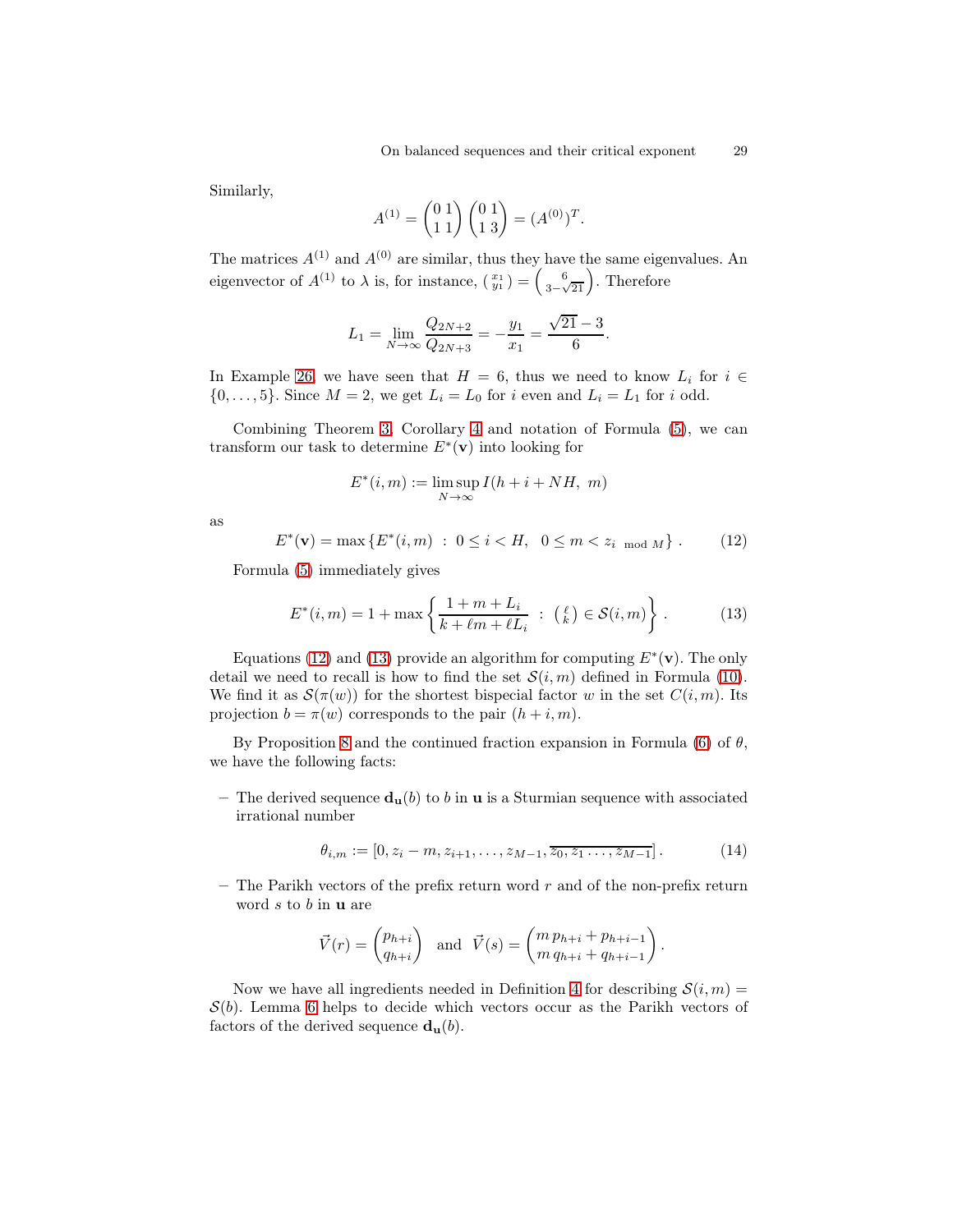**Corollary 8.** Let  $\theta_{i,m}$  be as in Formula [\(14\)](#page-28-2). Then  $\begin{pmatrix} \ell \\ k \end{pmatrix} \in \mathcal{S}(i,m)$  if and only if

1. 
$$
\begin{pmatrix} p_{h+i-1} & p_{h+i} \\ q_{h+i-1} & q_{h+i} \end{pmatrix} \begin{pmatrix} 1 & 0 \\ m & 1 \end{pmatrix} \begin{pmatrix} \ell \\ k \end{pmatrix} = \begin{pmatrix} 0 \\ 0 \end{pmatrix} \text{ mod } \begin{pmatrix} \text{Per}(\mathbf{y}) \\ \text{Per}(\mathbf{y}') \end{pmatrix};
$$
  
2.  $(k-1)\theta_{i,m} - 1 \leq \ell \leq (k+1)\theta_{i,m} + 1;$ 

<span id="page-29-0"></span>3.  $1 \leq \ell + k \leq \text{Per}(\mathbf{y})\text{Per}(\mathbf{y}')$ .

*Example 28.* Let us consider the sequence  $\mathbf{v} = \text{colour}(\mathbf{u}, \mathbf{y}, \mathbf{y}')$  from Example [22.](#page-18-0) Let us determine  $E^*(v)$ . See also Examples [26](#page-25-2) and [27](#page-27-3) for important ingredients. By Remark [6](#page-20-2) it is sufficient to describe  $\mathcal{S}(i,m)$  for  $(i,m)$  in the set

 $\{(0,0), (0,1), (0,2), (1,0), (2,0), (2, 1), (2, 2), (3, 0), (4, 0), (4, 1), (4, 2), (5, 0)\}.$ 

Then  $E^*(i, m) = 1 + \max \left\{ \frac{1 + m + L_i}{1 + \frac{1}{n} + \frac{1}{n}} \right\}$  $\frac{1+m+L_i}{k + \ell m + \ell L_i}$  :  $\begin{pmatrix} \ell \\ k \end{pmatrix} \in \hat{\mathcal{S}}(i,m)$ .

The reader is invited to verify the following calculations.

- $-\hat{\mathcal{S}}(0,0)$ : We have  $\theta_{0,0} = [0,\overline{3,1}] = \frac{\sqrt{21}-3}{6}$ . By Corollary [8](#page-28-3) and Remark [6,](#page-20-2) if  $\left(\begin{smallmatrix}\ell\k\end{smallmatrix}\right)\in\hat{\mathcal{S}}(0,0),$  then
- $k\begin{pmatrix} 0 \\ 1 \end{pmatrix}$ 1  $+\ell\left(\frac{1}{2}\right)$ 3  $=\begin{pmatrix} 0 \\ 0 \end{pmatrix}$  $\theta$  $\mod{2}$ 6 and  $(k-1)\theta_{0,0}-1 \leq \ell \leq (k+1)\theta_{0,0}+1.$ We get  $\hat{S}(0,0) = \{(\begin{matrix} 2 \\ 6 \end{matrix})\}$  and  $E^*(0,0) = 1 + \frac{1+L_0}{6+2L_0} = 1 + \frac{\sqrt{21}-1}{6+2\sqrt{21}} \doteq 1.236$ .  $\hat{S}(0,1)$ : We have  $\theta_{0,1} = [0, 2, \overline{1,3}] = \frac{\sqrt{21}-3}{9-\sqrt{21}}$  $\frac{\sqrt{21}-3}{9-\sqrt{21}}$ . If  $\begin{pmatrix} \ell \\ k \end{pmatrix}$ k  $\Big) \in \hat{\mathcal{S}}(0,1)$ , then  $k\begin{pmatrix} 0 \\ 1 \end{pmatrix}$ 1  $+\ell\left(\frac{1}{4}\right)$ 4  $=\begin{pmatrix} 0 \\ 0 \end{pmatrix}$  $\theta$  $\mod{2}$ 6 and  $(k-1)\theta_{0,1}-1 \leq \ell \leq (k+1)\theta_{0,1}+1.$ We get  $\hat{S}(0,1) = \{(\begin{matrix}2\\4\end{matrix})\}$  and  $E^*(0,1) = 1 + \frac{2+L_0}{6+2L_0} = 1 + \frac{\sqrt{21+1}}{6+2\sqrt{21}} \doteq 1.368$ .  $-\hat{S}(0,2)$ : We have  $\theta_{0,2} = [0,1,\overline{1,3}] = \frac{\sqrt{21}-3}{12-2\sqrt{2}}$  $\frac{\sqrt{21}-3}{12-2\sqrt{21}}$ . If  $(\ell) \in \hat{\mathcal{S}}(0,2)$ , then  $k\begin{pmatrix} 0 \\ 1 \end{pmatrix}$ 1  $+\ell\left(\frac{1}{5}\right)$ 5  $\Big) = \begin{pmatrix} 0 \\ 0 \end{pmatrix}$  $\theta$  $\mod \ \binom{2}{6}$ 6 and  $(k-1)\theta_{0,2}-1 \leq \ell \leq (k+1)\theta_{0,2}+1.$ We get  $\hat{S}(0,2) = \{(\begin{smallmatrix} 2\\2 \end{smallmatrix})\}$  and  $E^*(0,2) = 1 + \frac{3+L_0}{6+2L_0} = 1.5$ .  $-\hat{S}(1,0)$ : We have  $\theta_{1,0} = [0,\overline{1,3}] = \frac{\sqrt{21}-3}{2}$ . If  $\begin{pmatrix} \ell \\ k \end{pmatrix} \in \hat{S}(1,0)$ , then  $k\left(\begin{matrix}1\\0\end{matrix}\right)$  $\theta$  $+\ell\binom{0}{1}$ 1  $=\begin{pmatrix} 0 \\ 0 \end{pmatrix}$  $\theta$  $\mod{2}$ 6 and  $(k-1)\theta_{1,0}-1 \leq \ell \leq (k+1)\theta_{1,0}+1.$ We get  $\hat{S}(1,0) = \{(\begin{smallmatrix} 0 \\ 2 \end{smallmatrix})\}$  and  $E^*(1,0) = 1 + \frac{1+L_1}{2} = 1 + \frac{\sqrt{21}+3}{12} = 1.63$ .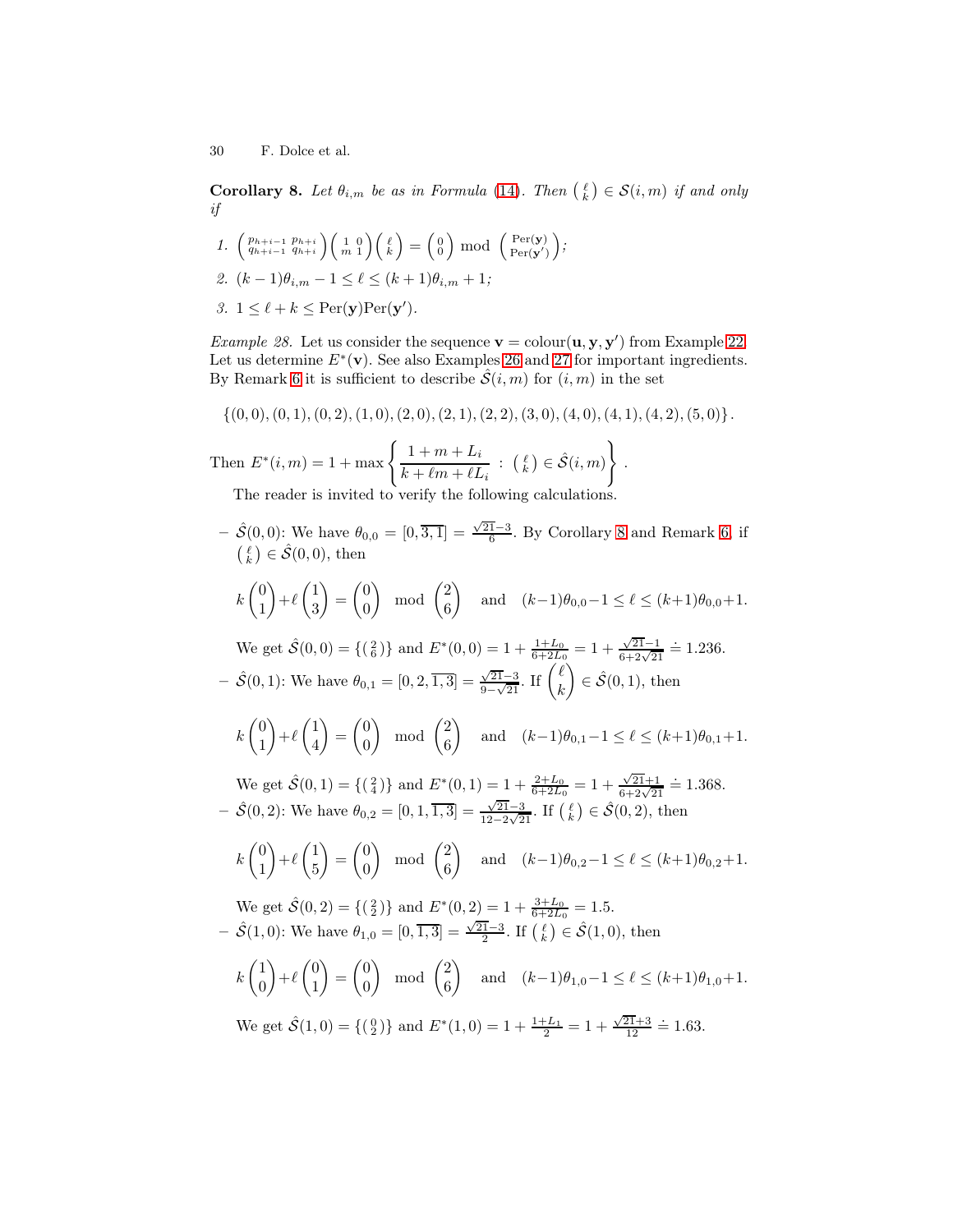Note that the values of  $E^*(i,m)$  periodically repeat, i.e.,  $E^*(i,m) = E^*(0,m)$ for i even and  $E^*(i,0) = E^*(1,0)$  for i odd. We conclude that  $E^*(v) = 1 +$  $\frac{\sqrt{21}+3}{12} \doteq 1.63.$ 

As we have already mentioned, the asymptotic critical exponent depends only on the length of the periods of  $y$  and  $y'$  and it does not depend on their structure. On the other hand, the asymptotic critical exponent depends on the matrix  $\binom{p_{h-1} - p_h}{q_{h-1} - q_h}$ , i.e., on the preperiod of the continued fraction of  $\theta$ , in contrast to the asymptotic critical exponent of the associated Sturmian sequence, see the beginning of Section [7.](#page-21-1)

*Example 29.* Let us consider the sequence  $\mathbf{v} = \text{colour}(\mathbf{u}, \mathbf{y}, \mathbf{y}')$  associated with  $\theta = [0, \overline{2}]$ , and such that  $Per(\mathbf{y}) = 1$  and  $Per(\mathbf{y}') = 2$ . One can check that  $E^*(\mathbf{v}) = 3 + \sqrt{2} \doteq 4.41$ . For  $\mathbf{v}' = \text{colour}(\mathbf{u}', \mathbf{y}, \mathbf{y}')$  associated with  $\theta' = [0, 1, 2]$ , one has  $E^*(v') = 2 + \frac{\sqrt{2}}{2} = 2.7$ .

### 9 Computation of the critical exponent

We again consider a colouring of a Sturmian sequence u having  $\theta$  with eventually periodic continued fraction expansion fixed in Formula [\(6\)](#page-23-0). In order to evaluate the critical exponent of  $\mathbf{v} = \text{colour}(\mathbf{u}, \mathbf{y}, \mathbf{y}')$ , we use Theorem [3.](#page-13-0) We have to determine

$$
E(\mathbf{v}) = 1 + \sup \left\{ \frac{|w|}{|v|} : w \in \mathcal{W} \text{ and } v \in \mathcal{R}_{\mathbf{v}}(w) \right\},\
$$

where  $W$  denotes the set of bispecial factors in  $v$ . This set was written in the previous section in the form  $W = W^{short} \cup W^{long}$ . Moreover the set  $W^{long}$  was partitioned into the subsets  $C(i, m)$ . Thanks to Remark [2,](#page-14-1) one can replace in the formula for  $E(\mathbf{v})$  the set W by any its supset. As we have no tool for finding elements of  $W^{short}$  we will use Lemma [3](#page-7-2) and consider instead its supset

$$
\mathcal{L}^{short} := \mathcal{W}^{short} \cup \{w \in \mathcal{L}(\mathbf{v}) : |\pi(w)|_{\mathbf{a}} \leq \beta(\mathbf{y}) \text{ or } |\pi(w)|_{\mathbf{b}} \leq \beta(\mathbf{y}')\}.
$$

Let us define the numbers

 $-E^{short}(\mathbf{v}) := 1 + \max\{|w|/|v| : w \in \mathcal{L}^{short} \text{ and } v \in \mathcal{R}_{\mathbf{v}}(w)\},$  $- E(i,m) := 1 + \sup{|w|/|v| : w \in C(i,m) \text{ and } v \in \mathcal{R}_{\mathbf{v}}(w)\}\text{, where } i, m \in \mathbb{N},$  $0 \leq i \leq H$  and  $0 \leq m \leq z_{i \mod M}$ .

Obviously,  $E(\mathbf{v})$  is the maximum value from the finite list formed by  $E^{short}(\mathbf{v})$ and  $E(i, m)$ , with  $0 \leq i \leq H$  and  $0 \leq m \leq z_i$  mod M. Let us comment the individual steps of the computation.

 $E^{short}(\mathbf{v})$ : Let us point out that if two factors  $w^{(1)}, w^{(2)} \in \mathcal{L}^{short}$  have the same length and  $w^{(1)}$  has a shorter return word than the length of each return word to  $w^{(2)}$ , then only the factor  $w^{(1)}$  may influence  $E^{short}(\mathbf{v})$ . To compute the relevant ratio  $1 + \frac{|w|}{|v|}$  we use Theorem [4](#page-19-0) if the projection  $\pi(w)$ of  $w \in \mathcal{L}^{short}$  is not a bispecial factor in **u**. Otherwise, Corollary [4](#page-20-1) facilitates our computation.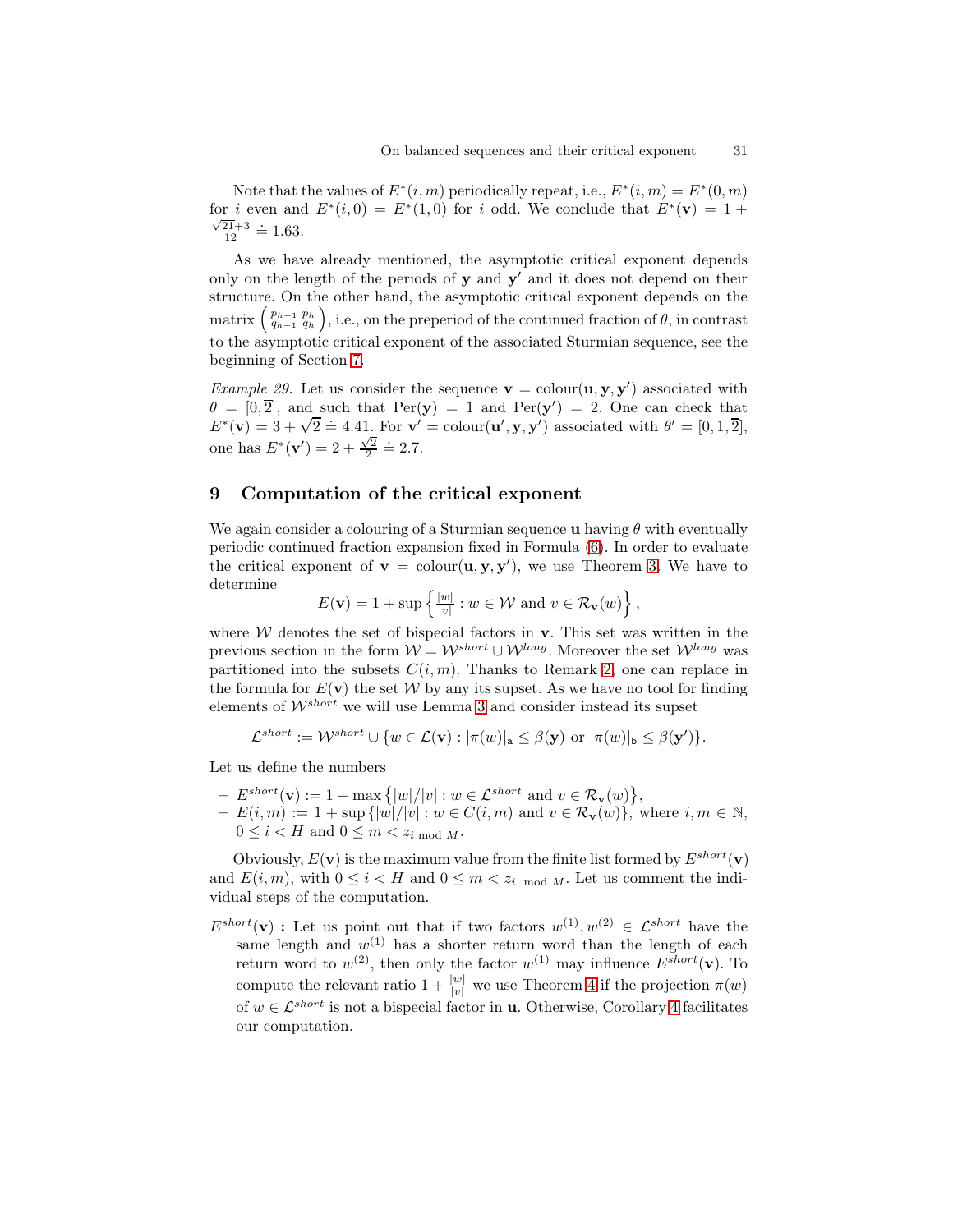- 32 F. Dolce et al.
- $E(i, m)$ : Unlike the previous case, now the set of bispecial factors we have to take into consideration is infinite. Proposition [9](#page-31-0) we will present below shows that the knowledge of the value  $E^*(i,m)$  reduces our task to examination of only a finite number of bispecial factors. By Corollary [4,](#page-20-1) we have

$$
E(i, m) = \sup\{I(h+i+NH, m) : N \in \mathbb{N}\} \ge \limsup_{N \to \infty} I(h+i+NH, m) = E^*(i, m).
$$

In fact,  $I(h + i + NH, m)$  may exceed  $E^*(i,m)$  only for a finite number of indices  $N \in \mathbb{N}$ .

<span id="page-31-0"></span>**Proposition 9.** Let  $i \in \{0, 1, \ldots, H-1\}$ . Let  $L_i$  be the limit given in Equa-tion [\(11\)](#page-27-4) and  $\lambda$  the non-dominant eigenvalue of the matrix  $A^{(0)}$  from Corol-lary [7.](#page-26-1) Assume that  $w \in C(i,m)$  and let  $(h+i+NH, m)$  be the pair assigned to  $\pi(w)$ . If for  $N_0 \in \mathbb{N}$ 

 $|\lambda|^{N_0 H/M} |Q_{h+i-1} - L_i Q_{h+i}| \leq 2L_i$ , then  $I(h+i+NH, m) \leq E^*(i,m)$ 

for all  $N \geq N_0$ .

*Proof.* Having in mind that H is divisible by M, Equation [\(9\)](#page-27-5) gives for each  $N\in\mathbb{N}$ 

$$
Q_{h+i+NH-1} - L_i Q_{h+i+NH} = \lambda^{NH/M} (Q_{h+i-1} - L_i Q_{h+i}) .
$$

Since  $|\lambda| < 1$ , the sequence  $|Q_{h+i+NH-1} - L_i Q_{h+i+NH}|$  is decreasing in N. Hence, it is enough to show the implication:

 $I(h + i + NH, m) > E^*(i, m) \implies |Q_{h+i+NH-1} - L_iQ_{h+i+NH}| > 2L_i.$ 

For this sake, we abbreviate the notation by putting

 $S = Q_{h+i+NH-1}$ ,  $T = Q_{h+i+NH}$  and  $L = L_i$ .

Recall that  $0 < L < 1$  and  $\mathcal{S}(\pi(w)) = \mathcal{S}(i,m)$  for every  $w \in C(i,m)$ . Choose  $\binom{\ell}{k} \in \mathcal{S}(i,m)$  such that

$$
I(h+i+NH,m) = 1 + \frac{(1+m)T + S - 2}{(k + \ell m)T + \ell S} > E^*(i,m) \ge 1 + \frac{1+m+L}{k + \ell m + \ell L}.
$$

Thus we have  $(k-\ell)(S-LT) > 2(k+\ell m+\ell L) \geq 2L|k-\ell|$ . Hence  $|S-LT| > 2L$ .

*Example 30.* Let us consider the sequence  $\mathbf{v} = \text{colour}(\mathbf{u}, \mathbf{y}, \mathbf{y}')$  from Example [22,](#page-18-0) i.e.,  $\theta = [0, 3, 2, \overline{3, 1}],$   $\mathbf{y} = (01)^{\omega},$   $\mathbf{y}' = (234235)^{\omega},$ 

 $u = bbbabbbabbabbabbabbabbabbabbabbabbabbabbabbabbabbb$ abbbabbbabbbabbbabbbabbb...

 $v = 23402351234203521342305231423502341235023421352...$ 

In this example, we will determine  $E(\mathbf{v})$ .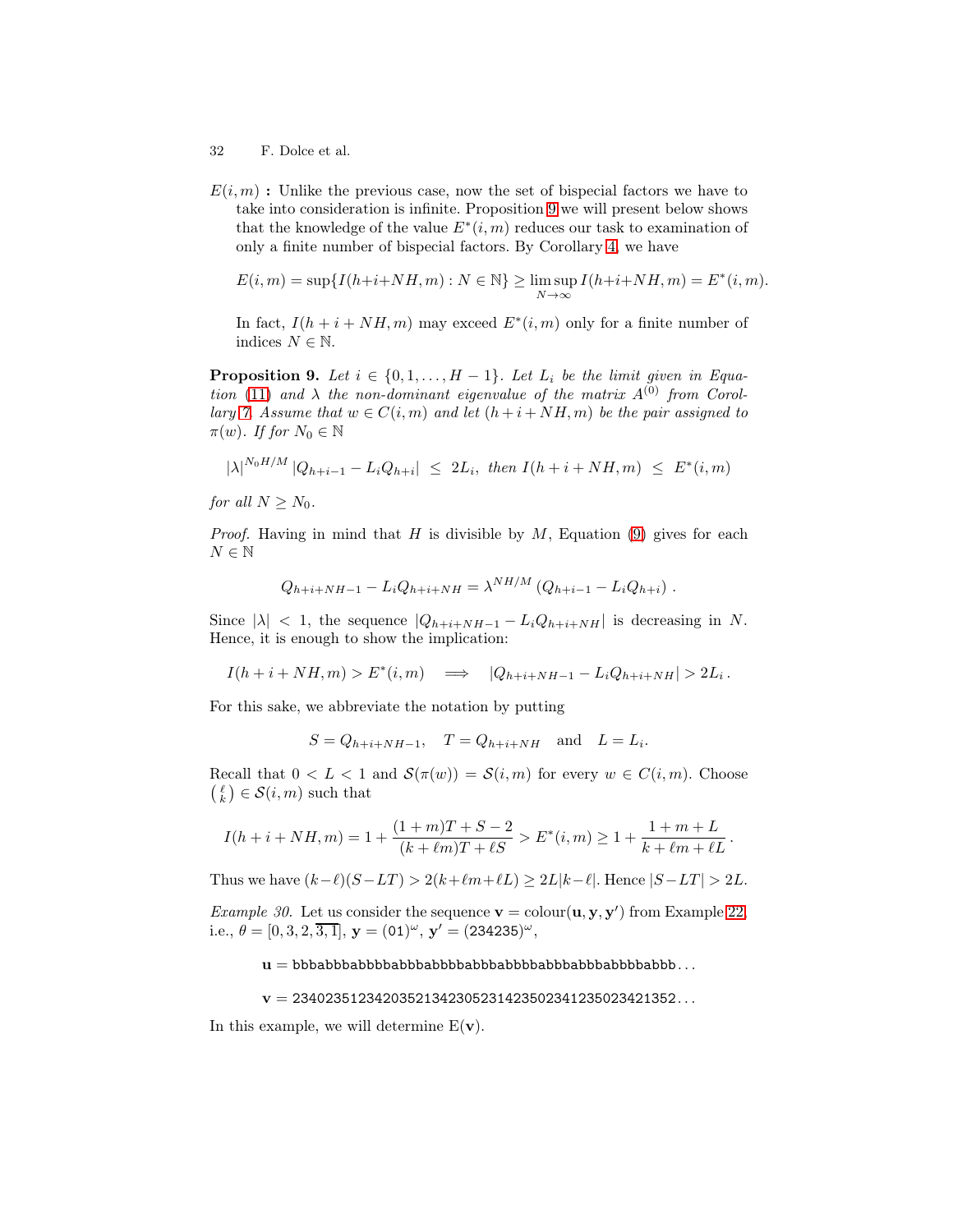First, let us inspect  $E^{short}(\mathbf{v})$ : We know that  $\beta(\mathbf{y}) = 0$  and  $\beta(\mathbf{y}') = 2$ . Thus, we have the following set of short factors in  $\mathbf{v}$ :

$$
\mathcal{L}^{short}=\left\{w\in\mathcal{L}(\mathbf{v}):\pi(w)\in\{\texttt{b},\texttt{b}^2,\texttt{b}^3,\texttt{b}^3\texttt{ab}^3,\texttt{b}^4,\texttt{a},\texttt{ab},\texttt{ba},\texttt{ab}^2,\texttt{bab},\texttt{b}^2\texttt{a}\}\right\}\,.
$$

The first four projections  $b, b^2, b^3, b^3ab^3$  are bispecial, with  $(N, m)$  satisfying  $N < h = 2$ . The other projections are not bispecial in **u**. By Theorem [4,](#page-19-0) we have to examine  $\mathcal{S}(\pi(w))$  for all  $w \in \mathcal{L}^{short}$ . In fact, we examine  $\mathcal{S}(\pi(w))$  instead (see Remark [6\)](#page-20-2). The sets  $S(b^3)$  and  $S(ab)$  were already described in Example [22;](#page-18-0) we have  $\hat{S}(\mathbf{b}^3) = \hat{S}(\mathbf{a}\mathbf{b}) = \{(\begin{pmatrix}0\\2\end{pmatrix}\}\)$ . Moreover, the shortest return word to  $w \in \mathcal{L}(\mathbf{v})$ with  $\pi(w) = b^3$  is of length 8 (see Example [23\)](#page-19-1). The shortest return word to  $w \in \mathcal{L}(\mathbf{v})$  with  $\pi(w) =$  ab satisfies, by Theorem [4,](#page-19-0)

$$
|v| = \min\left\{4k + 5\ell : \binom{\ell}{k} \in \hat{\mathcal{S}}(\texttt{ab})\right\} = 8.
$$

We will inspect in a similar manner the lengths of the shortest return words to all remaining factors w in  $\mathcal{L}^{short}$ . Let us distinguish the following cases according to the projection  $\pi(w)$ :

– b: Checking the prefix of **u**, we can see that  $r = b$  and  $s = ba$ . Thus, the corresponding derived sequence starts as follows:  $d_u(b) = rrsrrsrrs...$ Moreover,  $\text{gap}(\mathbf{y},|\mathbf{b}|_a) = \text{gap}(\mathbf{y},0) = \{1\}$  and  $\text{gap}(\mathbf{y}',|\mathbf{b}|_b) = \text{gap}(\mathbf{y}',1) =$  $\{3,6\}$ . If  $\left(\frac{\ell}{k}\right) \in \hat{\mathcal{S}}(\mathsf{b})$ , then

$$
\begin{pmatrix} \ell \\ k \end{pmatrix}
$$
 is a Parikh vector of a factor in  $\mathbf{d}_{\mathbf{u}}(\mathbf{b})$ ;  

$$
k\vec{V}(r) + \ell \vec{V}(s) = k \begin{pmatrix} 0 \\ 1 \end{pmatrix} + \ell \begin{pmatrix} 1 \\ 1 \end{pmatrix} = \begin{pmatrix} 0 \\ 0 \end{pmatrix} \mod \begin{pmatrix} 1 \\ 3 \text{ or } 6 \end{pmatrix}.
$$

Examining the above conditions, we get  $\hat{\mathcal{S}}(\mathsf{b}) = \{(\begin{smallmatrix}1\\ 2\end{smallmatrix}),(\begin{smallmatrix}0\\ 3\end{smallmatrix})\}$ . Indeed, rrs and  $\texttt{rrr}$  are factors of  $\mathbf{d}_{\mathbf{u}}(\mathsf{b}),$  thus  $(\frac{1}{2})$  ,  $(\frac{0}{3})$  are Parikh vectors of some factors in  $d_u(b)$ . The shortest return word to  $w \in \mathcal{L}(v)$  with  $\pi(w) = b$  satisfies

$$
|v| = \min\left\{k + 2\ell : \binom{\ell}{k} \in \hat{\mathcal{S}}(\mathsf{b})\right\} = 3.
$$

- b<sup>2</sup>: The Parikh vectors  $\vec{V}(r)$ ,  $\vec{V}(s)$  and the associated θ' were determined in Example [21.](#page-16-0) Moreover,  $gap(\mathbf{y}, |\mathbf{b}^2|_{\mathbf{a}}) = gap(\mathbf{y}, 0) = \{1\}$  and  $gap(\mathbf{y}', |\mathbf{b}^2|_{\mathbf{b}}) =$  $\text{gap}(\mathbf{y'}, 2) = \{3, 6\}.$  If  $\begin{pmatrix} \ell \\ k \end{pmatrix} \in \mathcal{S}(\mathbf{b}^2)$ , then

$$
(k-1)\theta' - 1 < \ell < (k+1)\theta' + 1 \quad \text{and } k, \ell \in \mathbb{N};
$$
\n
$$
k\vec{V}(r) + \ell\vec{V}(s) = k\begin{pmatrix} 0 \\ 1 \end{pmatrix} + \ell\begin{pmatrix} 1 \\ 2 \end{pmatrix} = \begin{pmatrix} 0 \\ 0 \end{pmatrix} \mod \begin{pmatrix} 1 \\ 3 \text{ or } 6 \end{pmatrix}
$$

.

Examining the above conditions, we get  $\hat{S}(\mathbf{b}^2) = \{(\begin{smallmatrix}1\\1\end{smallmatrix})\}$ . The shortest return word to  $w \in \mathcal{L}(\mathbf{v})$  with  $\pi(w) = \mathbf{b}^2$  satisfies

$$
|v| = \min\left\{k + 3\ell : \binom{\ell}{k} \in \hat{\mathcal{S}}(\mathsf{b}^2)\right\} = 4.
$$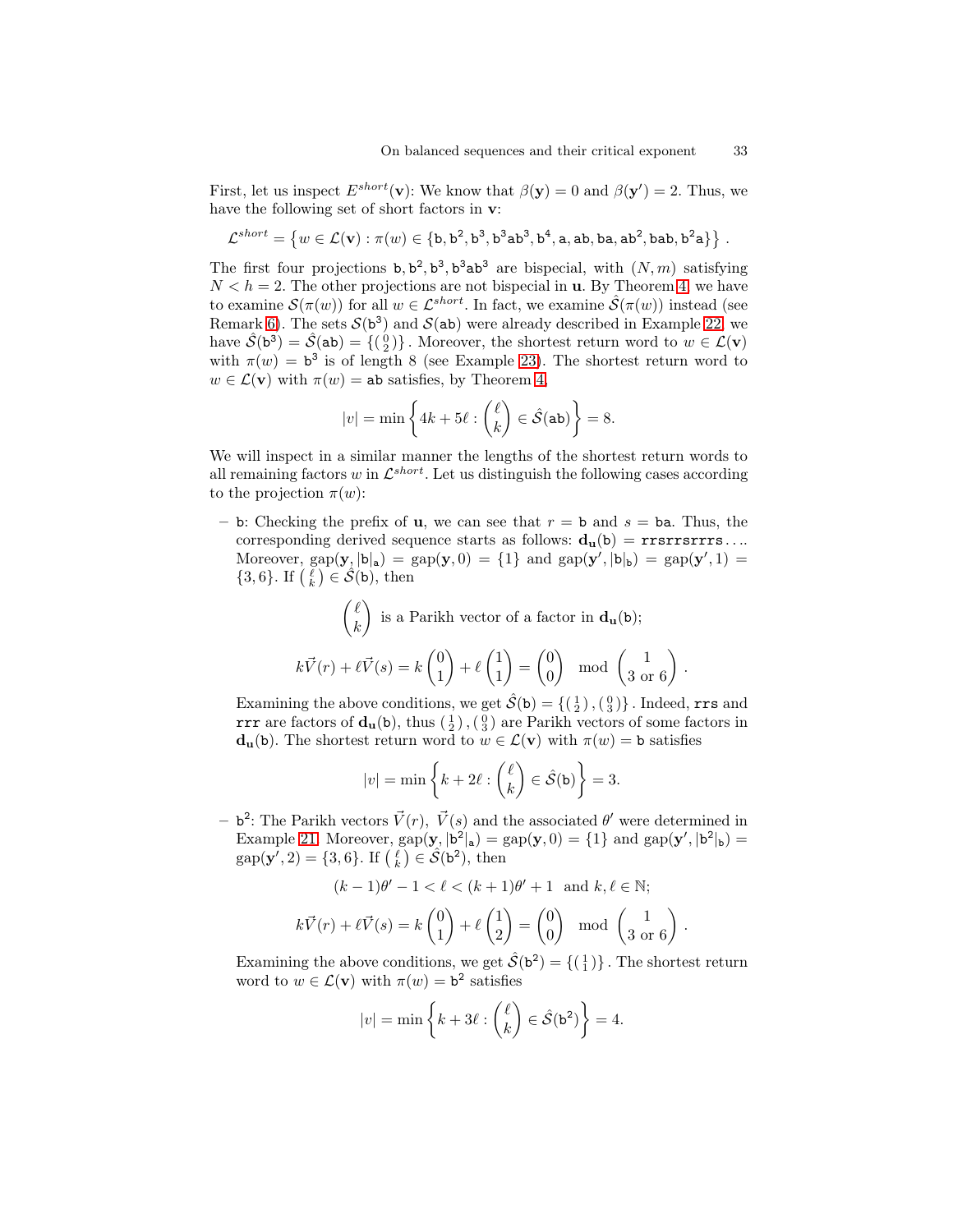- 34 F. Dolce et al.
	- b<sup>3</sup>ab<sup>3</sup>: The Parikh vectors  $\vec{V}(r)$ ,  $\vec{V}(s)$  and the associated θ' were deter-mined in Example [21.](#page-16-0) Moreover,  $\text{gap}(\mathbf{y}, |\mathbf{b}^3 \mathbf{a} \mathbf{b}^3|_{\mathbf{a}}) = \text{gap}(\mathbf{y}, 1) = \{2\}$  and  $\text{gap}(\mathbf{y}', | \mathbf{b}^3 \mathbf{a} \mathbf{b}^3 |_{\mathbf{b}}) = \text{gap}(\mathbf{y}', 6) = \{6\}.$  If  $\left(\begin{matrix} \ell \\ k \end{matrix}\right) \in \hat{\mathcal{S}}(\mathbf{b}^3 \mathbf{a} \mathbf{b}^3)$ , then

$$
(k-1)\theta' - 1 < \ell < (k+1)\theta' + 1 \quad \text{and } k, \ell \in \mathbb{N};
$$
\n
$$
k\vec{V}(r) + \ell \vec{V}(s) = k \begin{pmatrix} 1 \\ 3 \end{pmatrix} + \ell \begin{pmatrix} 1 \\ 4 \end{pmatrix} = \begin{pmatrix} 0 \\ 0 \end{pmatrix} \mod \begin{pmatrix} 2 \\ 6 \end{pmatrix}.
$$

Examining the above three conditions, we get  $\hat{\mathcal{S}}(b^3ab^3) = \{(\begin{smallmatrix}0\\ 2\end{smallmatrix})\}$ . The shortest return word to  $w \in \mathcal{L}(\mathbf{v})$  with  $\pi(w) = \mathbf{b}^3 \mathbf{a} \mathbf{b}^3$  satisfies

$$
|v| = \min\left\{4k + 5\ell : \binom{\ell}{k} \in \hat{\mathcal{S}}(\mathbf{b}^3 \mathbf{a} \mathbf{b}^3)\right\} = 8.
$$

 $- b<sup>4</sup>$ : The shortest bispecial factor containing  $b<sup>4</sup>$  is  $b<sup>3</sup>ab<sup>3</sup>ab<sup>4</sup>ab<sup>3</sup>ab<sup>3</sup>$ . By Re-mark [1](#page-3-2) the derived sequences satisfy  $d_u(b^4) = d_u(b^3ab^3ab^3ab^3)$  and the Parikh vectors of the corresponding return words coincide. It is the 6th bispecial factor of **u**, hence associated with  $(N, m) = (2, 1)$  (see Remark [4\)](#page-16-1). The irrational number associated with  $\mathbf{d}_{\mathbf{u}}(\mathbf{b}^4)$  is, according to Proposition [8,](#page-15-0) equal to  $\theta' = [0, 2, \overline{1, 3}]$ . One can easily determine that  $\theta' = \frac{2}{\sqrt{21}}$  $\frac{2}{21+1} \doteq 0.358.$ By Proposition [8](#page-15-0) and using Table [2,](#page-26-0) the return words r and s to  $b^4$  have the Parikh vectors

$$
\vec{V}(r) = \begin{pmatrix} p_2 \\ q_2 \end{pmatrix} = \begin{pmatrix} 2 \\ 7 \end{pmatrix}
$$
 and  $\vec{V}(s) = \begin{pmatrix} p_2 + p_1 \\ q_2 + q_1 \end{pmatrix} = \begin{pmatrix} 3 \\ 10 \end{pmatrix}$ .

Moreover,  $\text{gap}(\mathbf{y}, |\mathbf{b}^4|_a) = \text{gap}(\mathbf{y}, 0) = \{1\}$  and  $\text{gap}(\mathbf{y}', |\mathbf{b}^4|_b) = \text{gap}(\mathbf{y}', 4) =$ {6}. If  $(\begin{matrix} \ell \\ k \end{matrix}) \in \mathcal{\hat{S}}(\mathbf{b}^4)$ , then

$$
(k-1)\theta' - 1 < \ell < (k+1)\theta' + 1 \quad \text{and } k, \ell \in \mathbb{N};
$$
\n
$$
k\vec{V}(r) + \ell\vec{V}(s) = k\left(\frac{2}{7}\right) + \ell\left(\frac{3}{10}\right) = \begin{pmatrix} 0\\0 \end{pmatrix} \mod \left(\frac{1}{6}\right).
$$

Examining the above conditions, we get  $\hat{\mathcal{S}}(\mathsf{b}^4) = \{(\begin{smallmatrix}1\\2\end{smallmatrix})\}$ . The shortest return word to  $w \in \mathcal{L}(\mathbf{v})$  with  $\pi(w) = \mathbf{b}^4$  satisfies

$$
|v| = \min\left\{9k + 13\ell : \binom{\ell}{k} \in \hat{\mathcal{S}}(\mathbf{b}^4)\right\} = 31.
$$

- a: We have  $r = ab^3$  and  $s = ab^4$ . Let us write down a short prefix of  $d_u(a) =$ rsrssrr... Moreover,  $\text{gap}(\mathbf{y}, |\mathbf{a}|_{\mathbf{a}}) = \text{gap}(\mathbf{y}, 1) = \{2\}$  and  $\text{gap}(\mathbf{y}', |\mathbf{a}|_{\mathbf{b}}) =$  $\text{gap}(\mathbf{y}',0) = \{1\}$ . If  $\begin{pmatrix} \ell \\ k \end{pmatrix} \in \widehat{\mathcal{S}}(\mathbf{a})$ , then

 $\binom{\ell}{k}$  is a Parikh vector of a factor in  $\mathbf{d}_{\mathbf{u}}(\mathbf{a})$ ;

$$
k\vec{V}(r) + \ell \vec{V}(s) = k\begin{pmatrix} 1 \\ 3 \end{pmatrix} + \ell \begin{pmatrix} 1 \\ 4 \end{pmatrix} = \begin{pmatrix} 0 \\ 0 \end{pmatrix} \mod \begin{pmatrix} 2 \\ 1 \end{pmatrix}.
$$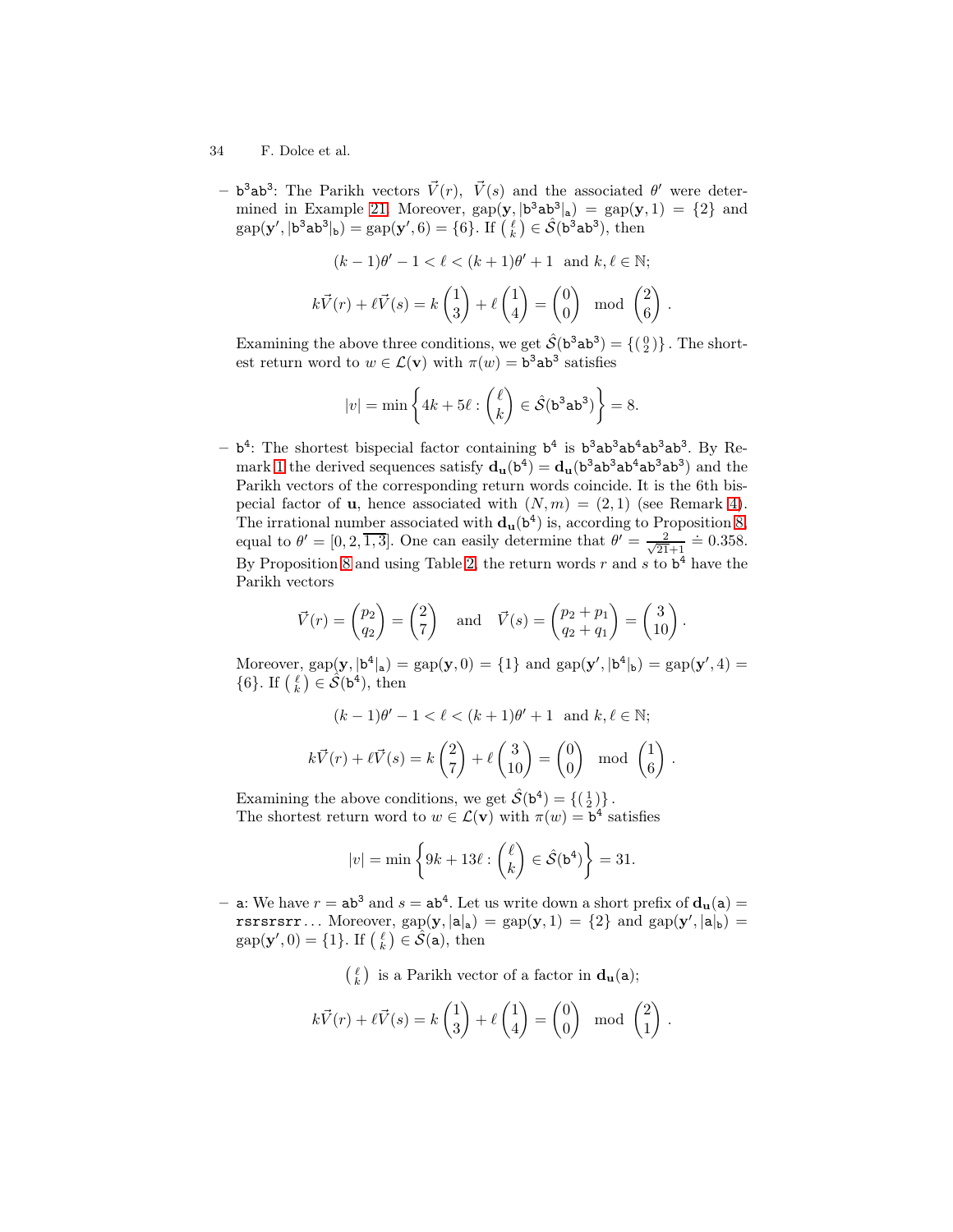Examining the above conditions, we get  $\hat{\mathcal{S}}(\mathbf{a}) = \{(\begin{smallmatrix}0\\2\end{smallmatrix}),(\begin{smallmatrix}1\\1\end{smallmatrix})\}$ . Indeed, rr and **rs** are factors of  $\mathbf{d}_{\mathbf{u}}(\mathbf{a})$ , thus  $\begin{pmatrix} 0 \\ 2 \end{pmatrix}$ ,  $\begin{pmatrix} 1 \\ 1 \end{pmatrix}$  are Parikh vectors of some factors in  $d_u(a)$ . The shortest return word to  $w \in \mathcal{L}(v)$  with  $\pi(w) = a$  satisfies

$$
|v| = \min\left\{4k + 5\ell : \binom{\ell}{k} \in \hat{\mathcal{S}}(\mathsf{a})\right\} = 8.
$$

- ab: The shortest bispecial factor containing ab is  $b^3ab^3$ . By Remark [1](#page-3-2) the derived sequences satisfy  $\mathbf{d}_{\mathbf{u}}(\mathbf{a}\mathbf{b}) = \mathbf{d}_{\mathbf{u}}(\mathbf{b}^3\mathbf{a}\mathbf{b}^3)$  and the Parikh vectors of the corresponding return words coincide. The only new parameters we have to determine in order to calculate  $\mathcal{S}$ (ab) are the gaps:  $gap(\mathbf{y}, |ab|_a) = gap(\mathbf{y}, 1) = \{2\}$ and  $gap(\mathbf{y}', |ab|_{b}) = gap(\mathbf{y}', 1) = \{3, 6\}$ . If  $\begin{pmatrix} \ell \\ k \end{pmatrix} \in \mathcal{S}(\mathbf{ab})$ , then

$$
\binom{\ell}{k}
$$
 is a Parikh vector of a factor in  $\mathbf{d}_{\mathbf{u}}(\mathbf{b}^3 \mathbf{a} \mathbf{b}^3)$ ;  

$$
k\vec{V}(r) + \ell \vec{V}(s) = k \begin{pmatrix} 1 \\ 3 \end{pmatrix} + \ell \begin{pmatrix} 1 \\ 4 \end{pmatrix} = \begin{pmatrix} 0 \\ 0 \end{pmatrix} \mod \begin{pmatrix} 2 \\ 3 \text{ or } 6 \end{pmatrix}.
$$

Examining the above conditions, we get  $\hat{\mathcal{S}}(\texttt{ab}) = \{(\begin{smallmatrix}0\\2\end{smallmatrix})\}$ . The shortest return word to  $w \in \mathcal{L}(\mathbf{v})$  with  $\pi(w) = ab$  satisfies

$$
|v| = \min\left\{4k + 5\ell : \binom{\ell}{k} \in \hat{\mathcal{S}}(\texttt{ab})\right\} = 8.
$$

 $-$  ab<sup>2</sup>: The shortest bispecial factor containing  $ab^2$  is  $b^3ab^3$ . Thus proceeding exactly as for ab we deduce that the shortest return word to  $w \in \mathcal{L}(v)$  with  $\pi(w)$  = ab<sup>2</sup> satisfies

$$
|v| = \min\left\{4k + 5\ell : \binom{\ell}{k} \in \hat{\mathcal{S}}(\mathsf{ab}^2)\right\} = 8.
$$

- ba, bab, b<sup>2</sup>a: Using similar arguments as for  $\hat{S}$ (ab), we get  $\hat{S}$ (ba) =  $\hat{S}$ (ab) and  $\hat{S}$ (bab) =  $\hat{S}$ (b<sup>2</sup>a) =  $\hat{S}$ (ab<sup>2</sup>). The lengths of the shortest return words to factors in **v** with projections ba and ab (resp. bab,  $b^2a$  and  $ab^2$ ) are the same by Theorem [4.](#page-19-0)

Finally, we have

$$
E^{short}(\mathbf{v}) = 1 + \max\left\{ |w|/|v| : w \in \mathcal{L}^{short} \text{ and } v \in \mathcal{R}_{\mathbf{v}}(w) \right\}
$$
  
= 1 + \max\left\{ \frac{1}{8}, \frac{4}{31}, \frac{3}{8}, \frac{1}{4}, \frac{1}{3}, \frac{1}{2}, \frac{7}{8} \right\} = 1 + \frac{7}{8}.

Second, we will describe  $E(i, m)$  for  $(i, m)$  determined in Example [26.](#page-25-2) Let us recall all needed ingredients:  $L_0 = \frac{\sqrt{21}-3}{2}$ ,  $L_1 = \frac{\sqrt{21}-3}{6}$  and  $\lambda = \frac{5-\sqrt{21}}{2}$  (see Example [27\)](#page-27-3). The values of  $Q_N$  are given in Table [2.](#page-26-0) Let us apply Proposition [9](#page-31-0) in order to determine, which values  $I(h + i + NM, m)$  influence  $E(i, m)$  besides the value  $E^*(i,m)$ .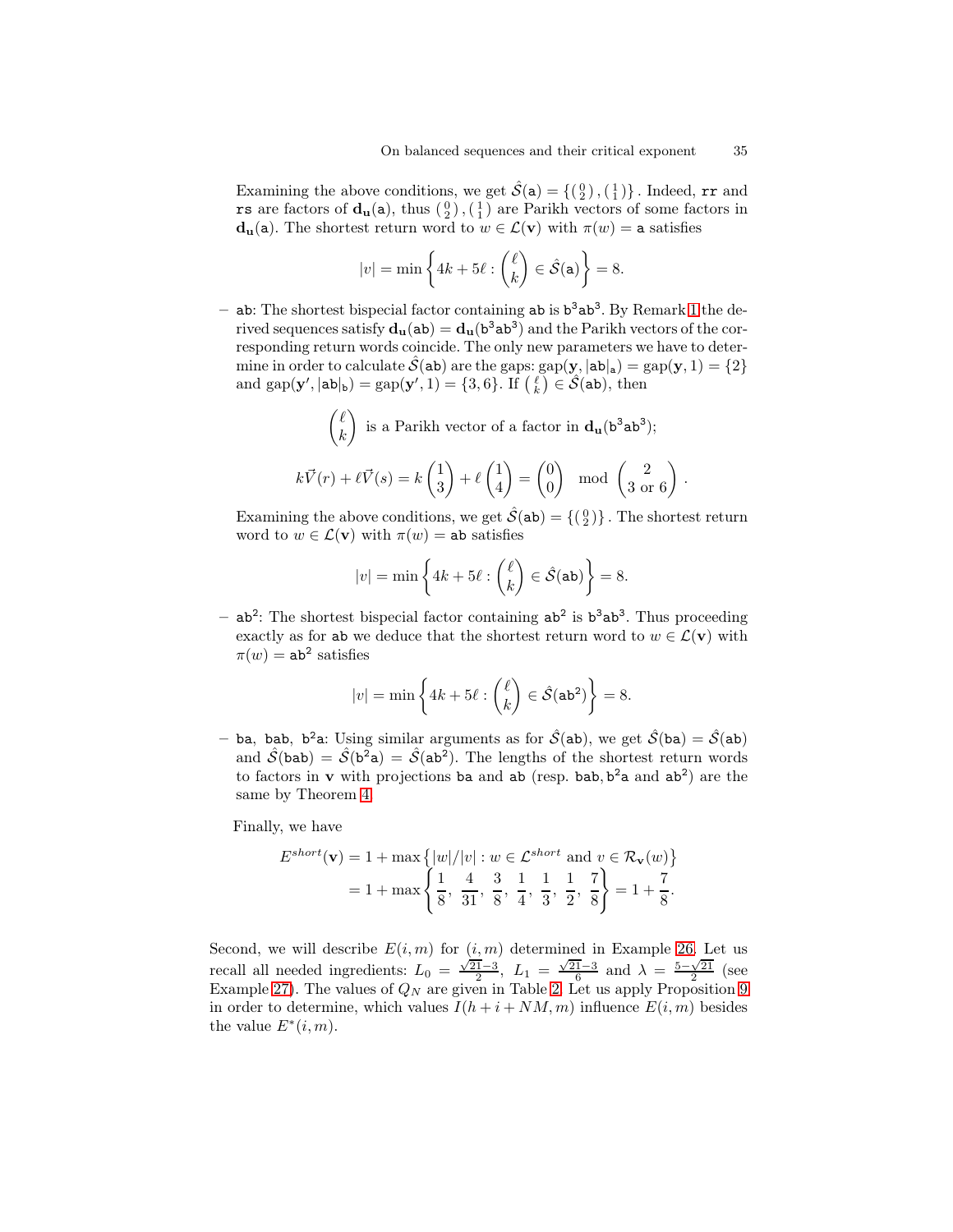- 36 F. Dolce et al.
- 1.  $i = 0$ : As  $|\lambda|^{N_0 H/M} |Q_{h-1} L_0 Q_h| = |\lambda|^{3N_0} |Q_{h-1} L_0 Q_h| \le 2L_0$  for  $N_0 = 1$ , we have  $E(0, m) = \max\{E^*(0, m), I(h, m)\}$  for  $0 \le m < z_0 = 3$ . Since  $h = 2$ , we need to treat separately  $I(2,0), I(2,1), I(2,2)$ .
- 2.  $i = 1$ : As  $|\lambda|^{3N_0} |Q_h L_1 Q_{h+1}| \leq 2L_1$  holds for  $N_0 = 1$  we have  $E(1, m) =$  $\max\{E^*(1,m), I(h+1,m)\}\$  for  $0 \leq m < z_1 = 1$ . Thus we have to treat separately  $I(3,0)$ .
- 3.  $i \in \{2, 4\}$ : Since  $|\lambda|^{3N_0} |Q_{h+i-1} L_0 Q_{h+i}| \le 2L_i = 2L_0$  holds for  $N_0 = 0$ , we have  $E(i, m) = E^*(i, m)$  for each admissible m.
- 4.  $i \in \{3, 5\}$ : Since  $|\lambda|^{3N_0} |Q_{h+i-1} L_1 Q_{h+i}| \leq 2L_i = 2L_1$  holds for  $N_0 = 0$ , we have  $E(i, m) = E^*(i, m)$  for each admissible m.

To find  $I(h+i, m)$  for  $(i, m) \in \{(0, 0), (0, 1), (0, 2), (1, 0)\}$ , we use Formula [\(5\)](#page-20-0). The sets  $\hat{\mathcal{S}}(i,m)$  required by this formula and  $E^*(i,m)$  have been determined in Example [28.](#page-29-0) Thus we have all we need to compute  $I(h + i, m)$  and to compare it with  $E^*(i,m)$ .

$$
I(2,0) = 1 + \max\left\{\frac{Q_2 + Q_1 - 2}{kQ_2 + \ell Q_1} : \begin{pmatrix} \ell \\ k \end{pmatrix} \in \hat{\mathcal{S}}(0,0)\right\} = 1 + \frac{11}{62} < E^*(0,0).
$$
\n
$$
I(2,1) = 1 + \max\left\{\frac{2Q_2 + Q_1 - 2}{(k + \ell)Q_2 + \ell Q_1} : \begin{pmatrix} \ell \\ k \end{pmatrix} \in \hat{\mathcal{S}}(0,1)\right\} = 1 + \frac{10}{31} < E^*(0,1).
$$
\n
$$
I(2,2) = 1 + \max\left\{\frac{3Q_2 + Q_1 - 2}{(k + 2\ell)Q_2 + \ell Q_1} : \begin{pmatrix} \ell \\ k \end{pmatrix} \in \hat{\mathcal{S}}(0,2)\right\} = 1 + \frac{29}{62} < E^*(0,2).
$$
\n
$$
I(3,0) = 1 + \max\left\{\frac{Q_3 + Q_2 - 2}{kQ_3 + \ell Q_2} : \begin{pmatrix} \ell \\ k \end{pmatrix} \in \hat{\mathcal{S}}(1,0)\right\} = 1 + \frac{19}{31} < E^*(1,0).
$$

To summarise, we have shown that  $\max E(i,m) = \max E^*(i,m) = E^*(v)$ . To conclude,

$$
E(\mathbf{v}) = \max\{E^{short}(\mathbf{v}), E^*(\mathbf{v})\} = \max\left\{1 + \frac{7}{8}, 1 + \frac{\sqrt{21} + 3}{12}\right\} = 1 + \frac{7}{8}.
$$

### 10 Balanced sequences with minimal critical exponent

Rampersad, Shallit and Vandomme [\[21\]](#page-38-0) focused on balanced sequences with the least critical exponent. For every  $d \in \{3, 4, \ldots, 10\}$  they defined a balanced sequence  $x_d$  and conjectured that such sequence has the least critical exponent among all balanced sequences over a d-letter alphabet. They also proved the conjecture for  $d = 3$  $d = 3$  and  $d = 4$ . <sup>3</sup> Exploiting computer assistance they found for  $5 \leq d \leq 10$  that  $\frac{d-2}{d-3}$  would be the least possible critical exponent for balanced sequences over a  $d$ -letter alphabet. Later, Baranwal and Shallit [\[4,](#page-37-7)[3\]](#page-37-6) confirmed

<span id="page-35-0"></span><sup>&</sup>lt;sup>3</sup> More precisely, the minimality in the case  $d = 4$  was proved by Peltomäki in a private communication to Rampersad.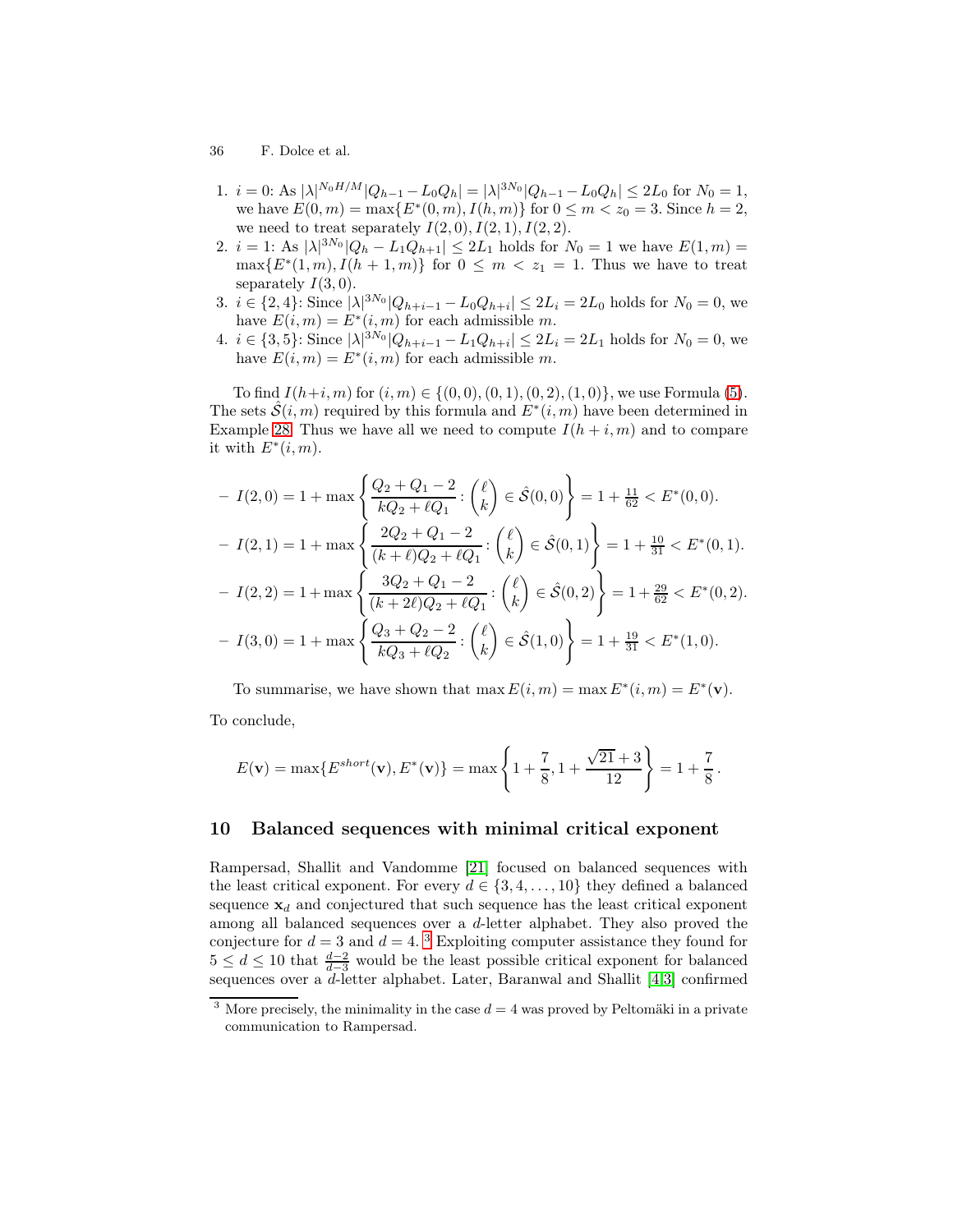that  $E(\mathbf{x}_d) = \frac{d-2}{d-3}$  for alphabets of size 5 to 8. We used the algorithm described in the previous chapters and implemented by our student Daniela Opočenská to show that  $E(\mathbf{x}_d) = \frac{d-2}{d-3}$  even for  $d = 9$  and  $d = 10$ . A detailed computation for the case  $d = 9$  can be found in Appendix.

The above mentioned results on the least critical exponent are summarised in the table, which is taken from [\[21\]](#page-38-0) (instead of the slope  $\alpha$  of a Sturmian sequence used in the original table, we use the parameter  $\theta$  corresponding to the directive sequence). We erased the question marks accompanying the values  $E(\mathbf{x}_9)$  and  $E(\mathbf{x}_{10})$  in the original table and we also added to the table a column containing the asymptotic critical exponent  $E^*(\mathbf{x}_d)$ .

| d. | н                        | у               | у                                         | $E(\mathbf{v})$                | $E^*(v)$                                        |
|----|--------------------------|-----------------|-------------------------------------------|--------------------------------|-------------------------------------------------|
| 3  | [0, 1, 2]                | $0^{\omega}$    | $(12)^{\omega}$                           | $2+$<br>72                     | $2+$<br>$\sqrt{2}$                              |
| 4  | [0, 1]                   | $(01)^{\omega}$ | $(23)^{\omega}$                           | $\frac{1+\sqrt{5}}{4}$<br>$1+$ | $1+\sqrt{5}$                                    |
| 5  | [0, 1, 2]                | $(01)^{\omega}$ | $(2324)^{\omega}$                         |                                | $\frac{3}{2}$                                   |
| 6  | [0, 2, 1, 1, 1, 1, 1, 2] | $0^{\omega}$    | $(123415321435)^\omega$                   |                                | $\frac{4}{3}$                                   |
|    | [0, 1, 3, 1, 2, 1]       | $(01)^{\omega}$ | $(234526432546)^\omega$                   |                                | 5                                               |
| 8  | [0, 3, 1, 2]             | $(01)^{\omega}$ | $(234526732546237526432576)^\omega$       | $\frac{6}{5}$<br>$=1.2$        | $\frac{12+3\sqrt{2}}{14} = 1.16$                |
| 9  | [0, 2, 3, 2]             | $(01)^{\omega}$ | $(234567284365274863254768)^\omega$       | $= 1.167$                      | $\frac{2\sqrt{2}-1}{4} = 1.13$<br>$t + 1$<br>14 |
| 10 | [0, 4, 2, 3]             | $(01)^{\omega}$ | $(234567284963254768294365274869)^\omega$ | ≝<br>$= 1.14$                  | $\frac{\sqrt{13}}{26}$<br>$= 1.139$             |

<span id="page-36-1"></span>Table 3. The balanced sequences with the least critical exponent over alphabets of size d.

We see that  $E^*(\mathbf{x}_d) = E(\mathbf{x}_d)$  for  $d = 3, 4, 5, 6, 7$ .

Observing Table [3,](#page-36-1) we can deduce that there exists a balanced sequence x over an 8-letter alphabet with  $E^*(x) < E^*(x_8)$ . The sequence x uses the same pair **y** and **y'** as  $\mathbf{x}_8$ . The parameter  $\theta$  corresponding to  $\mathbf{x}$  is  $\theta = [0, 2, 3, \overline{2}]$ . Since  $\mathbf{x}$ and  $x_9$  have the same  $\theta$  and the same lengths of constant gap sequences, we have  $E^*(\mathbf{x}) = E^*(\mathbf{x}_9) < E^*(\mathbf{x}_8)$ . Our future goal is to prove or disprove the conjecture on the least critical exponent for balanced sequences and to determine balanced sequences with the least asymptotic critical exponent over a d-letter alphabet. We have at hand programs computing (asymptotic) critical exponent by our above described algorithm. We conjecture, using the programs and some further ideas, that the least asymptotic critical exponent over a d-letter alphabet with  $d \in \{3, 4, 5, 6, 7\}$  is as in Table [4.](#page-37-16)

The method used for finding the candidates with the least critical exponent cannot be applied to find a suitable  $x_d$  for a general d. The same is true for the least asymptotic critical exponent.

### References

<span id="page-36-0"></span>1. Ľ. Balková, M. Bucci, A. De Luca, J. Hladký, and S. Puzynina, Aperiodic pseudorandom number generators based on infinite words, Theoretical Computer Science,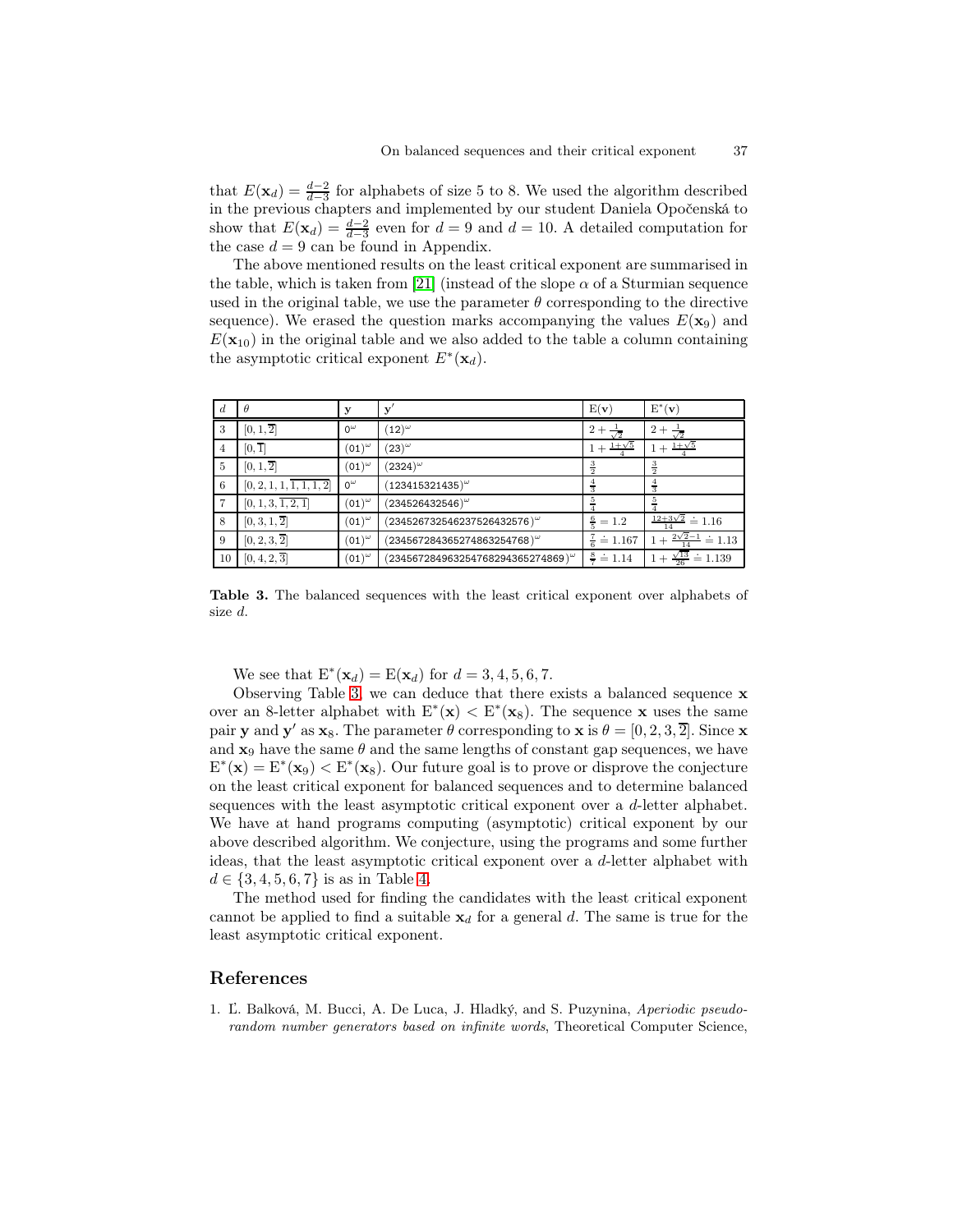38 F. Dolce et al.

| d. |                      |   | $\text{Per}(\mathbf{y})$   $\text{Per}(\mathbf{y}')$   $E^*(\mathbf{v})$ |                                                       |
|----|----------------------|---|--------------------------------------------------------------------------|-------------------------------------------------------|
| 3  | $[0,1,\overline{2}]$ |   |                                                                          | $2+\frac{1}{\sqrt{2}}=E^*(\mathbf{x}_3)$              |
|    | $[0,\overline{1}]$   | 2 | $\Omega$                                                                 | $\overline{1+\frac{1+\sqrt{5}}{4}}=E^*(\mathbf{x}_4)$ |
| 5  | $[0,1,\overline{2}]$ | 2 |                                                                          | $\frac{3}{2} = E^*(\mathbf{x}_5)$                     |
| 6  | $[0,\overline{1}]$   |   |                                                                          | $\frac{5}{4} < \frac{4}{3} = E^*(\mathbf{x}_6)$       |
|    | [0, 3, 3, 3, 1]      | 2 | 16                                                                       | $1.12622 < \frac{5}{4} = E^*(\mathbf{x}_7)$           |

<span id="page-37-16"></span>Table 4. Candidates for balanced sequences with the least asymptotic critical exponent over alphabets of size d.

647 (2016), 85–100.

- <span id="page-37-10"></span>2. Ľ. Balková, E. Pelantová, and Š. Starosta, Sturmian jungle (or garden?) on multiliteral alphabets, RAIRO - Theoretical Informatics and Applications, 44 (2010), 443–470.
- <span id="page-37-6"></span>3. A. R. Baranwal, Decision Algorithms for Ostrowski-Automatic Sequences, master thesis, University of Waterloo, http://hdl.handle.net/10012/15845 (2020).
- <span id="page-37-7"></span>4. A. R. Baranwal and J. Shallit, Critical Exponent of Infinite Balanced Words via the Pell Number System, Proceedings WORDS 2019, LNCS, 11682, Springer (2019), 80–92.
- <span id="page-37-2"></span>5. V. Berthé, C. De Felice, F. Dolce, J. Leroy, D. Perrin, C. Reutenauer, and G. Rindone, Acyclic, connected and tree sets, Monatshefte für Mathematik, 176(4) (2015), 521–550.
- <span id="page-37-4"></span>6. A. Carpi and A. de Luca, Special factors, periodicity, and an application to Sturmian words, Acta Informatica, 36(12) (2000), 986–1006.
- <span id="page-37-5"></span>7. J. D. Currie, L. Mol, and N. Rampersad, The repetition threshold for binary rich words, Discrete Mathematics & Theoretical Computer Science, 22(1) (2020).
- <span id="page-37-3"></span>8. F. Dejean, Sur un théorème de Thue, Journal of Combinatorial Theory, Series A, 13(1) (1972), 90–99.
- <span id="page-37-14"></span>9. D. Damanik and D. Lenz, The index of Sturmian sequences, European Journal of Combinatorics, 23(1) (2002), 23–29.
- <span id="page-37-8"></span>10. F. Dolce, Ľ. Dvořáková, and E. Pelantová, On balanced sequences and their asymptotic critical exponent, Proceedings LATA 2021, LNCS, 12638 (2021), 293–304.
- <span id="page-37-9"></span>11. F. Dolce, Ľ. Dvořáková, and E. Pelantová, Computation of critical exponent in balanced sequences, Proceedings WORDS 2021, LNCS, 12847 (2021), to appear.
- <span id="page-37-13"></span>12. F. Dolce and D. Perrin, Return words and bifix codes in eventually dendric shift spaces, Proceedings WORDS 2019, LNCS, 11682 (2019), 167–179.
- <span id="page-37-12"></span>13. F. Dolce and D. Perrin, Eventually dendric shift spaces, Ergodic Theory and Dynamical Systems, 41(7) (2021), 2023–2048.
- <span id="page-37-11"></span>14. F. Durand, A characterization of substitutive sequences using return words, Discrete Mathematics, 179(1-3) (1998), 89–101.
- <span id="page-37-15"></span>15. Ľ. Dvořáková, K. Medková, and E. Pelantová, Complementary symmetric Rote sequences: the critical exponent and the recurrence function, Discrete Mathematics & Theoretical Computer Science, 22(1) (2020).
- <span id="page-37-0"></span>16. G. A. Hedlund and M. Morse, Symbolic dynamics II - Sturmian trajectories, American Journal of Mathematics, 62(1) (1940), 1–42.
- <span id="page-37-1"></span>17. P. Hubert, Suites équilibrées, Theoretical Computer Science, 242(1-2) (2000), 91– 108.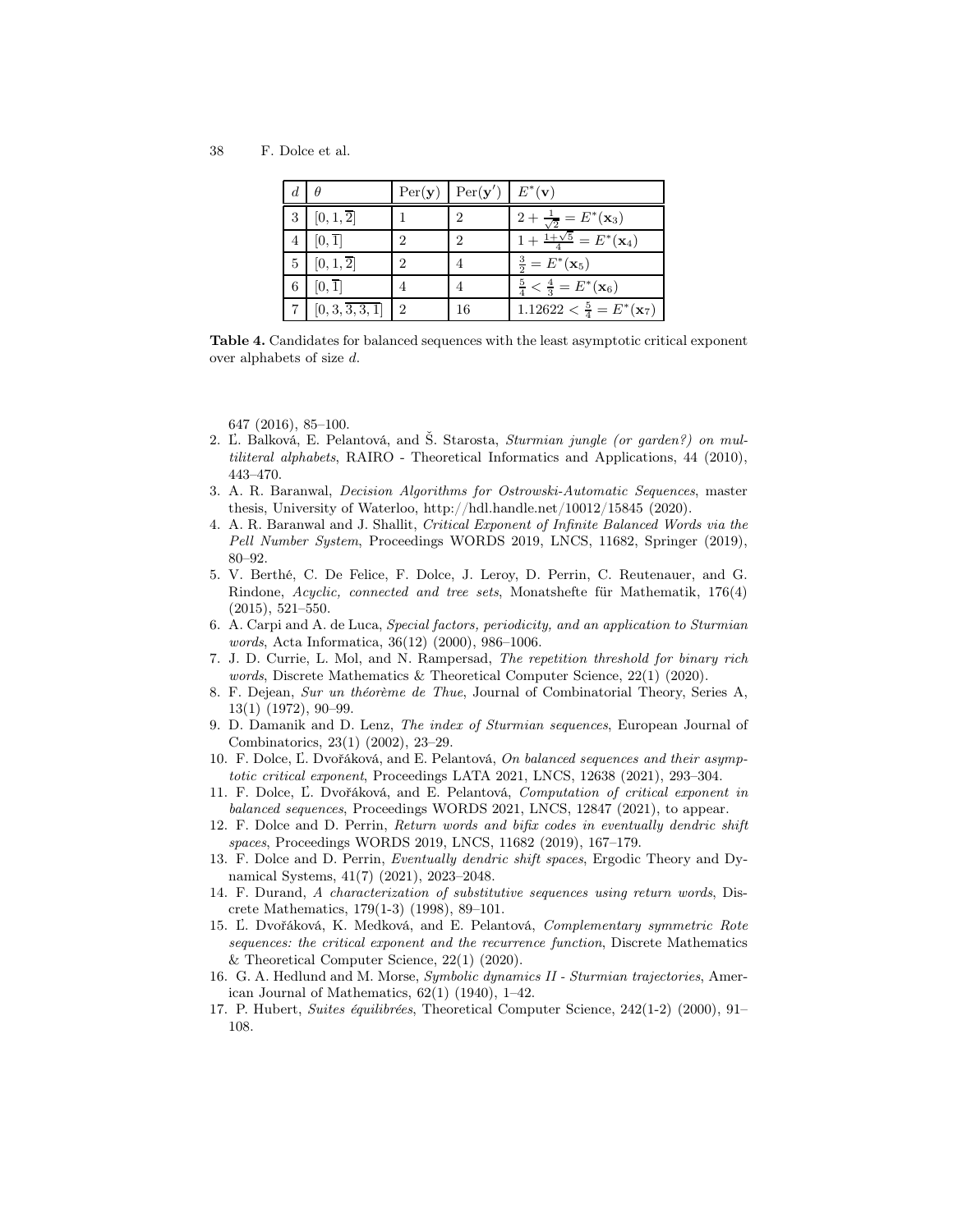- <span id="page-38-5"></span><span id="page-38-4"></span>18. J. Justin and G. Pirillo, Episturmian words and episturmian morphisms, Theoretical Computer Science, 276(1-2) (2002), 281–313.
- 19. M. Lothaire, Algebraic combinatorics on Words, Encyclopedia of Mathematics and its Applications, 90, Cambridge University Press, Cambridge, United Kingdom (2002).
- <span id="page-38-2"></span>20. N. Pytheas Fogg, Substitutions in dynamics, arithmetics and combinatorics, Lecture Notes in Mathematics, 1794, Springer-Verlag (2002).
- <span id="page-38-0"></span>21. N. Rampersad, J. Shallit, and É. Vandomme, Critical exponents of infinite balanced words, Theoretical Computer Science, 777 (2019), 454–463.
- <span id="page-38-3"></span>22. L. Vuillon, A characterization of Sturmian words by return words, European Journal of Combinatorics, 22(2) (2001), 263–275.
- <span id="page-38-1"></span>23. L. Vuillon, Balanced words, Bulletin of the Belgian Mathematical Society - Simon Stevin, 10 (2003), 787–805.

### 11 Appendix

In this appendix we illustrate our method for computing the critical exponent on the balanced sequence  $x_9$ . The sequence was introduced in [\[21\]](#page-38-0) as candidate to be the balanced sequence having the least critical exponent over a 9-letter alphabet. It was shown ibidem that  $E(\mathbf{v}) \geq \frac{7}{6}$  for every balanced sequence over a 9-letter alphabet. In the sequel we will show that  $E(\mathbf{x}_9) = \frac{7}{6}$  and we will thus confirm the minimality of the critical exponent for this sequence.

Let us consider the following constant gap sequences

$$
\mathbf{y} = (01)^{\omega}
$$
 and  $\mathbf{y}' = (234567284365274863254768)^{\omega}$ .

The sequence  $y'$  is a constant gap sequence because  $\text{gap}_{y'}(i) = 6$  for  $i \in$  ${2, 4, 6}$  and  $\text{gap}_{\mathbf{y}'}(j) = 8$  for  $j \in \{3, 5, 7, 8\}$ . Moreover,  $\text{gap}(\mathbf{y}', n) = \{24\}$  for all  $n \geq 2$ . The minimal period of **y'** is  $\text{Per}(\mathbf{y}') = 24$ .

The only bispecial factor in y is the empty word, while the only bispecial factors in  $y'$  are the empty word  $\varepsilon$  and the letters. Consequently,  $\beta(y) = 0$  and  $\beta(\mathbf{y}') = 1.$ 

We define the sequence  $\mathbf{x}_9 = \text{colour}(\mathbf{u}_9, \mathbf{y}, \mathbf{y}')$ , where  $\mathbf{u}_9$  is the standard Sturmian sequence associated with  $\theta_9 = [0, 2, 3, \overline{2}]$ . Here are the prefixes of the studied sequences:

 $\mathbf{u}_9 = \text{bbabbabbabbabbabbabbabbabbabbabbabbabbabbabbabbabb} \cdots$  $\mathbf{x}_9 = 230451670284136052174806312504716820341560728143065\cdots$ 

The sequence  $\mathbf{x}_9$  is balanced according to Theorem [1.](#page-4-1) Moreover, it is easy to check that  $\mathbf{u}_9 \in \{b^2a, b^3a\}^{\mathbb{N}}$ .

#### Asymptotic critical exponent of x<sup>9</sup>

In Table [5](#page-39-0) we write all needed parameters for the sequence  $\mathbf{u}_9$ .

By Remark [8](#page-23-1) we have  $p_2 + p_1 - 1 = 3 > 0 = \beta(y)$  and  $q_2 + q_1 - 1 = 8 > 1 =$  $\beta(\mathbf{y}')$ , hence  $h=2$  is the minimal preperiod length of the continued fraction of  $\theta$  from [\(6\)](#page-23-0).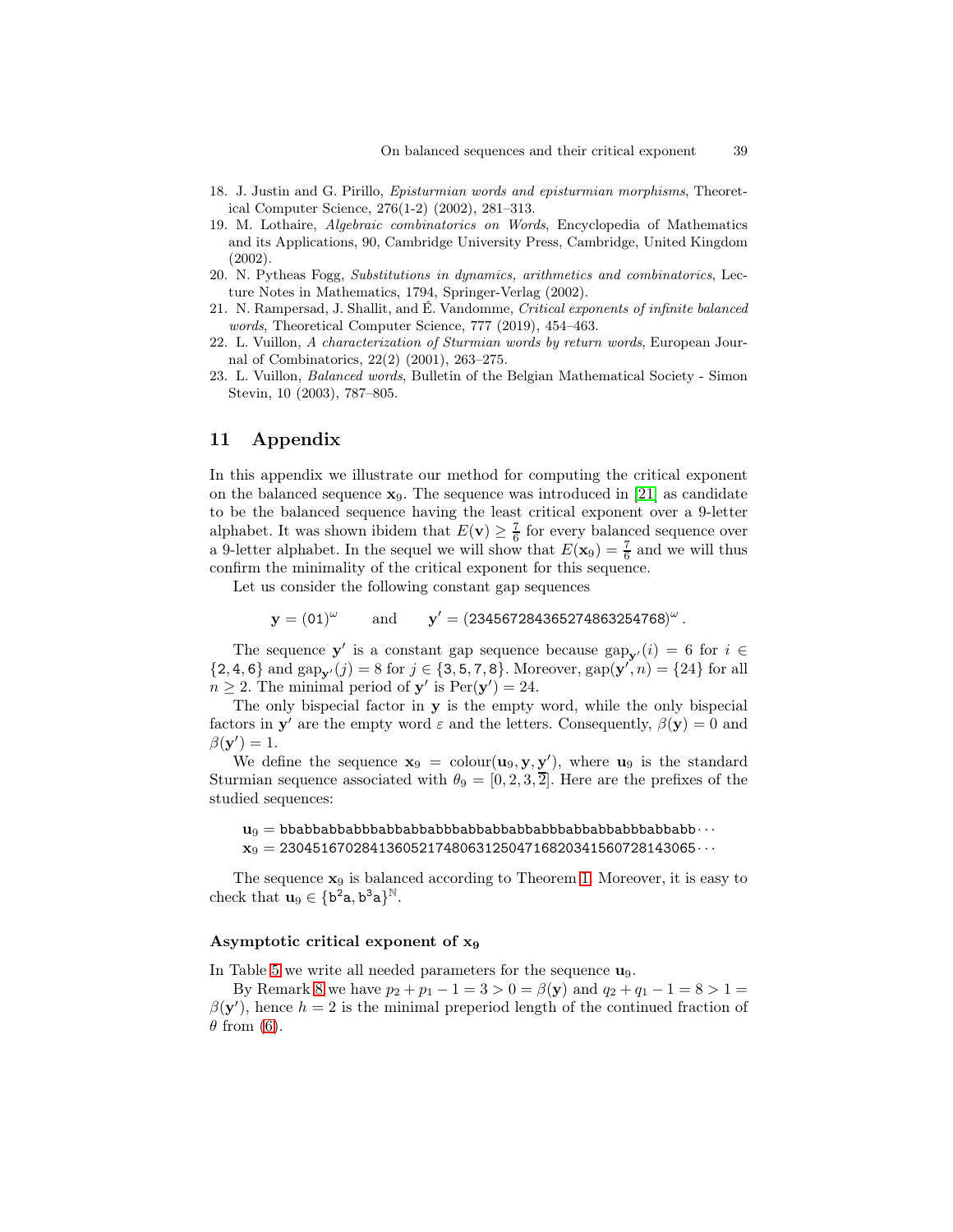| Ν                      | O              |                | 2  | 3              | $\overline{4}$ | 5              | 6   | 7              | 8              | 9              | $10\,$         |
|------------------------|----------------|----------------|----|----------------|----------------|----------------|-----|----------------|----------------|----------------|----------------|
| $a_N$                  | $\theta$       | $\overline{2}$ | 3  | $\overline{2}$ | $\overline{2}$ | $\overline{2}$ | 2   | $\overline{2}$ | $\overline{2}$ | $\overline{2}$ | $\overline{2}$ |
| $p_N$                  | $\overline{0}$ |                | 3  | 7              | 17             | 41             | 99  | 239            | 577            | 1393           | 3363           |
| mod Per(y)<br>$p_N$    | $\overline{0}$ |                | 1  | 1              |                |                |     |                |                |                |                |
| $q_N$                  |                | $\overline{2}$ | 7  | 16             | 39             | 94             | 227 | 548            | 1323           | 3194           | 7711           |
| mod $Per(y')$<br>$q_N$ |                | $\overline{2}$ | 7  | 16             | 15             | 22             | 11  | 20             | 3              | $\overline{2}$ | 7              |
| $Q_N$                  |                | 3              | 10 | 23             | 56             | 135            | 326 | 787            | 1900           | 4587           | 11074          |

<span id="page-39-0"></span>**Table 5.** The first values of  $a_N, p_N, q_N, Q_N$  for  $u_9$  with  $\theta = [0, 2, 3, \overline{2}]$ .

Let us find the number  $H$  of equivalence classes from Definition [5.](#page-24-0) Observing Table [5,](#page-39-0) we have

$$
H = \min\{i \in \mathbb{N}, i > 0 : 2 + i \sim 2\} = 8.
$$

Indeed, we have  $2 = 10 \mod 1$ ,  $\binom{p_1}{q_1} = \binom{p_9}{q_9} \mod \binom{2}{24}$  and  $\binom{p_2}{q_2} = \binom{p_{10}}{q_{10}} \mod \binom{2}{24}$ . By Definition [6,](#page-25-0) we have 16 subsets  $C(i, m)$ , where  $0 \leq i \leq 7$  and  $0 \leq m \leq 1$ .

Since the period length is  $M = 1$ , we have  $L = L_i = \lim_{N \to \infty} \frac{Q_{N-1}}{Q_N}$  $\frac{Q_{N-1}}{Q_N} = \sqrt{2} - 1$ for all  $i \in \{0, 1, ..., 7\}$ .

We have  $E^*(\mathbf{x}_9) = \max\{E^*(i, m) : 0 \le i \le 7, 0 \le m \le 1\}$ , where

$$
E^*(i,m) = 1 + \max\left\{\frac{1+m+L}{k+\ell m+\ell L} : \begin{pmatrix} \ell \\ k \end{pmatrix} \in \hat{\mathcal{S}}(i,m)\right\}.
$$

The reader is invited to verify the following calculations that we obtained using our computer program.

 $-\hat{\mathcal{S}}(0,0)$ : We have  $\theta_{0,0} = [0,\overline{2}] = \sqrt{2} - 1 = L$ . By Corollary [8](#page-28-3) and Remark [6,](#page-20-2) if  $\binom{\ell}{k} \in \hat{\mathcal{S}}(0,0)$ , then

$$
k\begin{pmatrix}p_h\\q_h\end{pmatrix} + \ell\begin{pmatrix}p_{h-1}\\q_{h-1}\end{pmatrix} = k\begin{pmatrix}1\\7\end{pmatrix} + \ell\begin{pmatrix}1\\2\end{pmatrix} = \begin{pmatrix}0\\0\end{pmatrix} \mod \begin{pmatrix}2\\24\end{pmatrix};
$$

$$
(k-1)\theta_{0,0} - 1 \le \ell \le (k+1)\theta_{0,0} + 1.
$$

We get  $\hat{S}(0,0) = \{(\begin{array}{c} 6 \\ 12 \end{array})\}$  and  $E^*(0,0) = 1 + \frac{1+L}{12+6L} = 1 + \frac{2-\sqrt{2}}{6} \doteq 1.0976$ .  $- \hat{S}(0,1)$ : We have  $\theta_{0,1} = [0,1,\overline{2}] = \frac{1}{\sqrt{2}}$  $\frac{1}{2}$ . If  $\left(\begin{array}{c} \ell \\ k \end{array}\right) \in \hat{\mathcal{S}}(0,1)$ , then

$$
k \binom{p_h}{q_h} + \ell \binom{p_h + p_{h-1}}{q_h + q_{h-1}} = k \binom{1}{7} + \ell \binom{0}{9} = \binom{0}{0} \mod \binom{2}{24};
$$
  

$$
(k-1)\theta_{0,1} - 1 \le \ell \le (k+1)\theta_{0,1} + 1.
$$

We get  $\hat{S}(0,1) = \{(\frac{16}{24})\}$  and  $E^*(0,1) = 1 + \frac{2+L}{40+16L} = 1 + \frac{1+\sqrt{2}}{24+16\sqrt{2}} = 1.0518$ .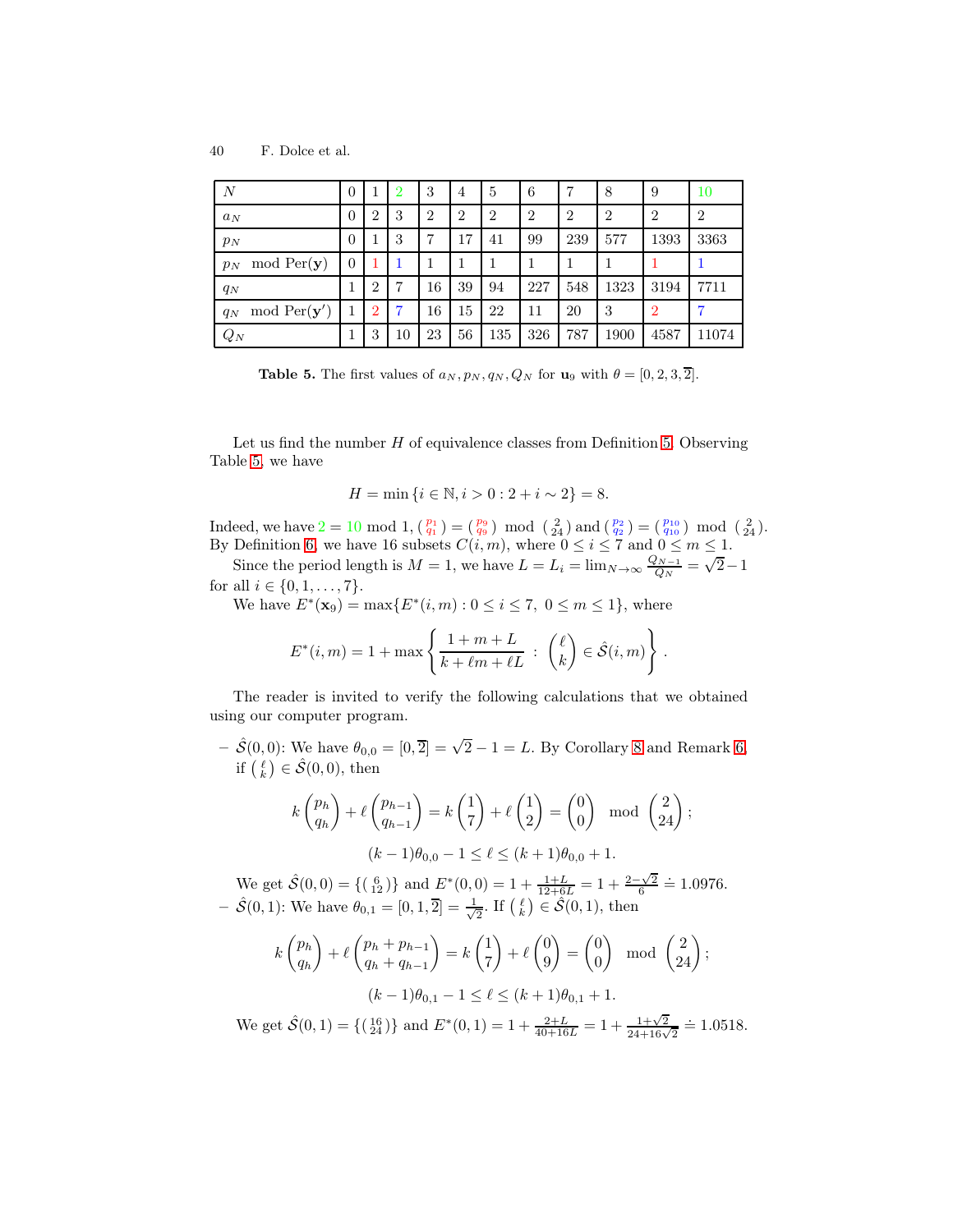$$
-\hat{\mathcal{S}}(1,0): \text{ We have } \theta_{1,0} = [0,\overline{2}] = \theta_{0,0}. \text{ If } \begin{pmatrix} \ell \\ k \end{pmatrix} \in \hat{\mathcal{S}}(1,0), \text{ then}
$$

$$
k\begin{pmatrix}p_{h+1} \ q_{h+1}\end{pmatrix} + \ell\begin{pmatrix}p_h \ q_h\end{pmatrix} = k\begin{pmatrix}1 \ 16\end{pmatrix} + \ell\begin{pmatrix}1 \ 7\end{pmatrix} = \begin{pmatrix}0 \ 0\end{pmatrix} \mod \begin{pmatrix}2 \ 24\end{pmatrix};
$$
  
\n
$$
(k-1)\theta_{1,0} - 1 \leq \ell \leq (k+1)\theta_{1,0} + 1.
$$

We get  $\hat{S}(1,0) = \{(\begin{smallmatrix}8\\16\end{smallmatrix})\}$  and  $E^*(1,0) = 1 + \frac{1+L}{16+8L} = 1 + \frac{2-\sqrt{2}}{8} \doteq 1.0732$ .  $-\hat{S}(1,1)$ : We have  $\theta_{1,1} = [0,1,\overline{2}] = \theta_{0,1}$ . If  $\begin{pmatrix} \ell \\ k \end{pmatrix} \in \hat{S}(1,1)$ , then

$$
k\binom{p_{h+1}}{q_{h+1}} + \ell\binom{p_{h+1} + p_h}{q_{h+1} + q_h} = k\binom{1}{16} + \ell\binom{0}{23} = \binom{0}{0} \mod \binom{2}{24};
$$
  

$$
(k-1)\theta_{1,1} - 1 \le \ell \le (k+1)\theta_{1,1} + 1.
$$

We get  $\hat{S}(1,1) = \{(\frac{16}{22})\}$  and  $E^*(1,1) = 1 + \frac{2+L}{38+16L} = 1 + \frac{\sqrt{2}+1}{22+16\sqrt{2}} = 1.0541$ .  $-\hat{S}(2,0)$ : We have  $\theta_{2,0} = [0,\overline{2}] = \theta_{0,0}$ . If  $\begin{pmatrix} \ell \\ k \end{pmatrix} \in \hat{S}(2,0)$ , then

$$
k\binom{p_{h+2}}{q_{h+2}} + \ell\binom{p_{h+1}}{q_{h+1}} = k\binom{1}{15} + \ell\binom{1}{16} = \binom{0}{0} \mod \binom{2}{24};
$$
  

$$
(k-1)\theta_{2,0} - 1 \le \ell \le (k+1)\theta_{2,0} + 1.
$$

We get  $\hat{S}(2,0) = \{(\begin{array}{c} 6 \\ 16 \end{array})\}$  and  $E^*(2,0) = 1 + \frac{1+L}{16+6L} = 1 + \frac{\sqrt{2}}{10+6\sqrt{2}} \doteq 1.0765$ .  $-\hat{S}(2,1)$ : We have  $\theta_{2,1} = [0,1,\overline{2}] = \theta_{0,1}$ . If  $\begin{pmatrix} \ell \\ k \end{pmatrix} \in \hat{S}(2,1)$ , then

$$
k\binom{p_{h+2}}{q_{h+2}} + \ell\binom{p_{h+2} + p_{h+1}}{q_{h+2} + q_{h+1}} = k\binom{1}{15} + \ell\binom{0}{7} = \binom{0}{0} \mod \binom{2}{24};
$$
  

$$
(k-1)\theta_{2,1} - 1 \le \ell \le (k+1)\theta_{2,1} + 1.
$$

We get  $\hat{S}(2,1) = \{(\begin{array}{c} 6\\10 \end{array})\}$  and  $E^*(2,1) = 1 + \frac{2+L}{16+6L} = 1 + \frac{\sqrt{2}+1}{10+6\sqrt{2}} \doteq 1.1306$ .  $-\hat{S}(3,0)$ : We have  $\theta_{3,0} = [0,\overline{2}] = \theta_{0,0}$ . If  $\begin{pmatrix} \ell \\ k \end{pmatrix} \in \hat{S}(3,0)$ , then

$$
k\binom{p_{h+3}}{q_{h+3}} + \ell\binom{p_{h+2}}{q_{h+2}} = k\binom{1}{22} + \ell\binom{1}{15} = \binom{0}{0} \mod \binom{2}{24};
$$
  

$$
(k-1)\theta_{3,0} - 1 \le \ell \le (k+1)\theta_{3,0} + 1.
$$

We get  $\hat{S}(3,0) = \{(\frac{12}{30})\}$  and  $E^*(3,0) = 1 + \frac{1+L}{30+12L} = 1 + \frac{\sqrt{2}}{18+12\sqrt{2}} = 1.0404$ .  $-\hat{S}(3,1)$ : We have  $\theta_{3,1} = [0,1,\overline{2}] = \theta_{0,1}$ . If  $\begin{pmatrix} \ell \\ k \end{pmatrix} \in \hat{S}(3,1)$ , then

$$
k\begin{pmatrix} p_{h+3} \\ q_{h+3} \end{pmatrix} + \ell \begin{pmatrix} p_{h+3} + p_{h+2} \\ q_{h+3} + q_{h+2} \end{pmatrix} = k \begin{pmatrix} 1 \\ 22 \end{pmatrix} + \ell \begin{pmatrix} 0 \\ 13 \end{pmatrix} = \begin{pmatrix} 0 \\ 0 \end{pmatrix} \mod \begin{pmatrix} 2 \\ 24 \end{pmatrix};
$$
  
\n
$$
(k-1)\theta_{3,1} - 1 \le \ell \le (k+1)\theta_{3,1} + 1.
$$

We get  $\hat{S}(3,1) = \{(\begin{smallmatrix} 12 \\ 18 \end{smallmatrix})\}$  and  $E^*(3,1) = 1 + \frac{2+L}{30+12L} = 1 + \frac{\sqrt{2}+1}{18+12\sqrt{2}} = 1.069$ .

Note that the values of  $E^*(i,m)$  periodically repeat, i.e.,  $E^*(i+4,m)$  $E^*(i,m)$  for  $0 \le i \le 3$  and  $0 \le m \le 1$ . We conclude that  $E^*(\mathbf{x}_9) = 1 + \frac{\sqrt{2}+1}{10+6\sqrt{2}} =$ 1.1306.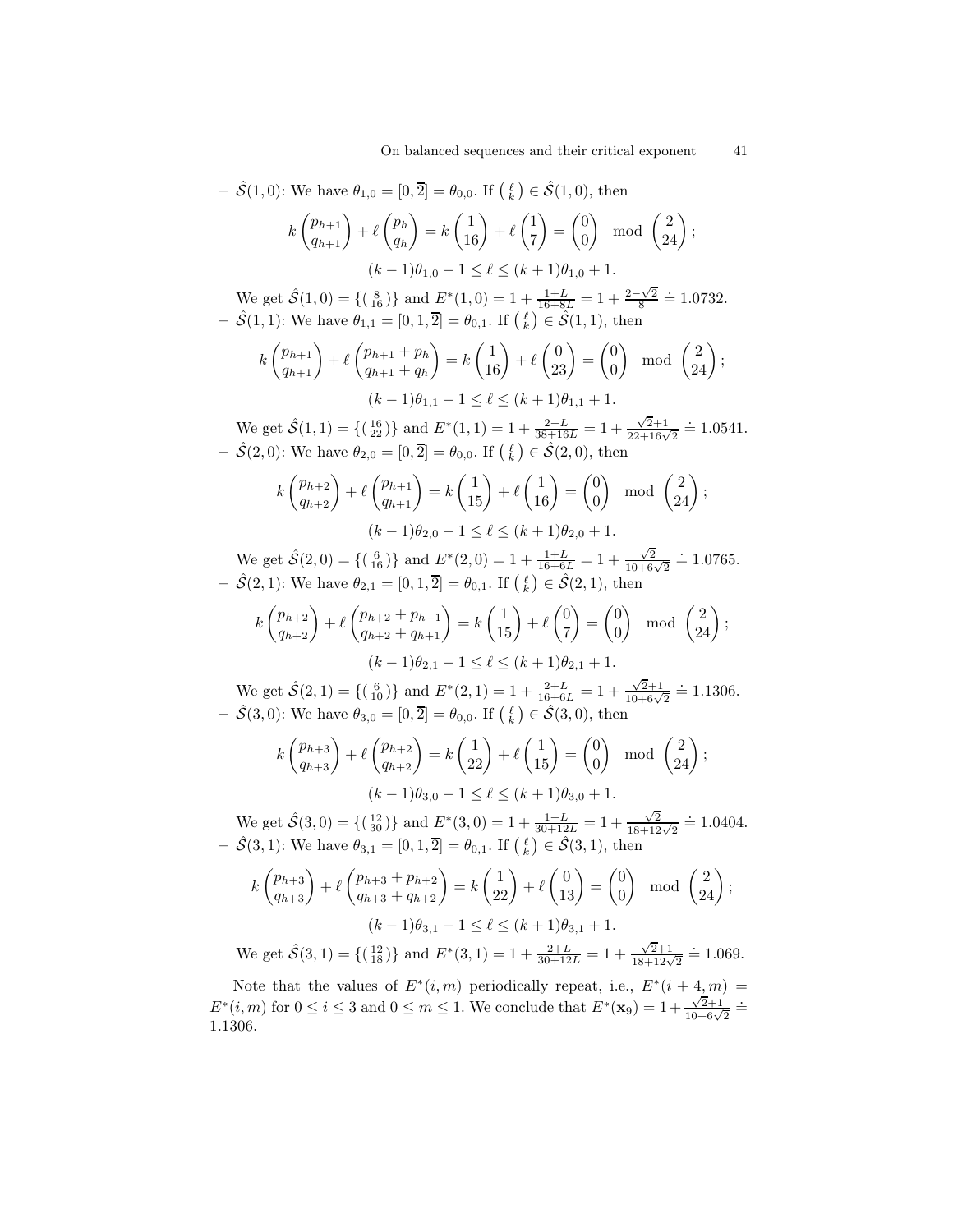#### Critical exponent of x<sup>9</sup>

First, let us inspect  $E^{short}(\mathbf{x}_9)$ : We know that  $\beta(\mathbf{y}) = 0$  and  $\beta(\mathbf{y}') = 1$ . Thus, we have the following set of short factors in  $x_9$ :

$$
\mathcal{L}^{short}=\left\{w\in\mathcal{L}(\mathbf{x}_9):\pi(w)\in\{\texttt{b},\texttt{b}^2,\texttt{b}^2\texttt{a}\texttt{b}^2,\texttt{b}^2\texttt{a}\texttt{b}^2,\texttt{b}^3,\texttt{a},\texttt{a}\texttt{b},\texttt{b}\texttt{a}\}\right\}\,.
$$

The first four projections  $b, b^2, b^2ab^2, b^2ab^2ab^2$  listed in the specification of  $\mathcal{L}^{short}$  are bispecial factors in  $\mathbf{u}_9$  with  $(N, m)$  satisfying  $N < h = 2$ . The other projections are not bispecial in  $\mathbf{u}_9$ . By Theorem [4,](#page-19-0) we have to examine  $\mathcal{S}(\pi(w))$ for all  $w \in \mathcal{L}^{short}$ . In fact, we examine  $\mathcal{S}(\pi(w))$  instead (see Remark [6\)](#page-20-2).

We will show that  $\frac{|w|}{|v|}$  is at most  $\frac{1}{6}$  for  $w \in \mathcal{L}^{short}$  and  $v \in \mathcal{R}_{\mathbf{x}_9}(w)$ . Let us distinguish the following cases according to the projection  $\pi(w)$ :

– b: Checking the prefix of  $u_9$ , we can see that  $r = b$  and  $s = ba$ . Let us write down a short prefix of  $d_u(b)$  = rsrsrsrrsrsr... Moreover,  $gap(y, |b|_a)$  =  $gap(\mathbf{y}, 0) = \{1\}$  and  $gap(\mathbf{y}', |b|_b) = gap(\mathbf{y}', 1) = \{6, 8\}$ . If  $\begin{pmatrix} \ell \\ k \end{pmatrix} \in \mathcal{S}(\mathbf{b})$ , then

$$
\begin{pmatrix} \ell \\ k \end{pmatrix}
$$
 is a Parikh vector of a factor in  $\mathbf{d}_{\mathbf{u}}(\mathbf{b})$ ;  

$$
k\vec{V}(r) + \ell \vec{V}(s) = k \begin{pmatrix} 0 \\ 1 \end{pmatrix} + \ell \begin{pmatrix} 1 \\ 1 \end{pmatrix} = \begin{pmatrix} 0 \\ 0 \end{pmatrix} \mod \begin{pmatrix} 1 \\ 6 \text{ or } 8 \end{pmatrix}
$$

.

Examining the above conditions, we get  $\hat{\mathcal{S}}(\mathsf{b}) = \{(\begin{smallmatrix}3\\ 3\end{smallmatrix}),(\begin{smallmatrix}2\\ 4\end{smallmatrix})\}$ . Indeed, srsrrs and **rsrrsr** are factors of  $\mathbf{d}_{\mathbf{u}}(\mathbf{b})$ , thus  $(\frac{3}{3})$ ,  $(\frac{2}{4})$  are their Parikh vectors. The shortest return word to  $w \in \mathcal{L}(\mathbf{x}_9)$  with  $\pi(w) = \mathbf{b}$  satisfies

$$
|v| = \min\left\{k + 2\ell : \binom{\ell}{k} \in \hat{\mathcal{S}}(\mathsf{b})\right\} = 8.
$$

 $-$  b<sup>2</sup>: The pair associated to b<sup>2</sup> is  $(N, m) = (1, 0)$ , thus we have  $\vec{V}(r) = \begin{pmatrix} p_1 \\ q_1 \end{pmatrix}$  $(\frac{1}{2})$ ,  $\vec{V}(s) = (\frac{p_0}{q_0}) = (\frac{0}{1})$  and the associated  $\theta' = [0, 3, \overline{2}] = \frac{1}{2+\sqrt{2}}$ . Moreover,  $\text{gap}(\mathbf{y}, |\mathbf{b}^2|_{\mathbf{a}}) = \text{gap}(\mathbf{y}, 0) = \{1\}$  and  $\text{gap}(\mathbf{y}', |\mathbf{b}^2|_{\mathbf{b}}) = \text{gap}(\mathbf{y}', 2) = \{24\}.$  If  $\begin{pmatrix} \ell \\ k \end{pmatrix} \in \mathcal{\hat{S}}(\mathbf{b}^2)$ , then

$$
(k-1)\theta' - 1 < \ell < (k+1)\theta' + 1 \quad \text{and } k, \ell \in \mathbb{N};
$$
\n
$$
k\vec{V}(r) + \ell\vec{V}(s) = k\begin{pmatrix} 1\\2 \end{pmatrix} + \ell\begin{pmatrix} 0\\1 \end{pmatrix} = \begin{pmatrix} 0\\0 \end{pmatrix} \mod \begin{pmatrix} 1\\24 \end{pmatrix}.
$$

Examining the above conditions, we get  $\hat{S}(\mathbf{b}^2) = \{(\begin{smallmatrix} 4 \\ 10 \end{smallmatrix}), (\begin{smallmatrix} 2 \\ 11 \end{smallmatrix})\}$ . The shortest return word to  $w \in \mathcal{L}(\mathbf{x}_9)$  with  $\pi(w) = \mathbf{b}^2$  satisfies

$$
|v| = \min\left\{3k + \ell : \binom{\ell}{k} \in \hat{\mathcal{S}}(\mathsf{b}^2)\right\} = 34.
$$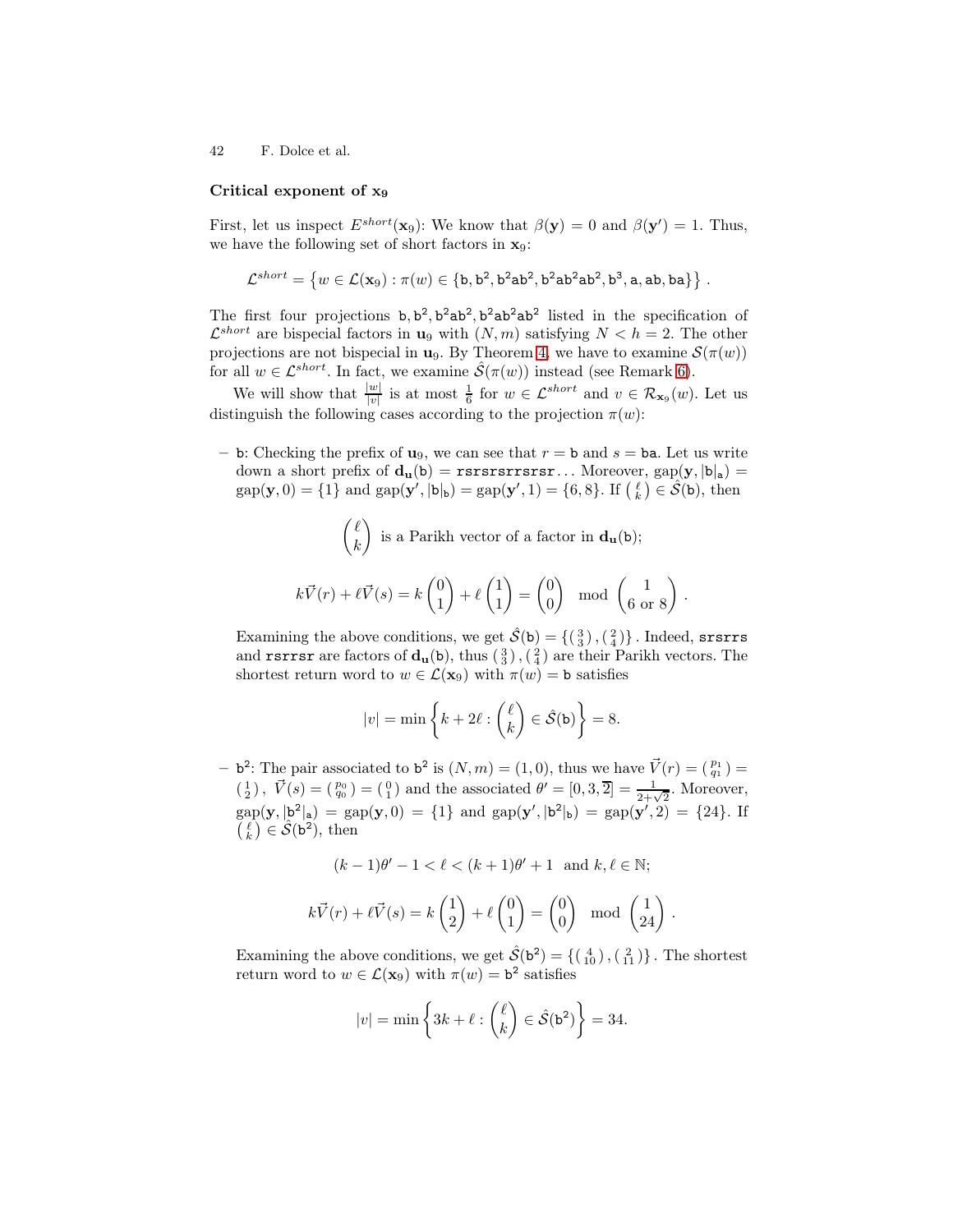- b<sup>2</sup>ab<sup>2</sup>: The pair associated to b<sup>2</sup>ab<sup>2</sup> is  $(N, m) = (1, 1)$ , thus we have  $\vec{V}(r) =$  $\begin{pmatrix} p_1 \\ q_1 \end{pmatrix} = \begin{pmatrix} 1 \\ 2 \end{pmatrix}, \ \vec{V}(s) = \begin{pmatrix} p_1 + p_0 \\ q_1 + q_0 \end{pmatrix} = \begin{pmatrix} 1 \\ 3 \end{pmatrix}$  and the associated  $\theta' = \begin{bmatrix} 0 \\ 2 \end{bmatrix} = \sqrt{2} - \frac{1}{2}$ 1. Moreover,  $\text{gap}(\mathbf{y}, |\mathbf{b}^2\mathbf{a}\mathbf{b}^2|_a) = \text{gap}(\mathbf{y}, 1) = \{2\}$  and  $\text{gap}(\mathbf{y}', |\mathbf{b}^2\mathbf{a}\mathbf{b}^2|_b) =$  $\text{gap}(\mathbf{y}', 4) = \{24\}.$  If  $\begin{pmatrix} \ell \\ k \end{pmatrix} \in \mathcal{\hat{S}}(\mathsf{b}^2\mathsf{ab}^2)$ , then

$$
(k-1)\theta' - 1 < \ell < (k+1)\theta' + 1 \quad \text{and } k, \ell \in \mathbb{N};
$$
\n
$$
k\vec{V}(r) + \ell\vec{V}(s) = k\begin{pmatrix} 1\\2 \end{pmatrix} + \ell\begin{pmatrix} 1\\3 \end{pmatrix} = \begin{pmatrix} 0\\0 \end{pmatrix} \mod \begin{pmatrix} 2\\24 \end{pmatrix}.
$$

Examining the above three conditions, we get  $\hat{\mathcal{S}}(\mathbf{b}^2 \mathbf{a} \mathbf{b}^2) = \{(\frac{12}{30})\}$ . The shortest return word to  $w \in \mathcal{L}(\mathbf{x}_9)$  with  $\pi(w) = \mathbf{b}^2 \mathbf{a} \mathbf{b}^2$  satisfies

$$
|v| = \min\left\{3k + 4\ell : \binom{\ell}{k} \in \hat{\mathcal{S}}(\mathbf{b}^2 \mathbf{a} \mathbf{b}^2)\right\} = 138.
$$

 $-$  b<sup>2</sup>ab<sup>2</sup>ab<sup>2</sup>: The pair associated to b<sup>2</sup>ab<sup>2</sup>ab<sup>2</sup> is  $(N, m) = (1, 2)$ , thus we have  $\vec{V}(r) = \begin{pmatrix} p_1 \\ q_1 \end{pmatrix} = \begin{pmatrix} 1 \\ 2 \end{pmatrix}$ ,  $\vec{V}(s) = \begin{pmatrix} 2p_1 + p_0 \\ 2q_1 + q_0 \end{pmatrix} = \begin{pmatrix} 2 \\ 5 \end{pmatrix}$  and the associated  $\theta' =$  $[0, 1, 2] = \frac{1}{\sqrt{2}}$  $\frac{1}{2}$ . Moreover, we have  $\text{gap}(\mathbf{y},|\mathbf{b}^2\mathbf{a}\mathbf{b}^2\mathbf{a}\mathbf{b}^2|\mathbf{a}) = \text{gap}(\mathbf{y},2) = \{2\}$  and  $gap(\mathbf{y}', | \mathbf{b}^2 \mathbf{a} \mathbf{b}^2 \mathbf{a} \mathbf{b}^2 |_{\mathbf{b}}) = gap(\mathbf{y}', 6) = \{24\}.$  If  $\left(\begin{matrix} \ell \\ k \end{matrix}\right) \in \hat{\mathcal{S}}(\mathbf{b}^2 \mathbf{a} \mathbf{b}^2 \mathbf{a} \mathbf{b}^2)$ , then

$$
(k-1)\theta' - 1 < \ell < (k+1)\theta' + 1 \quad \text{and } k, \ell \in \mathbb{N};
$$
\n
$$
k\vec{V}(r) + \ell\vec{V}(s) = k\left(\frac{1}{2}\right) + \ell\left(\frac{2}{5}\right) = \begin{pmatrix} 0\\0 \end{pmatrix} \mod \left(\frac{2}{24}\right)
$$

Examining the above three conditions, we get  $\hat{S}(\mathbf{b}^2 \mathbf{a} \mathbf{b}^2) = \{(\begin{smallmatrix}12\\18\end{smallmatrix})\}$ . The shortest return word to  $w \in \mathcal{L}(\mathbf{x}_9)$  with  $\pi(w) = \mathbf{b}^2 \mathbf{a} \mathbf{b}^2 \mathbf{a} \mathbf{b}^2$  satisfies

$$
|v| = \min\left\{3k + 7\ell : \binom{\ell}{k} \in \hat{\mathcal{S}}(\mathbf{b}^2 \mathbf{a} \mathbf{b}^2 \mathbf{a} \mathbf{b}^2)\right\} = 138.
$$

 $- b^3$ : The shortest bispecial factor containing  $b^3$  is  $b = b^2ab^2ab^3ab^2ab^2ab^2$ . By Remark [1](#page-3-2) the derived sequences satisfy  $\mathbf{d}_{\mathbf{u}}(\mathbf{b}^3) = \mathbf{d}_{\mathbf{u}}(b)$  and the Parikh vectors of the corresponding return words coincide. It is the 6th bispecial, hence associated with  $(N, m) = (2, 1)$  (see Remark [4\)](#page-16-1). The irrational number associated with  $\mathbf{d}_{\mathbf{u}}(\mathbf{b}^3)$  is, according to Proposition [8,](#page-15-0) equal to  $\theta' = [0, 1, 2] =$ √ 1  $\frac{1}{2}$ . The return words r and s to b<sup>3</sup> have the Parikh vectors

$$
\vec{V}(r) = \begin{pmatrix} p_2 \\ q_2 \end{pmatrix} = \begin{pmatrix} 3 \\ 7 \end{pmatrix}
$$
 and  $\vec{V}(s) = \begin{pmatrix} p_2 + p_1 \\ q_2 + q_1 \end{pmatrix} = \begin{pmatrix} 4 \\ 9 \end{pmatrix}$ .

Moreover,  $\text{gap}(\mathbf{y}, |\mathbf{b}^3|_a) = \text{gap}(\mathbf{y}, 0) = \{1\}$  and  $\text{gap}(\mathbf{y}', |\mathbf{b}^3|_b) = \text{gap}(\mathbf{y}', 3) =$  $\{24\}$ . If  $\left(\begin{matrix} \ell \\ k \end{matrix}\right) \in \widetilde{\mathcal{S}}(\mathsf{b}^3)$ , then

$$
(k-1)\theta'-1<\ell<(k+1)\theta'+1\ \text{ and }k,\ell\in\mathbb{N};
$$

$$
k\vec{V}(r) + \ell \vec{V}(s) = k\begin{pmatrix} 3\\7 \end{pmatrix} + \ell \begin{pmatrix} 4\\9 \end{pmatrix} = \begin{pmatrix} 0\\0 \end{pmatrix} \mod \begin{pmatrix} 1\\24 \end{pmatrix}.
$$

.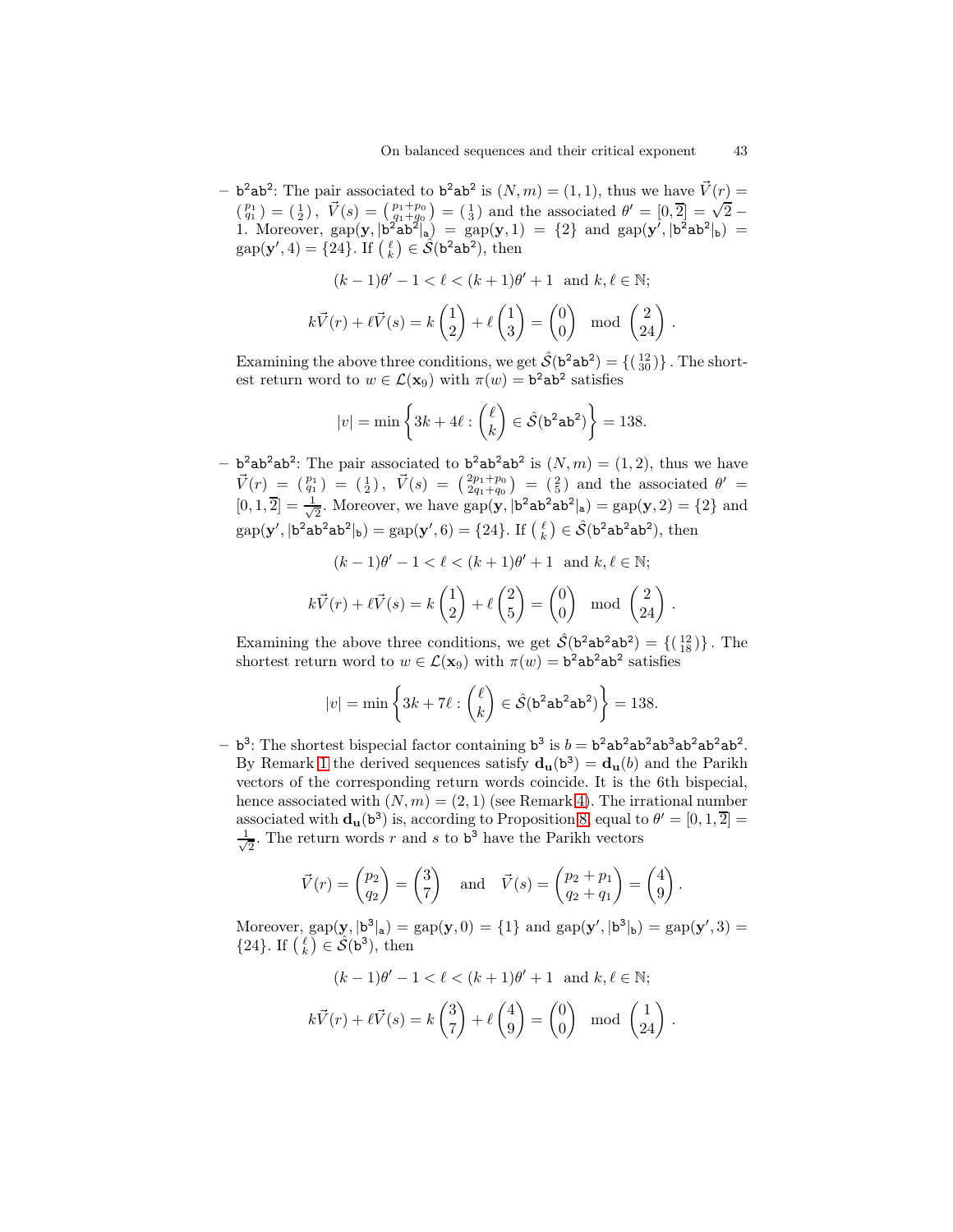Examining the above conditions, we get  $\hat{\mathcal{S}}(\mathsf{b}^3) = \{(\begin{smallmatrix}3\\3\end{smallmatrix})\}$ . The shortest return word to  $w \in \mathcal{L}(\mathbf{x}_9)$  with  $\pi(w) = \mathbf{b}^3$  satisfies

$$
|v| = \min\left\{10k + 13\ell : \binom{\ell}{k} \in \hat{\mathcal{S}}(\mathbf{b}^3)\right\} = 69.
$$

- a: We have  $r = ab^2$  and  $s = ab^3$ . Let us write down a short prefix of  $d_u(a) =$ rrsrrsrr... Moreover,  $\text{gap}(\mathbf{y},|\mathbf{a}|_{\mathbf{a}}) = \text{gap}(\mathbf{y},1) = \{2\}$  and  $\text{gap}(\mathbf{y}',|\mathbf{a}|_{\mathbf{b}}) =$  $\text{gap}(\mathbf{y}',0) = \{1\}$ . If  $\begin{pmatrix} \ell \\ k \end{pmatrix} \in \tilde{\mathcal{S}}(\mathbf{a})$ , then

$$
\binom{\ell}{k} \text{ is a Parikh vector of a factor in } \mathbf{d}_{\mathbf{u}}(\mathbf{a});
$$
\n
$$
k\vec{V}(r) + \ell \vec{V}(s) = k \binom{1}{2} + \ell \binom{1}{3} = \binom{0}{0} \mod \binom{2}{1}.
$$

Examining the above conditions, we get  $\hat{S}(a) = \{(\begin{smallmatrix} 0 \\ 2 \end{smallmatrix}), (\begin{smallmatrix} 1 \\ 1 \end{smallmatrix})\}$ . Indeed, rr and rs are factors of  $\mathbf{d}_{\mathbf{u}}(\mathbf{a})$ , thus  $\left(\begin{smallmatrix}0\\ 2\end{smallmatrix}\right)$ ,  $\left(\begin{smallmatrix}1\\ 1\end{smallmatrix}\right)$  are Parikh vectors of some factors in  $d_u(a)$ . The shortest return word to  $w \in \mathcal{L}(x_9)$  with  $\pi(w) = a$  satisfies

$$
|v| = \min\left\{3k + 4\ell : \binom{\ell}{k} \in \hat{\mathcal{S}}(\mathsf{a})\right\} = 6.
$$

 $-$  ab: The shortest bispecial factor containing ab is  $b^2ab^2$ . By Remark [1](#page-3-2) the derived sequences satisfy  $\mathbf{d}_{\mathbf{u}}(\mathbf{a}\mathbf{b}) = \mathbf{d}_{\mathbf{u}}(\mathbf{b}^2\mathbf{a}\mathbf{b}^2)$  and the Parikh vectors of the corresponding return words coincide. The only new parameters we have to determine in order to calculate  $\hat{\mathcal{S}}(ab)$  are the gaps:  $gap(\mathbf{y}, |ab|_a) = gap(\mathbf{y}, 1) = \{2\}$ and  $\text{gap}(\mathbf{y}',|\mathbf{ab}|_{\mathbf{b}}) = \text{gap}(\mathbf{y}',1) = \{6,8\}$ . If  $\begin{pmatrix} \ell \\ k \end{pmatrix} \in \mathcal{S}(\mathbf{ab})$ , then

$$
\binom{\ell}{k}
$$
 is a Parikh vector of a factor in  $\mathbf{d}_{\mathbf{u}}(\mathbf{b}^2 \mathbf{a} \mathbf{b}^2)$ ;  

$$
k\vec{V}(r) + \ell \vec{V}(s) = k \binom{1}{2} + \ell \binom{1}{3} = \binom{0}{0} \mod \binom{2}{6 \text{ or } 8}
$$

.

Examining the above conditions, we get  $\hat{\mathcal{S}}(\texttt{ab}) = \{(\begin{smallmatrix} 2 \\ 6 \end{smallmatrix})\}$ . The shortest return word to  $w \in \mathcal{L}(\mathbf{x}_9)$  with  $\pi(w) = ab$  satisfies

$$
|v| = \min\left\{3k + 4\ell : \binom{\ell}{k} \in \hat{\mathcal{S}}(\text{ab})\right\} = 26.
$$

– ba: Using similar arguments as for  $\hat{S}$ (ab), we get  $\hat{S}$ (ab) =  $\hat{S}$ (ba). The lengths of the shortest return words to factors in  $x_9$  with projections ba and ab are the same by Theorem [4.](#page-19-0)

Finally, we have

$$
E^{short}(\mathbf{x}_9) = 1 + \max\left\{|w|/|v| : w \in \mathcal{L}^{short} \text{ and } v \in \mathcal{R}_{\mathbf{x}_9}(w)\right\}
$$
  
= 1 + \max\left\{\frac{5}{138}, \frac{1}{23}, \frac{4}{69}, \frac{1}{17}, \frac{1}{13}, \frac{1}{8}, \frac{1}{6}\right\} = 1 + \frac{1}{6}.